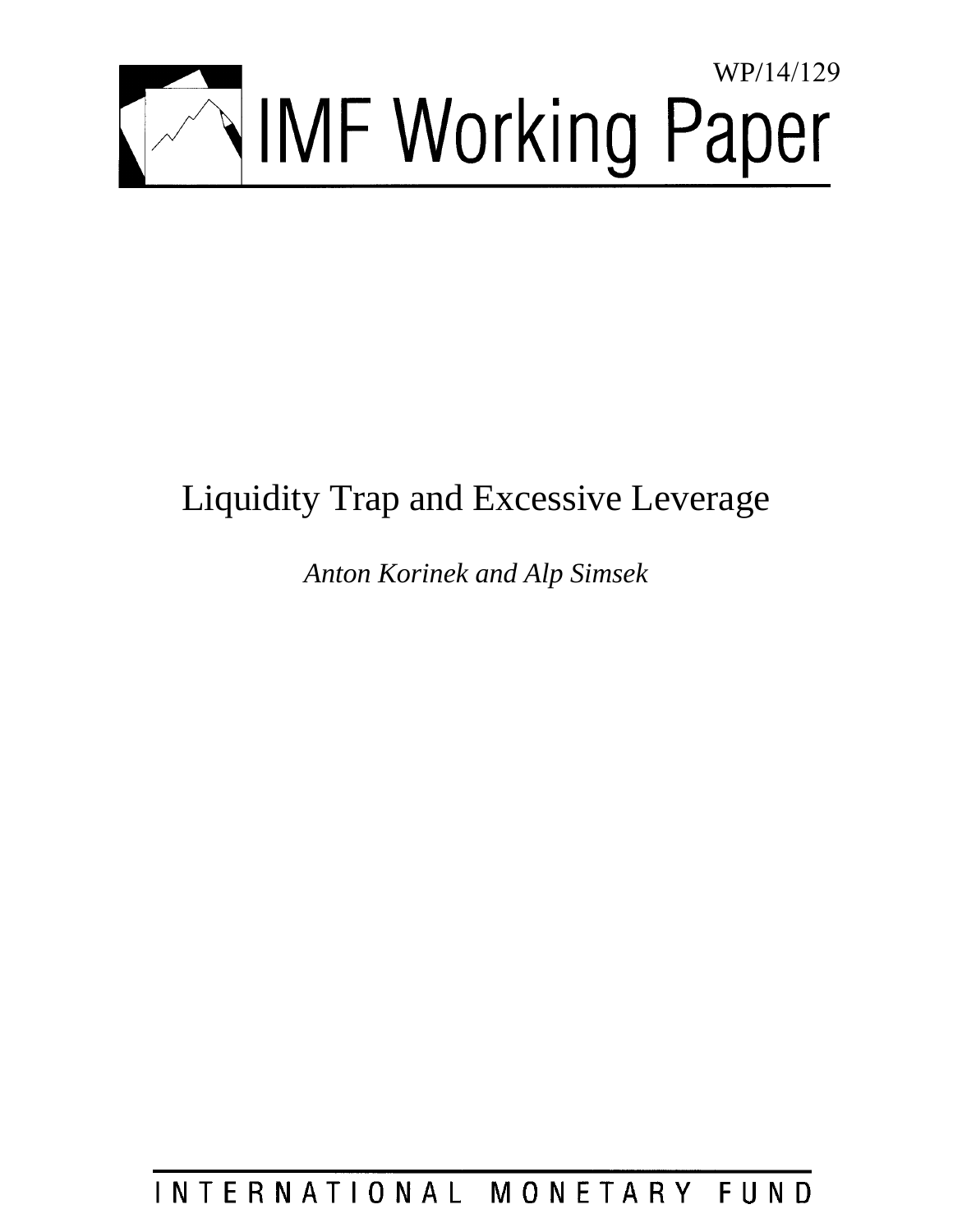© 2014 International Monetary Fund

WP/14/129

#### **IMF Working Paper**

#### Research Department

#### **Liquidity Trap and Excessive Leverage**

### **Prepared by Anton Korinek and Alp Simsek<sup>1</sup>**

**This Working Paper should not be reported as representing the views of the IMF.**  The views expressed in this Working Paper are those of the author(s) and do not necessarily represent those of the IMF or IMF policy. Working Papers describe research in progress by the author(s) and are published to elicit comments and to further debate.

Authorized for distribution by Olivier Blanchard

July 2014

#### **Abstract**

We investigate the role of macroprudential policies in mitigating liquidity traps driven by deleveraging, using a simple Keynesian model. When constrained agents engage in deleveraging, the interest rate needs to fall to induce unconstrained agents to pick up the decline in aggregate demand. However, if the fall in the interest rate is limited by the zero lower bound, aggregate demand is insufficient and the economy enters a liquidity trap. In such an environment, agents' exante leverage and insurance decisions are associated with aggregate demand externalities. The competitive equilibrium allocation is constrained inefficient. Welfare can be improved by ex-ante macroprudential policies such as debt limits and mandatory insurance requirements. The size of the required intervention depends on the differences in marginal propensity to consume between borrowers and lenders during the deleveraging episode. In our model, contractionary monetary policy is inferior to macroprudential policy in addressing excessive leverage, and it can even have the unintended consequence of increasing leverage.

JEL Classification Numbers: E32, E44

Keywords: Leverage, liquidity trap, zero lower bound, aggregate demand externality, efficiency, macroprudential policy, insurance

Author's E-Mail Addresses: akorinek@jhu.edu, asimsek@mit.edu

<sup>&</sup>lt;sup>1</sup> The authors would like to thank Larry Ball, Ricardo Caballero, Panicos Demetriades, Gauti Eggertsson, Emmanuel Farhi, Winfried Koeninger, Ricardo Reis, Joseph Stiglitz and seminar participants at Brown, Harvard, LSE, the New York Fed, Stanford, UMD, USC and conference participants at the 2013 SED meetings, 2013 ES Meetings, the 2013 Summer Workshop of the Central Bank of Turkey, the 2014 Bonn/CEPR Conference, the 2014 ECB MaRs Conference, the 2014 NBER Summer Institute, and the First INET Conference on Macroeconomic Externalities for helpful comments and discussions. Korinek acknowledges financial support from the IMF Research Fellowship and from INET/CIGI.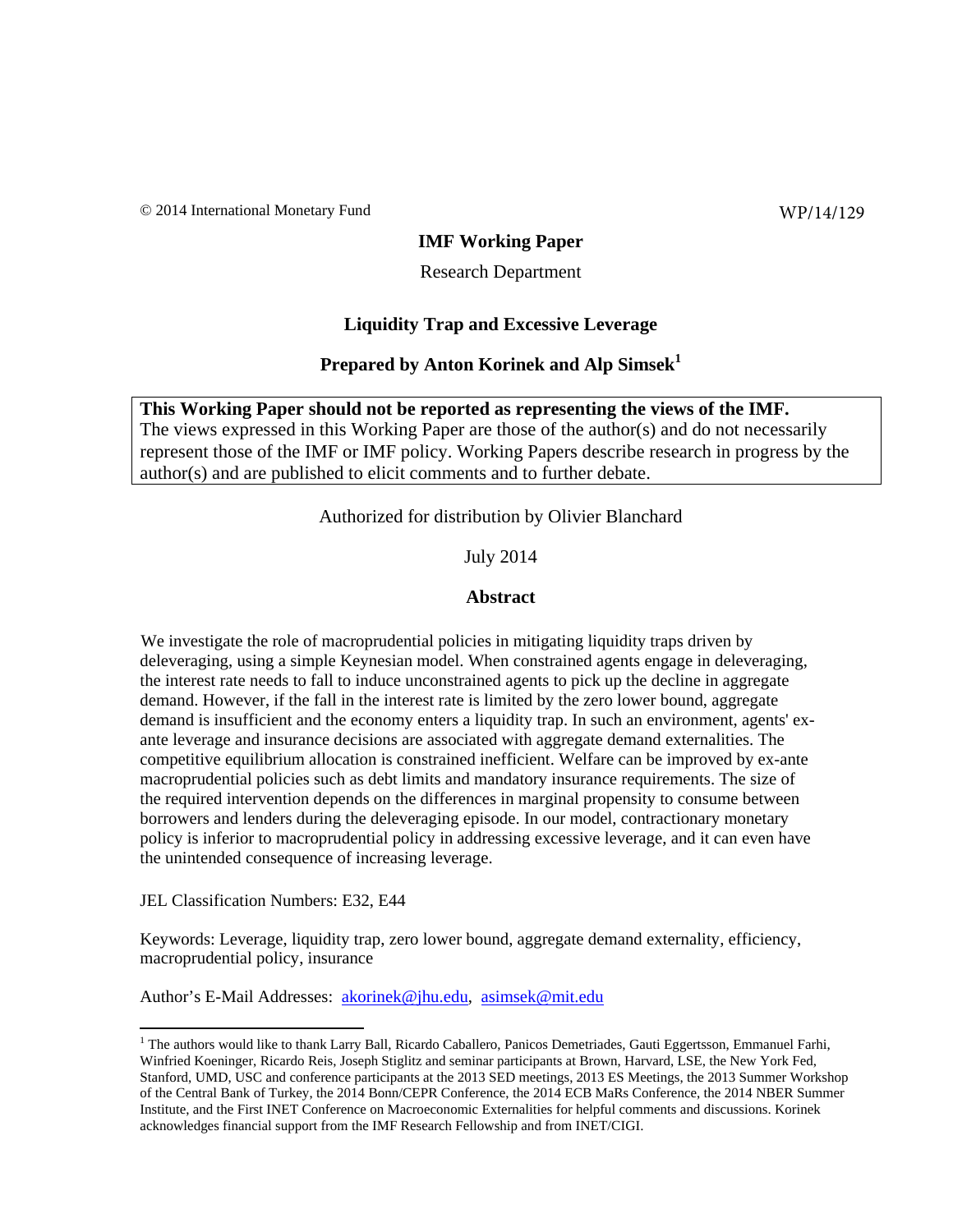## Contents

| $\mathbf{1}$   | Introduction                                                                       | $\overline{2}$ |
|----------------|------------------------------------------------------------------------------------|----------------|
|                | 1.1                                                                                | 6              |
| $\overline{2}$ | Environment and equilibrium                                                        | 8              |
| 3              | An anticipated demand-driven recession                                             | 12             |
| 4              | <b>Excessive leverage</b>                                                          | 15             |
|                | 4.1                                                                                | 16             |
|                | 4.2                                                                                | 17             |
|                | MPC differences and the magnitude of the inefficiency $\dots \dots \dots$<br>4.3   | 20             |
| 5              | Uncertainty and underinsurance                                                     | 22             |
| 6              | Preventive monetary policies                                                       | 25             |
|                | 6.1                                                                                | 26             |
|                | 6.2                                                                                | 26             |
| 7              | Aggregate demand and fire-sale externalities                                       | 29             |
| 8              | Conclusion                                                                         | 31             |
|                | A Appendix: Extensions and omitted proofs                                          | 37             |
|                | Microfounding the lower bound on the real interest rate $\dots \dots$<br>A.1       | 37             |
|                | A.2                                                                                | 38             |
|                | Extension with heterogeneous borrowers $\ldots \ldots \ldots \ldots \ldots$<br>A.3 | 42             |
|                |                                                                                    | 44             |
|                | A.5 Extension with separable preferences (Online appendix) $\dots \dots$           | 45             |
|                |                                                                                    |                |

# List of Figures

| 1 Evolution of household debt in the US over the last 10 years  2 |  |
|-------------------------------------------------------------------|--|
| 2 Nominal and real interest rates on 3 month US Treasury Bills 3  |  |
| 3 Interest rate and net income at date 1 14                       |  |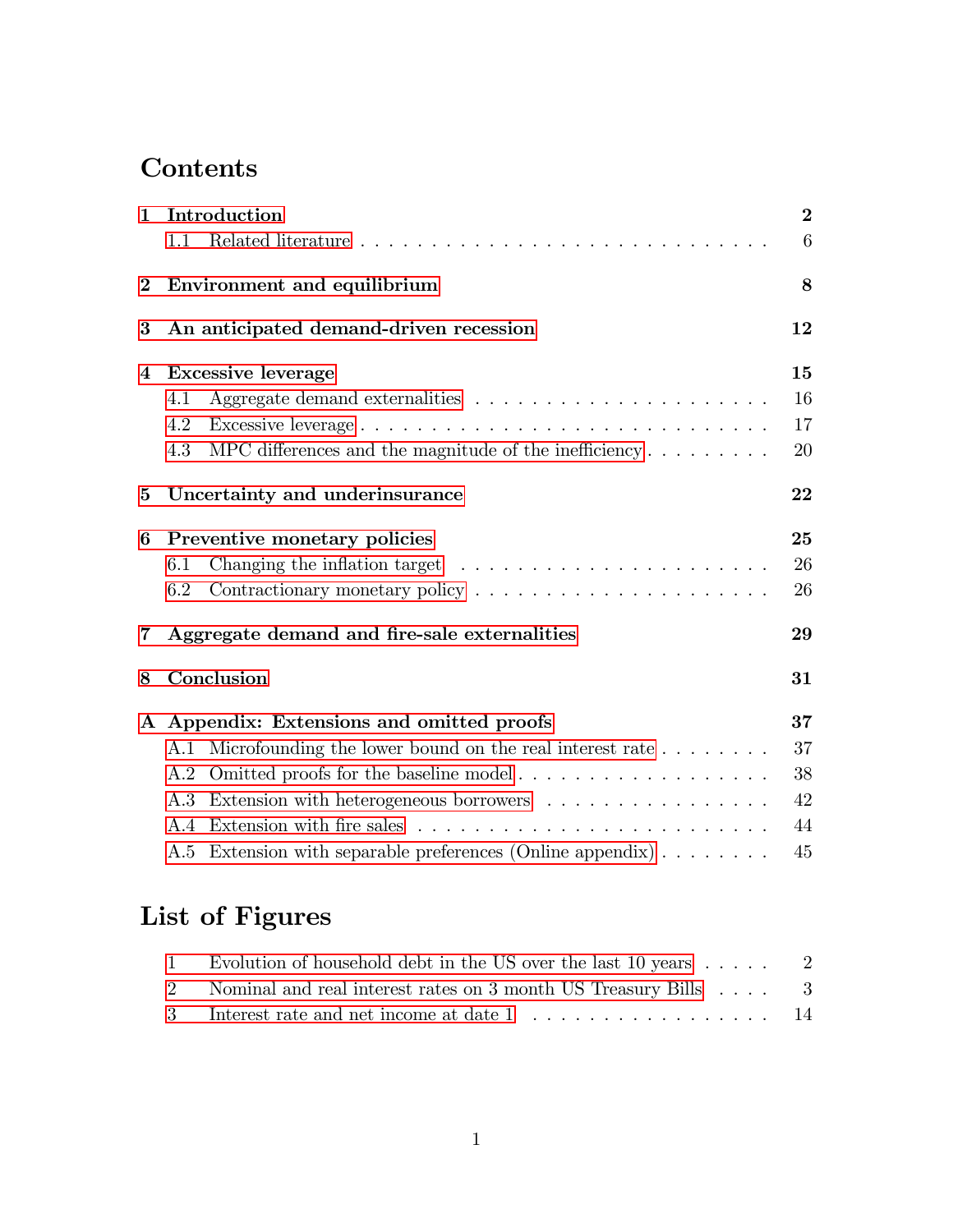### <span id="page-3-0"></span>1 Introduction

Leverage has been proposed as a key contributing factor to the recent recession and the slow recovery in the US. Figure [1](#page-3-1) illustrates the dramatic rise of leverage in the household sector before 2008 as well as the subsequent deleveraging episode. Using county-level data, Mian and Sufi (2012) have argued that household deleveraging is responsible for much of the job losses between 2007 and 2009. This view has recently been formalized in a number of theoretical models, e.g., Hall (2011), Eggertsson and Krugman (2012), and Guerrieri and Lorenzoni (2012). These models have emphasized that the interest rate needs to fall when constrained agents engage in deleveraging to induce unconstrained agents to make up for the lost aggregate demand. However, the nominal interest rate cannot fall below zero given that hoarding cash provides an alternative to holding bonds—a phenomenon also known as the *liquidity trap*. When inflation expectations are sticky, the lower bound on the nominal rate also prevents the real interest rate from declining, plunging the economy into a demand-driven recession. Figure [2](#page-4-0) illustrates that the short term nominal and real interest rates in the US has indeed seemed constrained since December 2008.



<span id="page-3-1"></span>Figure 1: Evolution of household debt in the US over the last 10 years. Source: Quarterly Report on Household Debt and Credit (August 2013), Federal Reserve Bank of New York.

An important question concerns the optimal policy response to these episodes. The US Treasury and the Federal Reserve have responded to the recent recession by utilizing Öscal stimulus and unconventional monetary policies. These policies are (at least in part) supported by a growing theoretical literature that emphasizes the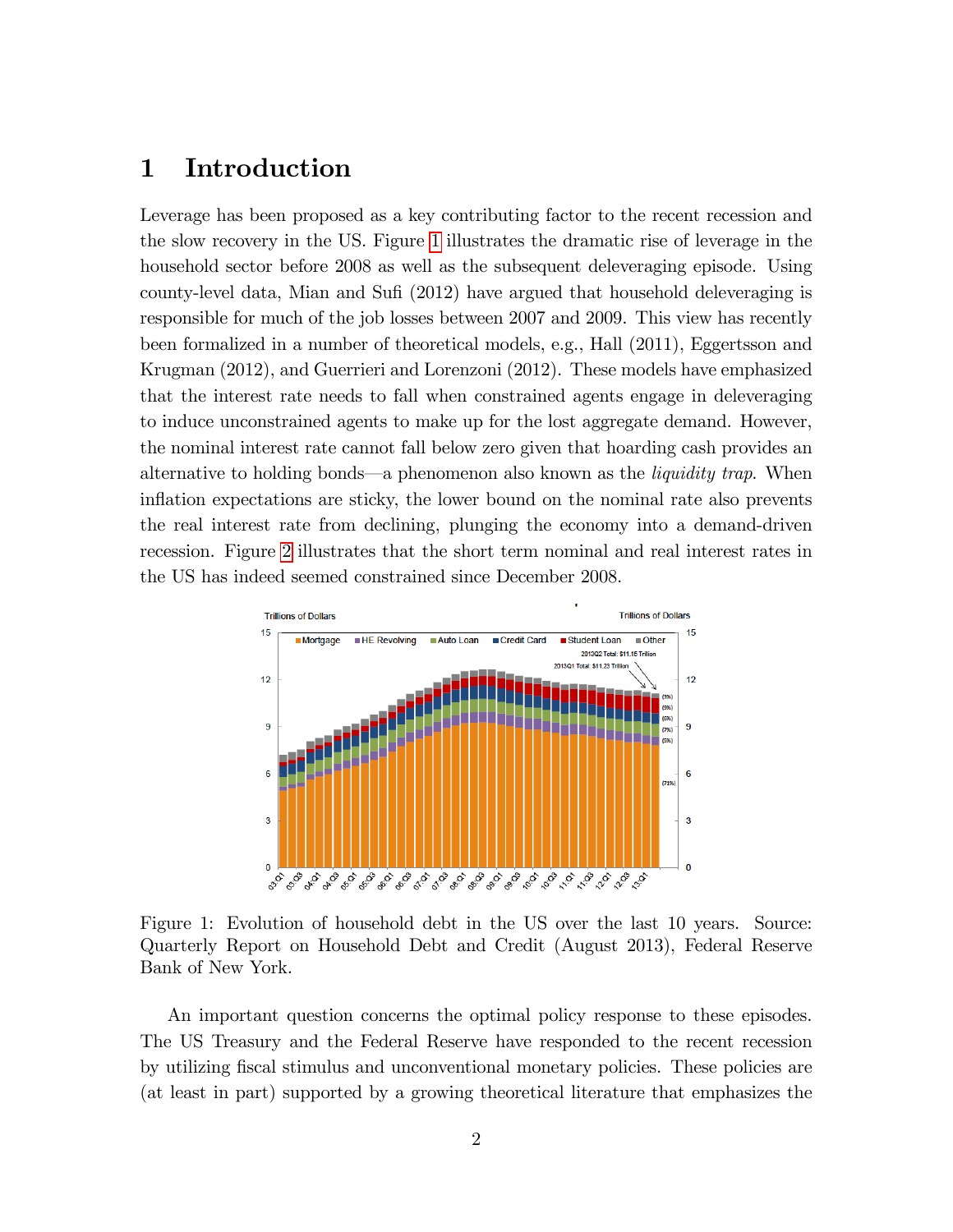

<span id="page-4-0"></span>Figure 2: Nominal and real interest rates on 3 month US Treasury Bills between the third quarter of 1981 and the fourth quarter of 2013. The real interest rate is calculated as the annualized nominal rate minus the annualized current-quarter GDP inflation expectations obtained from the Philadelphia Fed's Survey of Professional Forecasters.

benefits of stimulating aggregate demand during a liquidity trap. The theoretical contributions have understandably taken an ex-post perspective—characterizing the optimal policy once the economy is in the trap. Perhaps more surprisingly, both the practical and theoretical policy efforts have largely ignored the debt market, even though the problems are thought to have originated in the debt market.<sup>[1](#page-4-1)</sup> In this paper, we analyze the scope for  $ex$ -ante macroprudential policies in debt markets such as debt limits and insurance requirements.

To investigate optimal macroprudential policies, we present a tractable model, in which a tightening of borrowing constraints leads to deleveraging and may trigger a liquidity trap. The distinguishing feature of our model is that some agents, which we call borrowers, endogenously accumulate leverage—even though agents are aware that borrowing constraints will be tightened in the future. If borrowers have a sufficiently strong motive to borrow, e.g., due to impatience, then the economy enters a liquidity trap and features an anticipated demand driven recession.

<span id="page-4-1"></span><sup>1</sup>Several papers capture the liquidity trap in a representative household framework which leaves no room for debt market policies (see Eggertsson and Woodford (2003), Christiano et al. (2011), Werning (2012)). An exception is Eggertsson and Krugman (2011), which features debt but does not focus on debt market policies.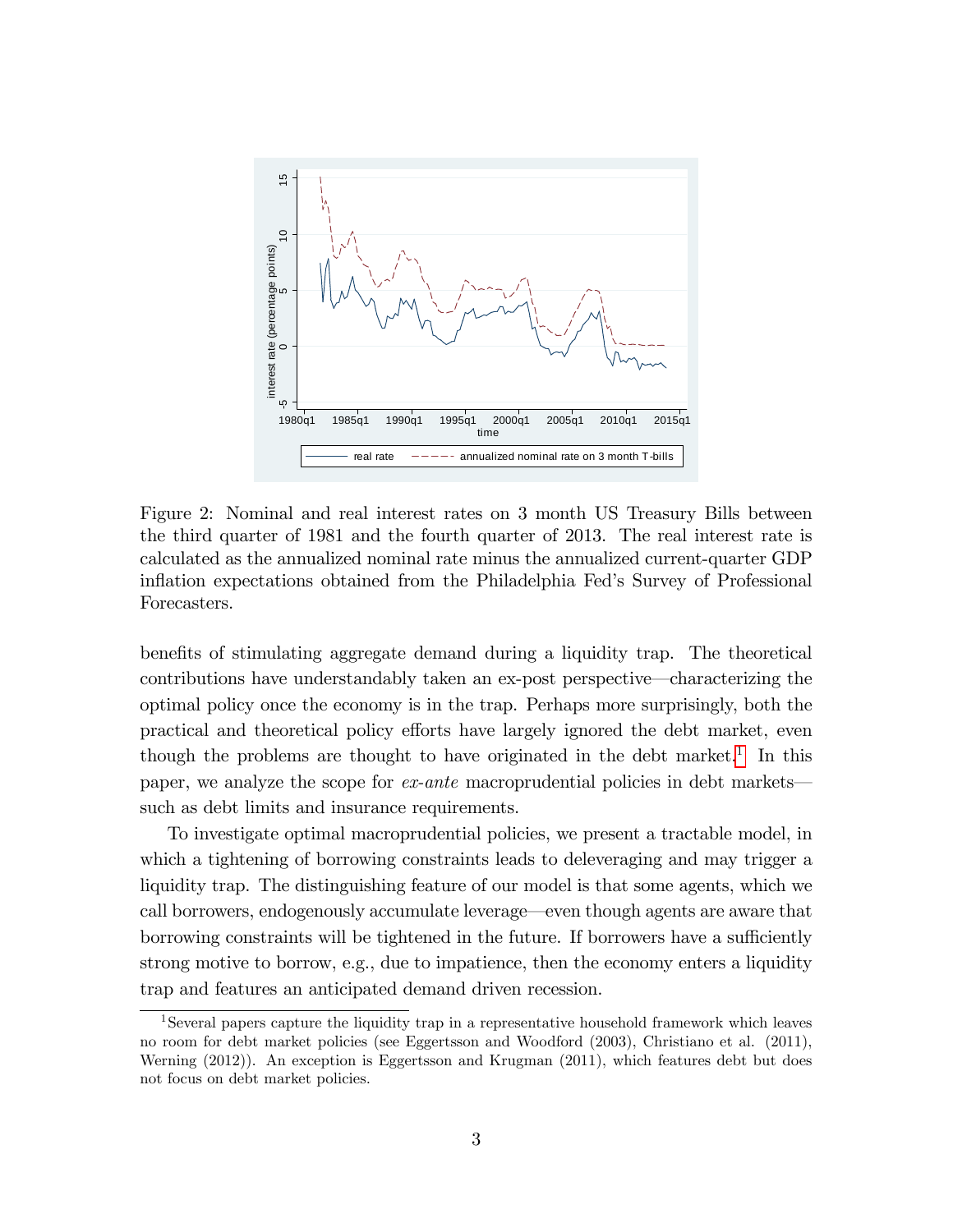Our main result is that it is desirable to slow down the accumulation of leverage in these episodes. In the run-up to a liquidity trap, borrowers who behave individually rationally undertake *excessive leverage* from a social point of view. A simple macroprudential policy that restricts leverage (coupled with appropriate ex-ante transfers) could make all agents better off. This result obtains whenever ex-post deleveraging is severe enough to trigger a liquidity trapó assuming that the liquidity trap cannot be fully alleviated by ex-post policies.

The mechanism behind the constrained inefficiency is an *aggregate demand ex*ternality that applies in environments in which output is influenced by aggregate demand. When this happens, agents' decisions that affect aggregate demand also affect aggregate output, and therefore other agents' income. Agents do not take into account these general equilibrium effects, which may lead to inefficiencies. In our economy, the liquidity trap ensures that output is influenced by demand and that it is below its (first-best) efficient level. Moreover, greater ex-ante leverage leads to a greater ex-post reduction in aggregate demand and a deeper recession. This is because deleveraging transfers liquid wealth from borrowers to lenders, but borrowers who delever have a much higher marginal propensity to consume (MPC) out of liquid wealth than lenders. Borrowers who choose their debt level (and lenders who finance them) do not take into account the negative demand externalities, leading to excessive leverage. In line with this intuition, we also show that the strength of the inefficiency—and therefore the size of the required intervention—depends on the MPC differences between borrowers and lenders.

Our model also provides a natural setting to contrast aggregate demand externalities with traditional *pecuniary externalities*. When borrowers' leveraging motive is relatively weak, the real interest rate during the deleveraging episode remains positive and the economy avoids the liquidity trap. In this region, ex-ante accumulation of leverage generates pecuniary externalities by lowering the ex-post real interest rate. These pecuniary externalities are harmful for lenders, who earn lower rates on their assets, but they are beneficial for borrowers, who pay lower interest rate on their debt. Indeed, the pecuniary externalities in our setting net out since markets are complete and, absent a liquidity trap, the equilibrium is constrained efficient. In contrast, when there is a liquidity trap, the pecuniary externalities are muted since the real interest rate is fixed at its lower bound, and greater leverage generates aggregate demand externalities. Unlike pecuniary externalities, aggregate demand externalities hurt all agents—since they operate by lowering incomes—which opens the door for inefficiencies.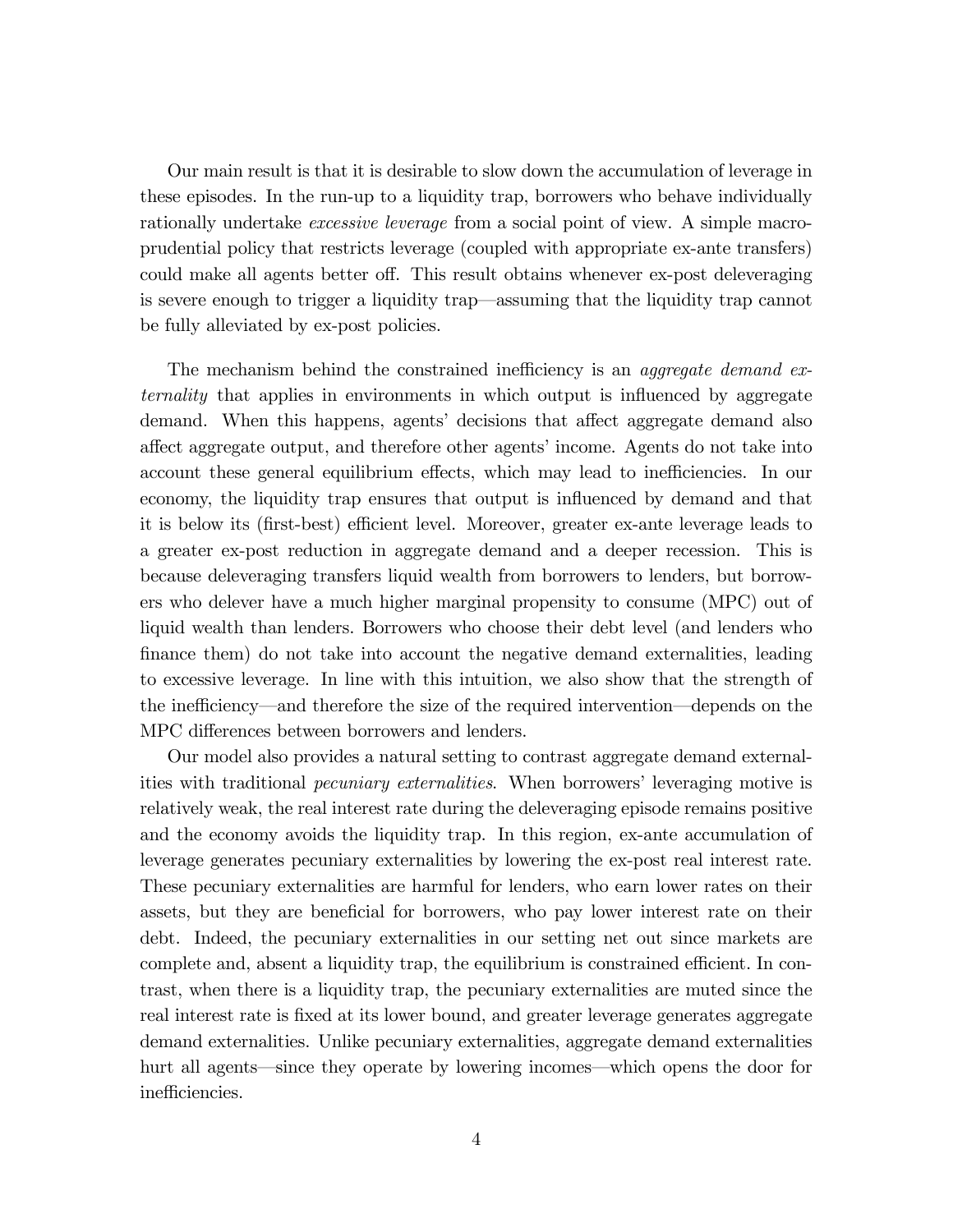In practice, the deleveraging episodes are highly uncertain from an ex-ante point of view. A natural question is whether agents share the risk associated with these episodes efficiently. Our second main result establishes that borrowers are also underinsured with respect to a deleveraging episode. A mandatory insurance requirement (coupled with ex-ante transfers) could make all households better off. Intuitively, borrowers' insurance purchases transfers liquid wealth in the deleveraging episode from lenders (or insurance providers) to borrowers who have a higher MPC. This increases aggregate demand and mitigates the recession. Agents do not take into account these positive aggregate demand externalities, which leads to too little insurance. Among other things, this result provides a rationale for indexing mortgage liabilities to house prices (along the lines proposed by Shiller and Weiss, 1999).

We also investigate whether preventive monetary policies could be used to address aggregate demand externalities generated by leverage. A common argument is that a contractionary policy that raises the interest rate in the run-up to the recent subprime crisis could have been beneficial in curbing leverage. Perhaps surprisingly, our model reveals that raising the interest rate during the leverage accumulation phase can have the unintended consequence of increasing leverage. A higher interest rate reduces borrowers' incentives to borrow keeping all else equal—which appears to be the conventional wisdom informed by partial equilibrium reasoning. However, the higher interest rate also creates a temporary recession which increases borrowers' incentives to borrow so as to smooth consumption. In addition, the higher interest rate also transfers wealth from borrowers to lenders, which further increases borrowers' incentives to borrow. In our model, the general equilibrium effects typically dominate (for example for constant elasticity preferences), and raising the interest rate has the perverse effect of raising leverage. This may contribute to explaining the continued increase in household leverage when the US Fed raised interest rates starting in June 2004, as illustrated in Figures [1](#page-3-1) and [2.](#page-4-0)

There are versions of our model in which the conventional wisdom holds, and raising the interest rate lowers leverage (as in Curdia and Woodford, 2009). But even in these cases, the interest rate policy is inferior to macroprudential policies in dealing with excessive leverage. Intuitively, efficiency requires setting a wedge between borrowers' and lenders' *relative* incentives to hold bonds, whereas the interest rate policy creates a different intertemporal wedge that affects all agents' incentives equally. As a by-product, the interest rate policy also generates an unnecessary recession—which is not a feature of constrained efficient allocations. That said, a different preventive monetary policy, namely raising the inflation target, is supported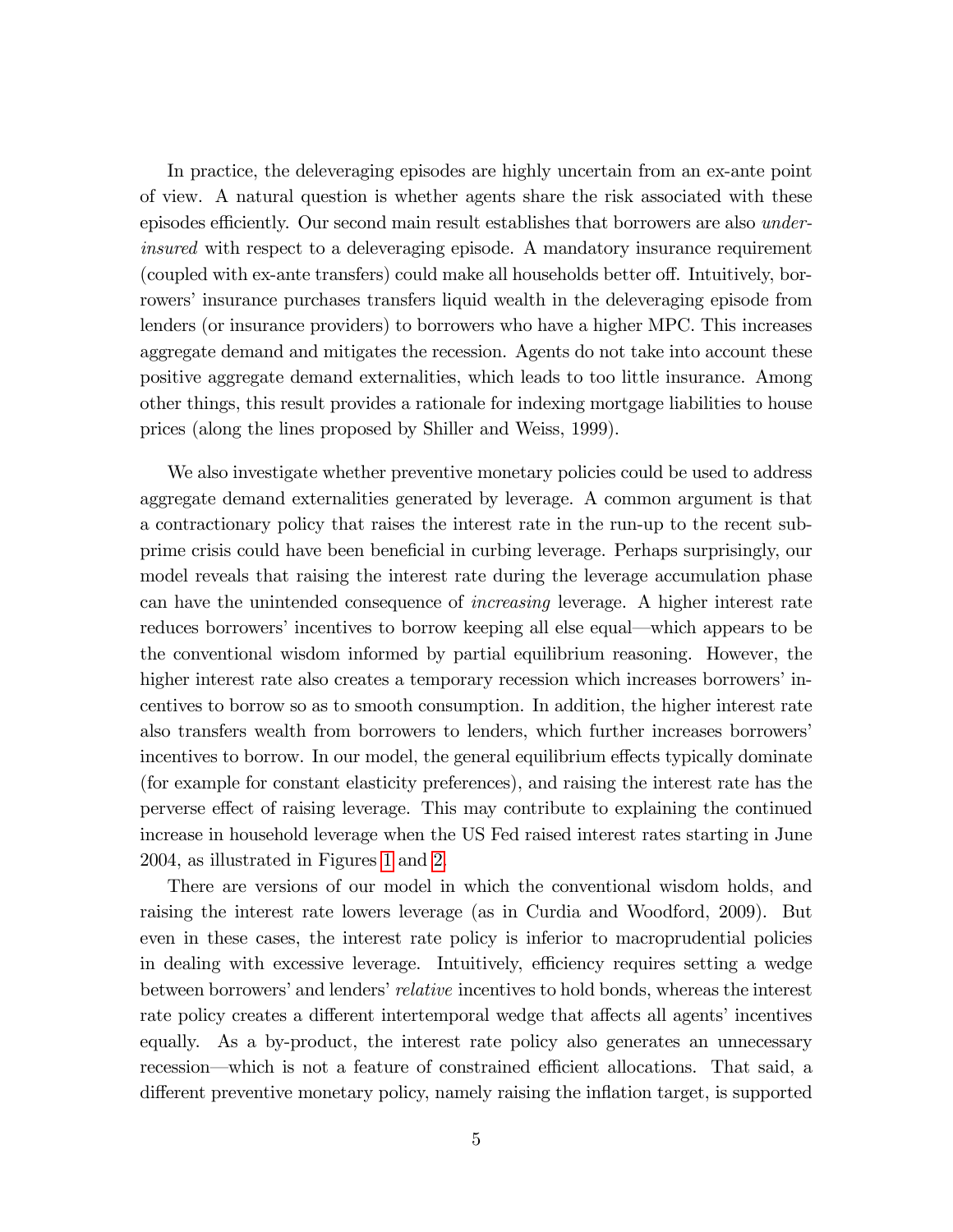by our model as it would reduce the incidence of liquidity traps—and therefore, the relevance of aggregate demand externalities.

Our final analysis concerns endogenizing the debt limit faced by borrowers by assuming that debt is collateralized by financial assets, creating the potential for fire-sale effects. This introduces a new feedback loop into the economy, with two main implications. First, higher leverage lowers asset prices in the deleveraging phase, which in turn lowers borrowersí debt capacity and increases their distress. Hence, higher leverage generates Öre-sale externalities that operate in the same direction as aggregate demand externalities. Second, an increase in borrowers' distress induces a more severe deleveraging episode and a deeper recession. Hence, fire-sale externalities exacerbate aggregate demand externalities. Conversely, lower aggregate output further lowers asset prices, exacerbating fire-sale externalities. These observations suggest that episodes of deleveraging that involve asset Öre-sales are particularly severe.

The remainder of this paper is structured as follows. The next subsection discusses the related literature. Section [2](#page-9-0) introduces the key aspects of our environment. Section [3](#page-13-0) characterizes an equilibrium that features an anticipated demand-driven recession. The heart of the paper is Section [4,](#page-16-0) which illustrates aggregate demand externalities, contrasts them with traditional pecuniary externalities, and presents our main result about excessive leverage. This section also relates the strength of the inefficiency to empirically observable variables. Section [5](#page-23-0) generalizes the model to incorporate uncertainty and presents our second main result about underinsurance. Section [6](#page-26-0) discusses the role of preventive monetary policies in our environment. Sec-tion [7](#page-30-0) presents the extension with endogenous debt limits and fire sale externalities, and Section [8](#page-32-0) concludes. The appendix contains omitted proofs and derivations as well as some extensions of our baseline model.

### <span id="page-7-0"></span>1.1 Related literature

Our paper is related to a long economic literature studying the zero lower bound on nominal interest rates and liquidity traps, starting with Hicks (1937), and more recently emphasized by Krugman (1998) and Eggertsson and Woodford (2003, 2004). A growing recent literature has investigated the optimal Öscal and monetary policy response to liquidity traps (see e.g. Eggertsson, 2011; Christiano et al., 2011; Werning, 2012; Correia et al., 2013). Our contribution to this literature is that we focus on debt market policies, mainly from an ex-ante perspective.

Eggertsson and Krugman (2012) and Guerrieri and Lorenzoni (2012) describe how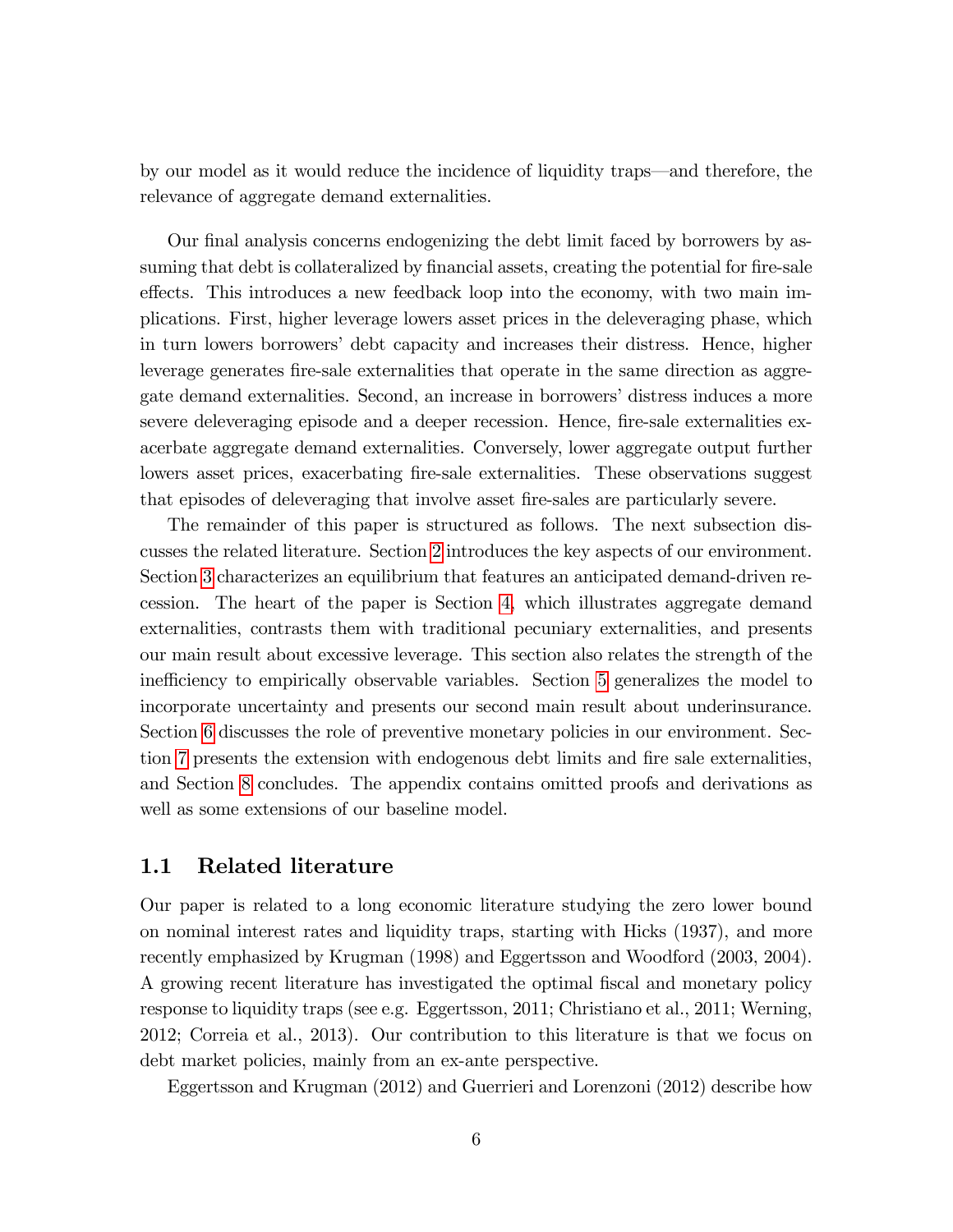Önancial market shocks that induce borrowers to delever lead to a decline in interest rates, which in turn can trigger a liquidity trap. Our framework is most closely related to Eggertsson and Krugman because we also model deleveraging between a set of impatient borrowers and patient lenders. They focus on the ex-post implications of deleveraging as well as the effects of monetary and fiscal policy during these episodes. Our contribution is to add an ex-ante stage and to investigate the role of macroprudential policies. Among other things, our paper calls for novel policy actions in debt markets that are significantly different from the more traditional policy responses to liquidity traps. Our paper also differs in terms of methodology: Instead of the New-Keynesian framework, we use a simple equilibrium concept with rationing in the goods market to describe liquidity traps, which enables us to obtain a sharp analytical characterization of the inefficiencies in debt markets.

The aggregate demand externality we focus on has first been discovered in the context of firms' price setting decisions, e.g., by Mankiw (1985), Akerlof and Yellen (1985) and Blanchard and Kiyotaki (1987). The broad idea is that, when output is not at its Örst-best level and ináuenced by aggregate demand, decentralized allocations that affect aggregate demand are socially inefficient. In Blanchard and Kiyotaki, output is not at its first-best level due to monopoly distortions, and firms' price setting affects aggregate demand due to complementarities in firms' demand. In our setting, output is not at its first-best level due to the liquidity trap. We also focus on agents' debt choices—as opposed to firms' price setting decisions—which affect aggregate demand due to differences in agents' marginal propensities to consume.

A number of recent papers, e.g., Farhi and Werning (2012ab, 2013) and Schmitt-Grohe and Uribe (2012abc), also analyze aggregate demand externalities in contexts similar to ours. Schmitt-Grohe and Uribe analyze economies with fixed exchange rates that exhibit downward rigidity in nominal wages. They identify negative aggregate demand externalities associated with actions that increase wages during good times, because these actions lead to greater unemployment during bad times. In Farhi and Werning (2012ab), output responds to aggregate demand because prices are sticky and countries are in a currency union (and thus, under the same monetary policy). They emphasize the inefficiencies in cross-country insurance arrangements. In our model, output is demand-determined because of a liquidity trap, and we emphasize the inefficiencies in household leverage in a closed economy setting. In parallel and independent work, Farhi and Werning (2013) develop a general theory of aggregate demand externalities in the presence of nominal rigidities and constraints on monetary policy, with applications including liquidity traps and currency unions. Our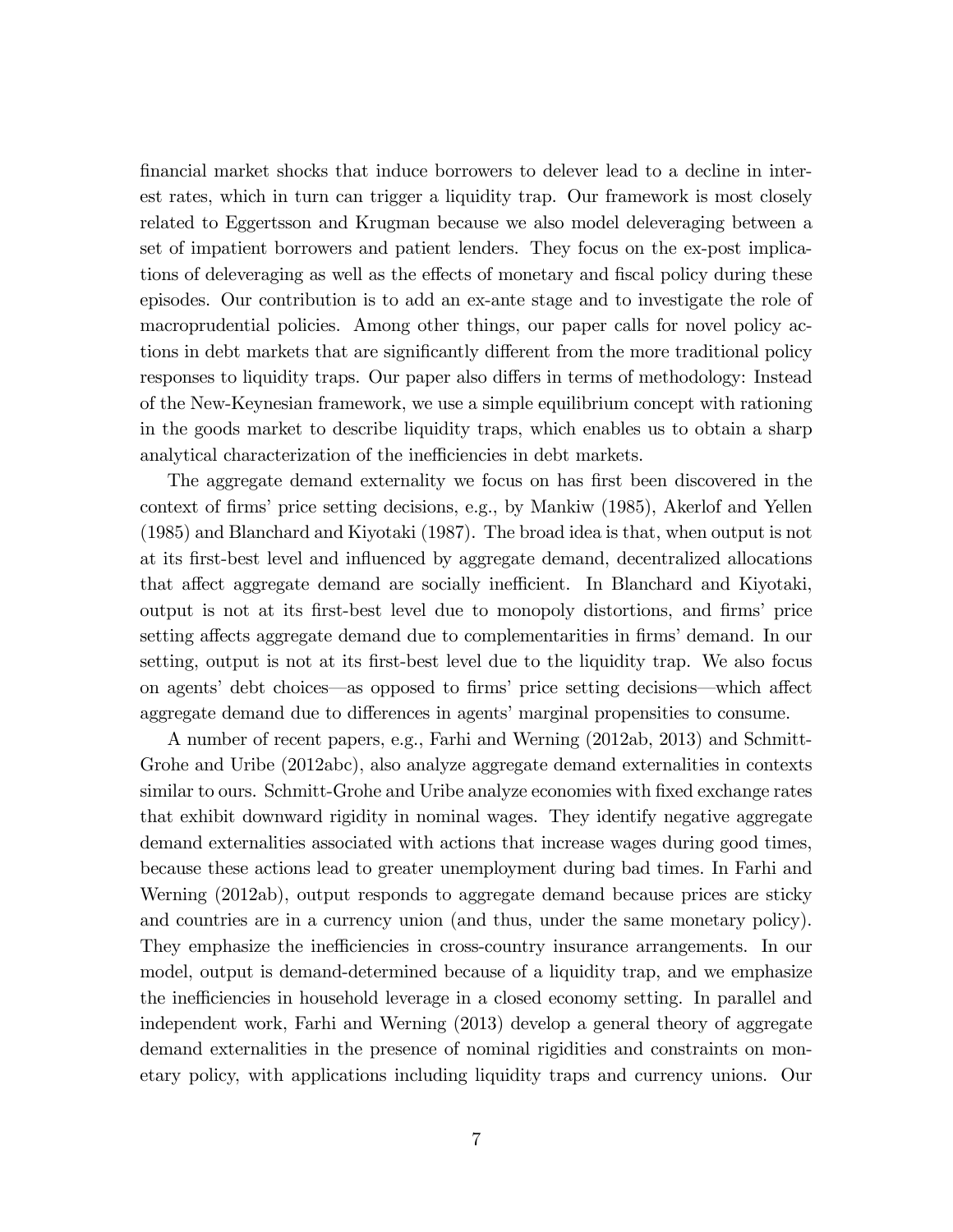framework falls into this broad class of aggregate demand externalities, but we focus in depth on the externalities created by deleveraging in a liquidity trap.

Our results on excessive borrowing and risk-taking also resemble the recent literature on pecuniary externalities, including Caballero and Krishnamurthy (2003), Lorenzoni (2008), Bianchi and Mendoza (2010), Jeanne and Korinek (2010ab) and Korinek (2011). In those papers, agents do not internalize the impact of individual decisions on asset prices. A planner can improve welfare by moving asset prices in a way that relaxes financial constraints. The aggregate demand externality of this paper works through a completely different channel. In fact, the externality applies not when prices are volatile, but in the opposite case when a certain price—namely the real interest rate—is fixed. We discuss the differences with pecuniary externali-ties further in Section [4,](#page-16-0) and illustrate the interaction of our mechanism with fire-sale externalities in Section [7.](#page-30-0)

### <span id="page-9-0"></span>2 Environment and equilibrium

The economy is set in infinite discrete time  $t \in \{0, 1, ...\}$ , with a single consumption good. There are two types of households, borrowers and lenders, denoted by  $h \in \{b, l\}$ . There is an equal measure of each type of households, normalized to  $1/2$ . Households are symmetric except that borrowers have a weakly lower discount factor than lenders,  $\beta^b \leq \beta^l$ .

Our central focus is to analyze how the debt or asset holdings of the two types of households interact with aggregate output. Let  $d_t^h$  denote the outstanding debt—or assets, if negative of household  $h$  at date  $t$ . Households start with initial debt or asset levels denoted by  $d_0^h$ . At each date t, they face the one-period interest rate  $r_{t+1}$ and they choose their outstanding debt or asset levels for the next period,  $d_{t+1}^h$ .

Our first key ingredient is that, from date 1 onwards, households are subject to a borrowing constraint constraint, that is,  $d_{t+1}^h \leq \phi$  for each  $t \geq 1$ . Here,  $\phi > 0$ denotes an exogenous debt limit as in Aiyagari (1994), or more recently, Eggertsson and Krugman  $(2012)$ . The constraint can be thought of as capturing a financial shock in reduced from, e.g. a drop in loan-to-value ratios or collateral values, that would force households to reduce their leverage. In contrast, we assume that households can choose  $d_1^h$  at date 0 without any constraints. The role of these ingredients is to generate household leveraging at date 0 followed by deleveraging at date 1 along the lines of Figure [1.](#page-3-1) Moreover, to study the efficiency of agents' ex-ante decisions, we assume that the future financial shock is anticipated at date 0. In our baseline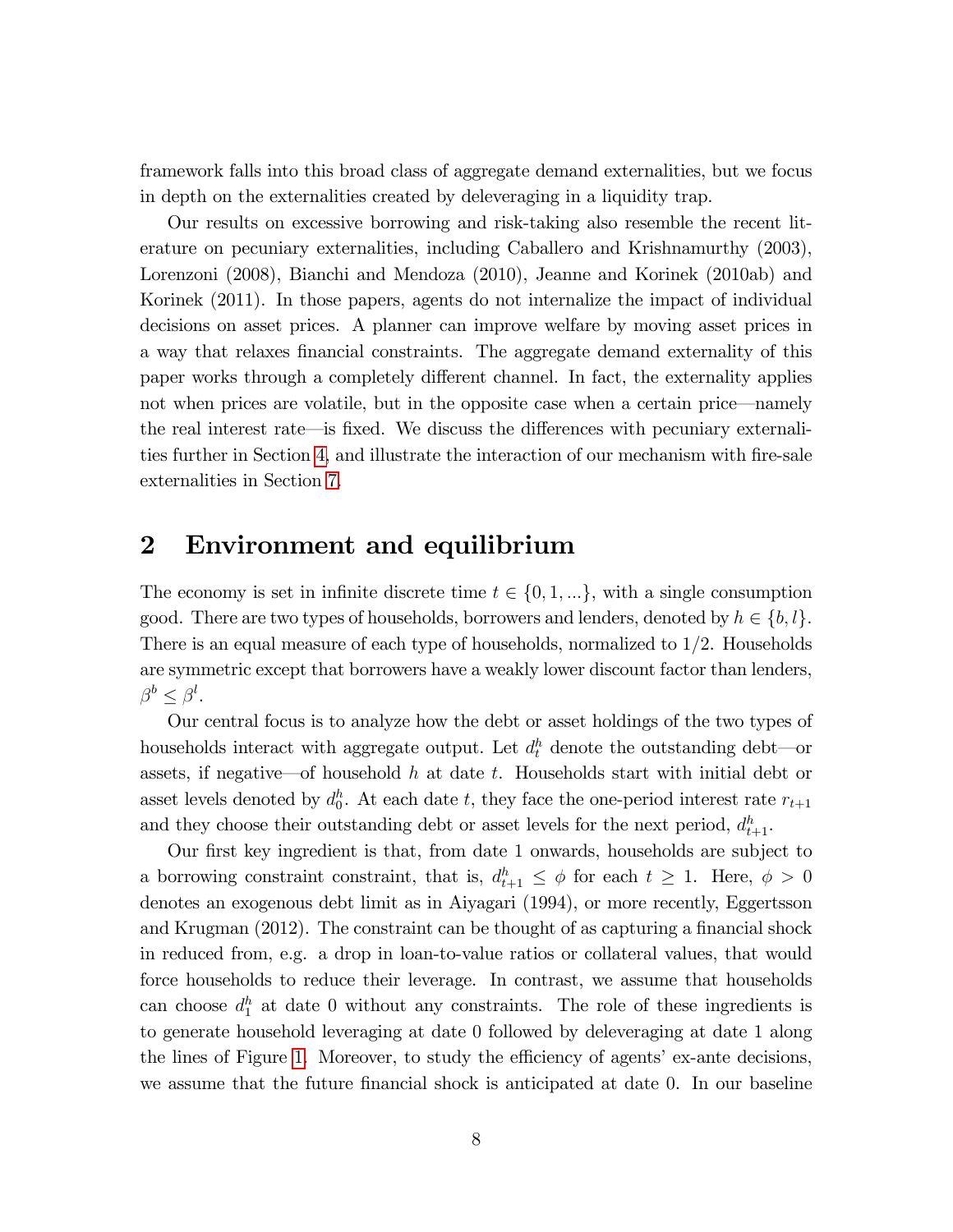model, we abstract away from uncertainty so that the shock is perfectly anticipated. In Section [5,](#page-23-0) we will introduce uncertainty about the financial shock.

Our second key ingredient is a lower bound on the real interest rate:

<span id="page-10-1"></span>
$$
r_{t+1} \geq \underline{r}_{t+1} \text{ for each } t. \tag{1}
$$

As suggested by Figure [2,](#page-4-0) real interest rates in the US appear to be bounded from below in recent years. Japan had a similar experience during two decades of deflation. We take the lower bound as exogenous here and investigate its implications for aggregate allocations and optimal macroprudential policies. For our baseline analysis, we normalize the lower bound to zero (see Section  $6$  for the effects of changing the lower bound).

In practice, the bound on the real interest rate emerges from a combination of the zero lower bound on the nominal interest rate and stickiness of inflation expecta-tions.<sup>[2](#page-10-0)</sup> The bound on the nominal interest rate is uncontroversial—as it emerges from a no-arbitrage condition between money and government bonds. There are different approaches to "microfounding" the stickiness of inflation expectations. We describe a particular microfoundation in Appendix [A.1](#page-38-1) in which monetary policy is set according to a standard Taylor rule designed to set inflation equal to a constant target. This leads to the bound in [\(1\)](#page-10-1) with  $r_{t+1}$  equal to the negative of the inflation target.<sup>[3](#page-10-2)</sup> The New-Keynesian framework provides an alternative microfoundation by positing that nominal prices or wages are sticky—which naturally translates into stickiness of inflation, and thus, inflation expectations. Yet another microfoundation is provided by a model in which households are boundedly rational in a way that their inflation expectations are based on limited or past information, as documented in recent work by Malmendier and Nagel (2013). We remain agnostic about the source of the stickiness of inflation expectations by taking the lower bound in  $(1)$  as exogenous. Aside from being consistent with the recent US experience, this provides us with a tractable environment to obtain clean analytic insights into inefficiencies in debt markets.

The demand side of the model is described by households' consumption-savings

<span id="page-10-0"></span><sup>&</sup>lt;sup>2</sup>These two ingredients, combined with the Fisher equation,  $1 + r_{t+1} = (1 + i_{t+1}) E_t \left[ \frac{P_t}{P_{t+1}} \right]$ , lead to a lower bound on the real interest rate.

<span id="page-10-2"></span> ${}^{3}$ In fact, in our setting the Taylor rule with a zero inflation target is the optimal time-consistent policy if there is some cost of inflation: it is ex-post efficient although, ex-ante, it generates a bound on the real rate and a recession. So our explanation emphasizes the difficulty of monetary policymakers to commit to inflation.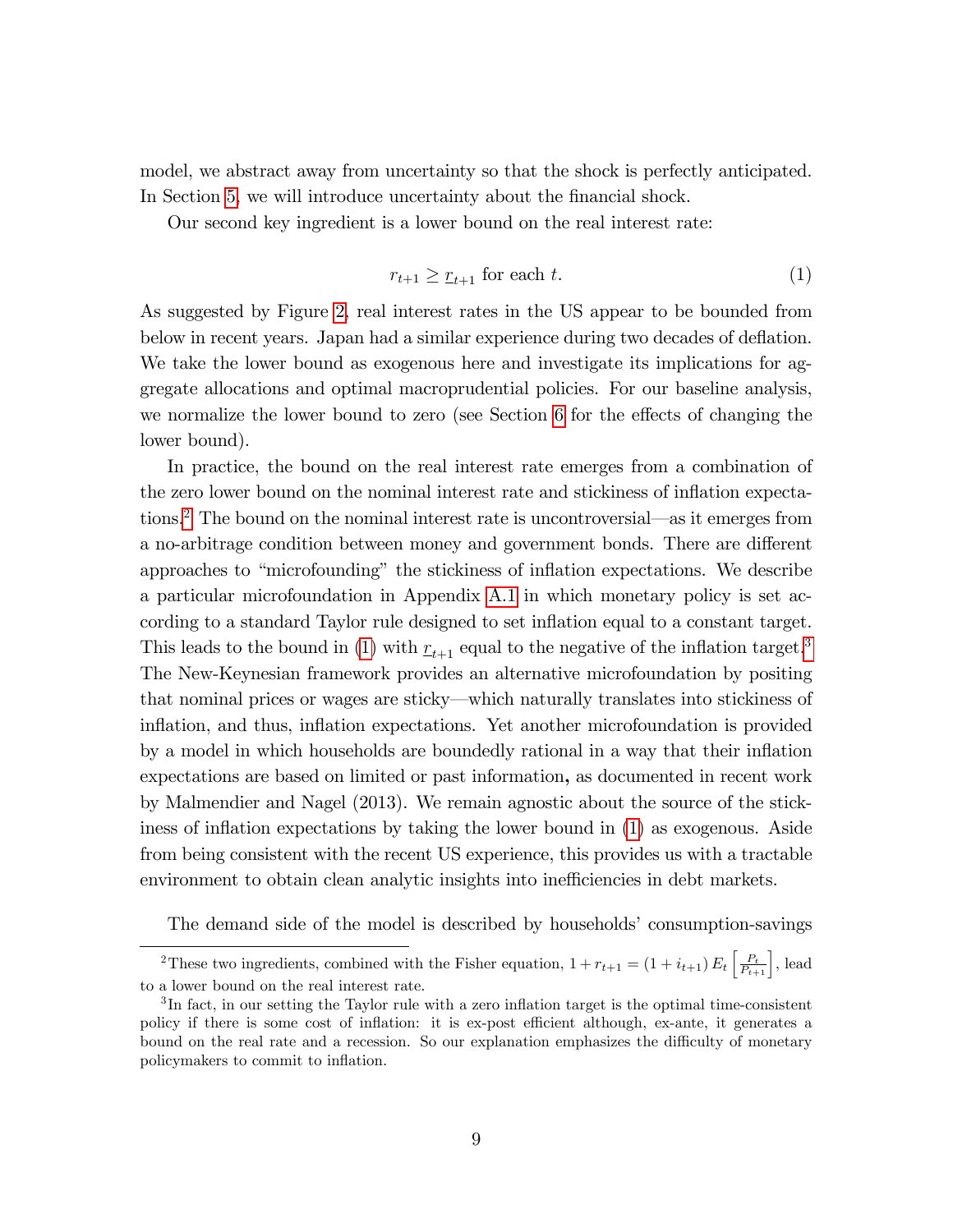$\alpha$  are the baseline model, we assume households' state utility function over consumption  $\tilde{c}_t^h$  and labor  $n_t^h$  takes the particular form,  $u\left(\tilde{c}_t^h - v\left(n_t^h\right)\right)$ . We define  $c_t = \tilde{c}_t^h - v\left(n_t^h\right)$  as net consumption. Households' optimization problem can then be written as:

<span id="page-11-1"></span>
$$
\max_{\{c_t^h, d_{t+1}^h, n_t^h\}_t} \sum_{t=0}^{\infty} (\beta^h)^t u(c_t^h)
$$
\n
$$
\text{s.t. } c_t^h = e_t^h - d_t^h + \frac{d_{t+1}^h}{1 + r_{t+1}} \text{ for all } t,
$$
\n
$$
\text{where } e_t^h = w_t n_t^h + \Pi_t - v(n_t^h) \text{ and } d_{t+1}^h \le \phi_{t+1} \text{ for each } t \ge 1.
$$
\n
$$
(2)
$$

Here  $w_t$  denotes wages,  $\Pi_t$  denotes profits from firms that are described below, and  $e_t^h$  denotes households' *net income*, that is, their income net of labor costs. The preferences,  $u\left(\tilde{c}_t^h - v\left(n_t^h\right)\right)$ , provide tractability but are not necessary for our main results (see Appendix [A.5\)](#page-46-0). As noted in Greenwood, Hercowitz and Huffman (GHH, 1988), the specification implies that there is no wealth effect on labor supply. As a result, the efficient output level is constant.

The supply side is described by a linear technology that can convert one unit of labor to one unit of the consumption good. The efficient level of net income is then given by:

$$
e^* \equiv \max_{n_t} n_t - v(n_t).
$$

However, the equilibrium does not necessarily feature efficient production due to the constraint in [\(1\)](#page-10-1). When this constraint binds, the interest rate is too high relative to its market clearing level. Since the interest rate is the price of current consumption good (in terms of the future consumption good), an elevated interest rate leads to a demand shortage for current goods and a rationing of supply.

To capture the possibility of rationing, we modify the supply side of the Walrasian equilibrium to accommodate the constraint in [\(1\)](#page-10-1). In particular, we consider a competitive goods sector that solves the following optimization problem:

<span id="page-11-2"></span>
$$
\Pi_t = \max_{n_t} n_t - w_t n_t \quad \text{s.t.} \quad \begin{cases} \ 0 \le n_t, & \text{if } r_{t+1} > 0 \\ \ 0 \le n_t \le \frac{\tilde{c}_t^b + \tilde{c}_t^l}{2}, & \text{if } r_{t+1} = \underline{r}_{t+1} \end{cases} \tag{3}
$$

When the real interest rate is above the lower bound,  $r_{t+1} > r_{t+1}$ , the sector optimizes

<span id="page-11-0"></span> $4$ To keep the analysis simple, we ignore investment and focus on inefficiencies associated household leveraging. But our main results also have implications for inefficiencies associated with investment and firms' leverage that we discuss in the concluding section.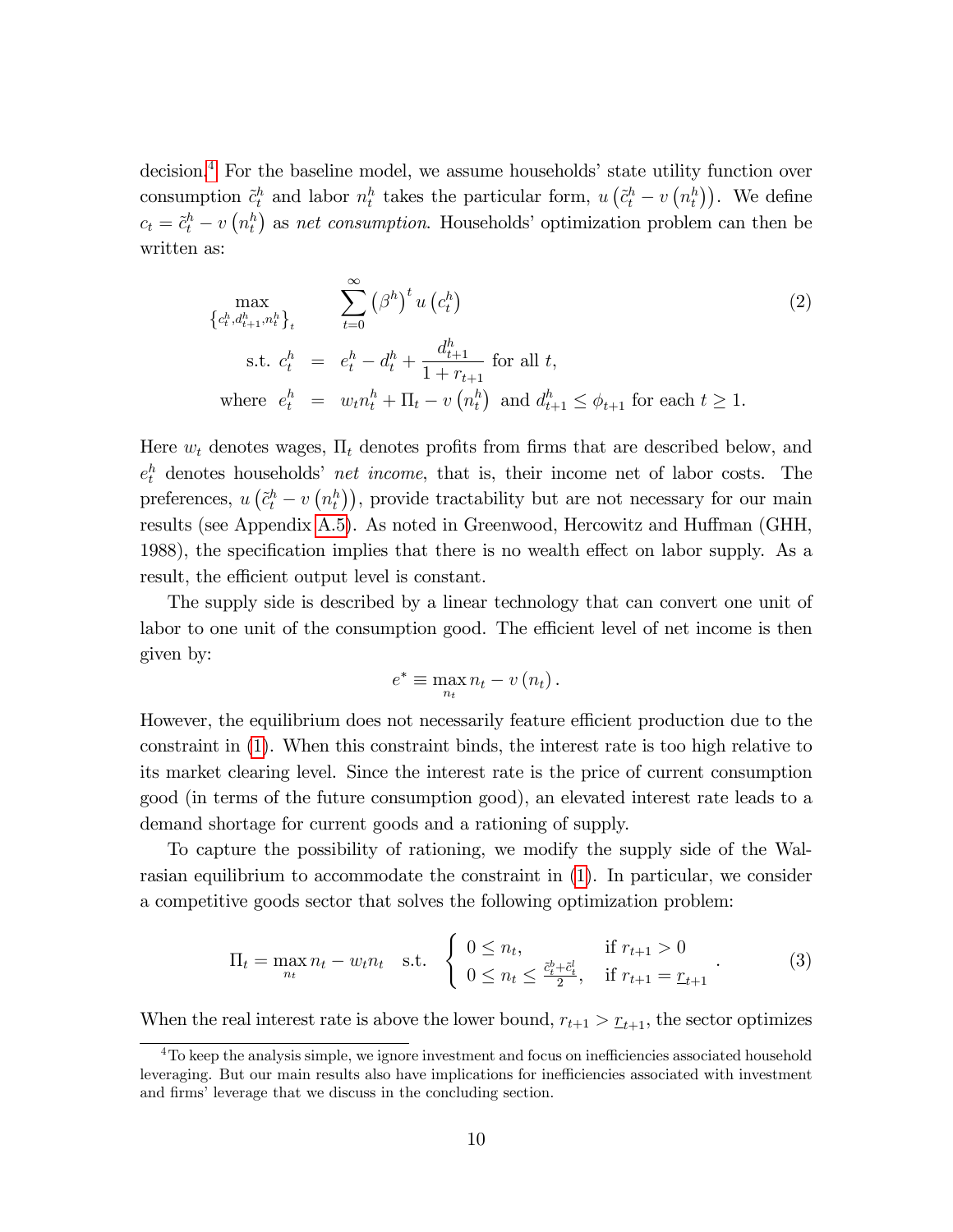as usual. When the interest rate is at its lower bound,  $r_{t+1} = \underline{r}_{t+1}$ , the sector is subject to an additional constraint that supply cannot exceed the aggregate demand for goods,  $\frac{\tilde{c}_t^b + \tilde{c}_t^l}{2}$ . When this constraint binds, the sector is making positive profits, and firms are in principle willing to increase their output. However, their output is rationed due to a shortage of aggregate demand. We assume that the available demand is allocated symmetrically across firms in this case. The equilibrium output is then determined by aggregate demand at the bounded interest rate,  $r_{t+1}$ . We also assume households have equal ownership of firms so that each household receives profits,  $\Pi_t = n_t - w_t n_t$ .

**Definition 1** (Equilibrium). The equilibrium is a path of allocations,  $\{c_t^h, d_{t+1}^h, n_t^h, e_t^h\}_t$ , and real prices and profits,  $\{w_t, r_{t+1}, \Pi_t\}_t$ , such that the household allocations solve problem  $(2)$ , the final good sector solves problem  $(3)$  and markets clear.

Remark (Comparison with Keynesian Models with rationing). Our equilibrium notion is similar to the rationing equilibria analyzed by a strand of the macroeconomics literature, e.g., Clower (1965), Barro and Grossman (1971), Malinvaud (1977), and Benassy (1986). We focus on the special case in which there is rationing in the goods market—and only when the lower bound on the real interest rate binds—but no rationing in the labor market. We adopt this case since it features the minimally required departure from a Walrasian equilibrium to capture a liquidity trap. Adding rationing to the labor market could further exacerbate the outcomes but would not change our qualitative conclusions.

Remark (Comparison with New-Keynesian models). Our equilibrium notion generates a similar rationing outcome as standard New-Keynesian models. There, monopolistic Örms with pre-set prices (above their marginal costs) would be willing to supply the level of output demanded at the exogenous interest rate,  $r_{t+1} = \underline{r}_{t+1}$ . The main difference is that the New-Keynesian models generate an additional prediction that prices should fall during a liquidity trap. This prediction did not hold in the data for the most recent US experience, which stimulated a recent literature (see, for instance, Ball and Mazumder, 2011; Coibion and Gorodnichenko, 2013; Hall, 2013). Our equilibrium notion enables us to abstract away from inflation—and the ongoing debate about missing disinflation—so as to focus on real allocations in debt markets. A number of recent papers take an approach similar to ours, e.g., Hall (2011), Kocherlakota (2012), and Caballero and Farhi (2013).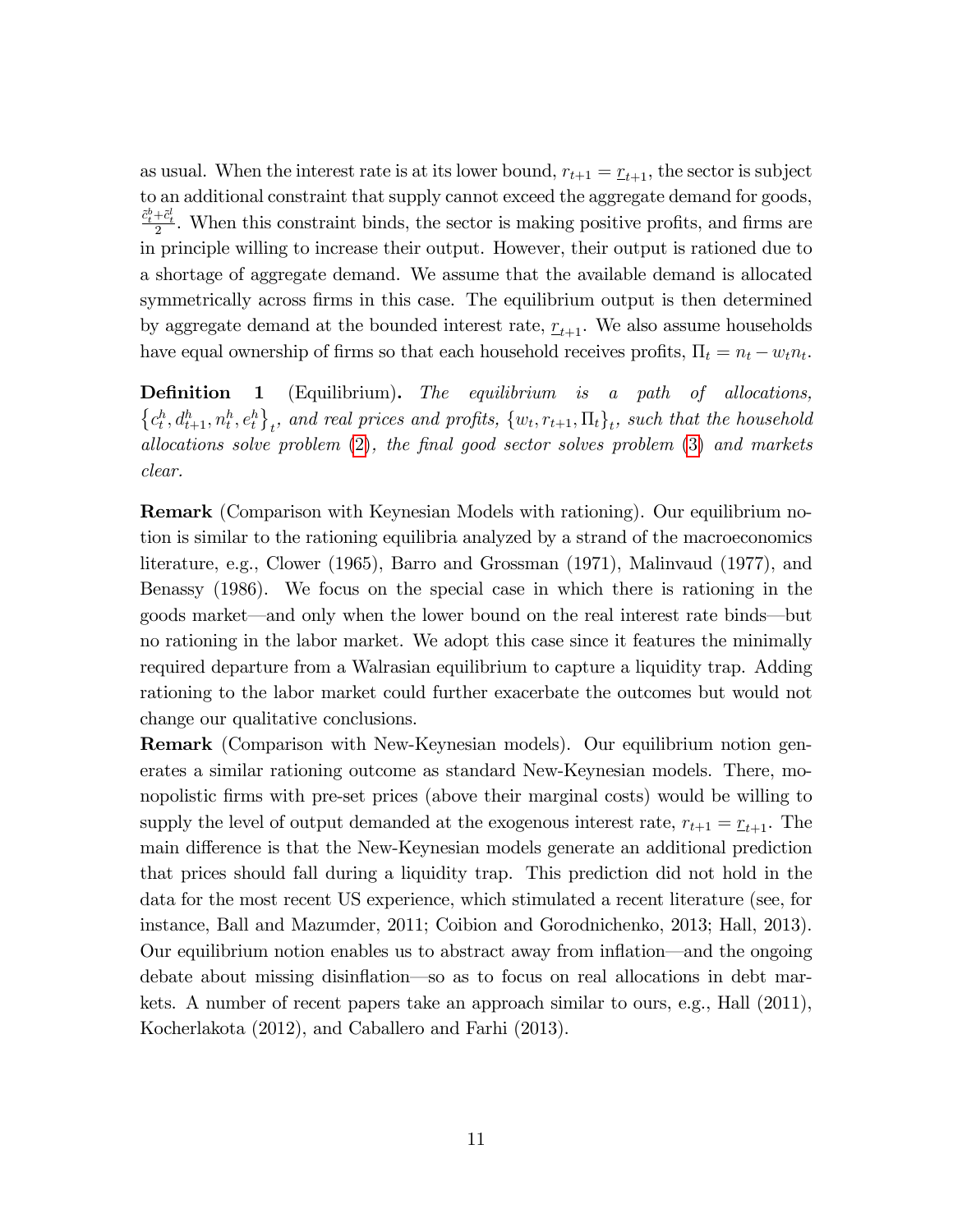### <span id="page-13-0"></span>3 An anticipated demand-driven recession

This section characterizes the decentralized equilibrium and describes a recession that is anticipated by households. The next section analyzes the efficiency properties of this equilibrium. We simplify the notation as follows. First note that equilibrium labor supply is the same for both types of households,  $n_t^h = (v')^{-1}(w_t)$ , which implies that their net income,  $e_t^h$ , is also the same. Hence, we let  $e_t = n_t - v(n_t)$  denote this common value of net income. Second, market clearing for debt implies  $d_t^l = -d_t^b$ . Hence, we drop the superscript and denote the debt level of borrowers at a given date by  $d_t^b = d_t$ , and that of lenders by  $d_t^l = -d_t$ .

To characterize the equilibrium, we normalize the lower bound on the interest rate in [\(1\)](#page-10-1) to zero in the current section, that is, we set  $r_{t+1} = 0$  for each  $t \geq 1$ . We investigate the effects of changes in the lower bound in Section [6.](#page-26-0) Furthermore, we set  $r_1 = -\infty$  in the initial period, which enables us to abstract away from the possibility of a liquidity trap at date 0. [5](#page-13-1) In addition, we make the standard assumptions about preferences: that is  $u(\cdot)$  and  $v(\cdot)$  are both strictly increasing,  $u(\cdot)$  is strictly concave and  $v(\cdot)$  is strictly convex, and they satisfy the conditions  $\lim_{c\to 0} u'(c) = \infty, v'(0) = 0$ and  $\lim_{n\to\infty} v'(n) = \infty$ . We also assume  $\frac{u'(2e^*)}{u'(e^*+\phi(1-e^*))}$  $\frac{u'(2e^*)}{u'(e^* + \phi(1-\beta^l))} < \beta^l$ , which allows for the constraint on the real rate to bind.

Steady state We will focus on equilibria in which borrowers' constraint binds at all dates, that is,  $d_{t+1} = \phi$  for each  $t \geq 1$  (and lenders' constraints do not bind). To characterize these equilibria, first consider dates  $t \geq 2$ . At these dates, the economy is in a steady-state. Since borrowers are constrained, the real interest rate is determined by the discount factor of lenders and is constant at  $r_{t+1} = 1/\beta^l - 1 > 0$ . At a positive interest rate, aggregate demand is not a constraining factor and firms are optimizing as usual so that equilibrium wages are given by  $w_t = 1$  [cf. problem [\(3\)](#page-11-2)]. The optimization problem of households [\(2\)](#page-11-1) then implies that their net income is at its efficient level and consumption is given by:

<span id="page-13-2"></span>
$$
c_t^b = e^* - \phi \left( 1 - \beta^l \right)
$$
 and  $c_t^l = e^* + \phi \left( 1 - \beta^l \right)$  for  $t \ge 2$  (4)

**Deleveraging** Next consider date  $t = 1$ . Borrowers' consumption is given by  $c_1^b =$  $e_1 - \left(d_1 - \frac{\phi}{1 + \phi}\right)$  $1+r_2$ ). In particular, the larger the outstanding debt level  $d_1$  is relative

<span id="page-13-1"></span><sup>&</sup>lt;sup>5</sup>Alternatively, we could impose assumptions on parameters such as initial debt to rule out the possibility of a liquidity trap at date 0.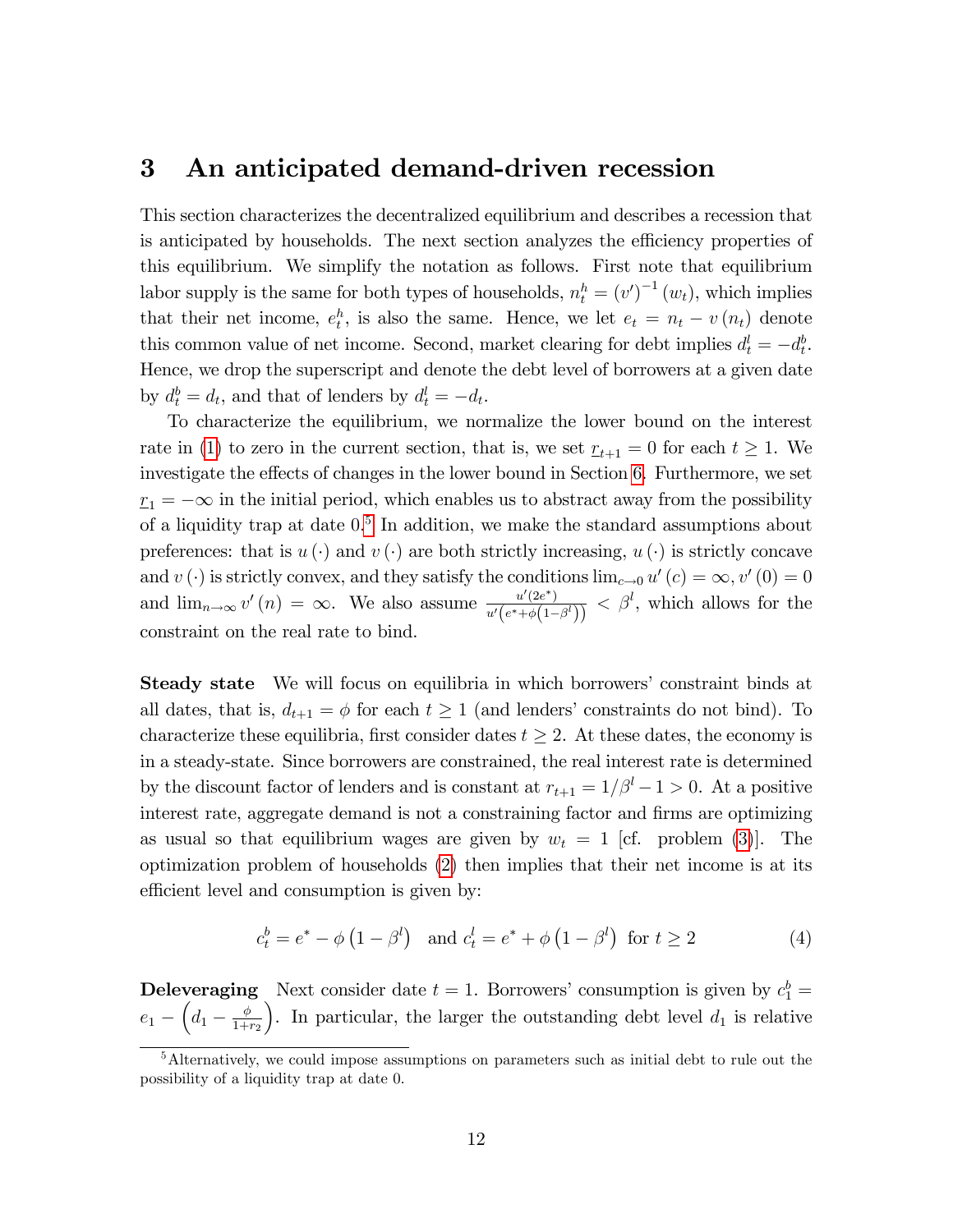to the debt limit, the more borrowers are forced to reduce their consumption. The resulting slack in aggregate demand needs to be absorbed by an increase in lenders' consumption:

$$
c_1^l = e_1 + \left(d_1 - \frac{\phi}{1+r_2}\right).
$$

Since lenders are unconstrained, their Euler equation holds

$$
\frac{u'\left(c_1^l\right)}{\beta^l u'\left(c_2^l\right)} = 1 + r_2,
$$

where  $c_2^l$  is characterized in [\(4\)](#page-13-2). Hence, the increase in lenders' consumption at date 1 is mediated through a decrease in the real interest rate,  $r_2$ . The key observation is that the lower bound on the real interest rate effectively sets an upper bound on lenders' consumption in equilibrium,  $c_1^l \leq \overline{c}_1^l$ , given by the solution to

$$
u'\left(\overline{c}_1^l\right) = \beta^l u'\left(e^* + \phi\left(1 - \beta^l\right)\right). \tag{5}
$$

The equilibrium at date 1 then depends on the relative size of two terms:

$$
d_1 - \phi \lessgtr \overline{c}_1^l - e^*.
$$

The left hand side is the amount of deleveraging borrowers are forced into given that the borrowing limit falls to  $\phi$  (and the real rate is at its lower bound). The right hand side is the maximum amount of demand the unconstrained agents can absorb when the real rate is at its lower bound. If the left side is smaller than the right side, then the equilibrium features  $r_2 \geq 0$  and  $e_1 = e^*$ . In this case, the effects of deleveraging on aggregate demand are offset by a reduction in the real interest rate and aggregate supply is at its efficient level  $e^*$ . The left side of Figure [3](#page-15-0) (the range corresponding to  $d_1 \leq d_1$ ) illustrates this outcome.

Otherwise, equivalently when the outstanding debt level is strictly above a threshold

<span id="page-14-0"></span>
$$
d_1 > \overline{d}_1 = \phi + \overline{c}_1^l - e^*,
$$
 (6)

then the constraint on the real rate binds,  $r_2 = 0$ . The interest rate cannot fall sufficiently to induce lenders to consume the efficient level of output. In this case, households' net consumption is given by  $c_1^b = e_1 - d_1 + \phi$  and  $c_1^l = \bar{c}_1^l$ . Firms' demand for labor is determined by aggregate demand for consumption,  $n_1 = \frac{\tilde{c}_1^b + \tilde{c}_1^l}{2}$ . Hence, households' net income,  $e_1 = n_1 - v(n_1)$ , is also determined by aggregate demand for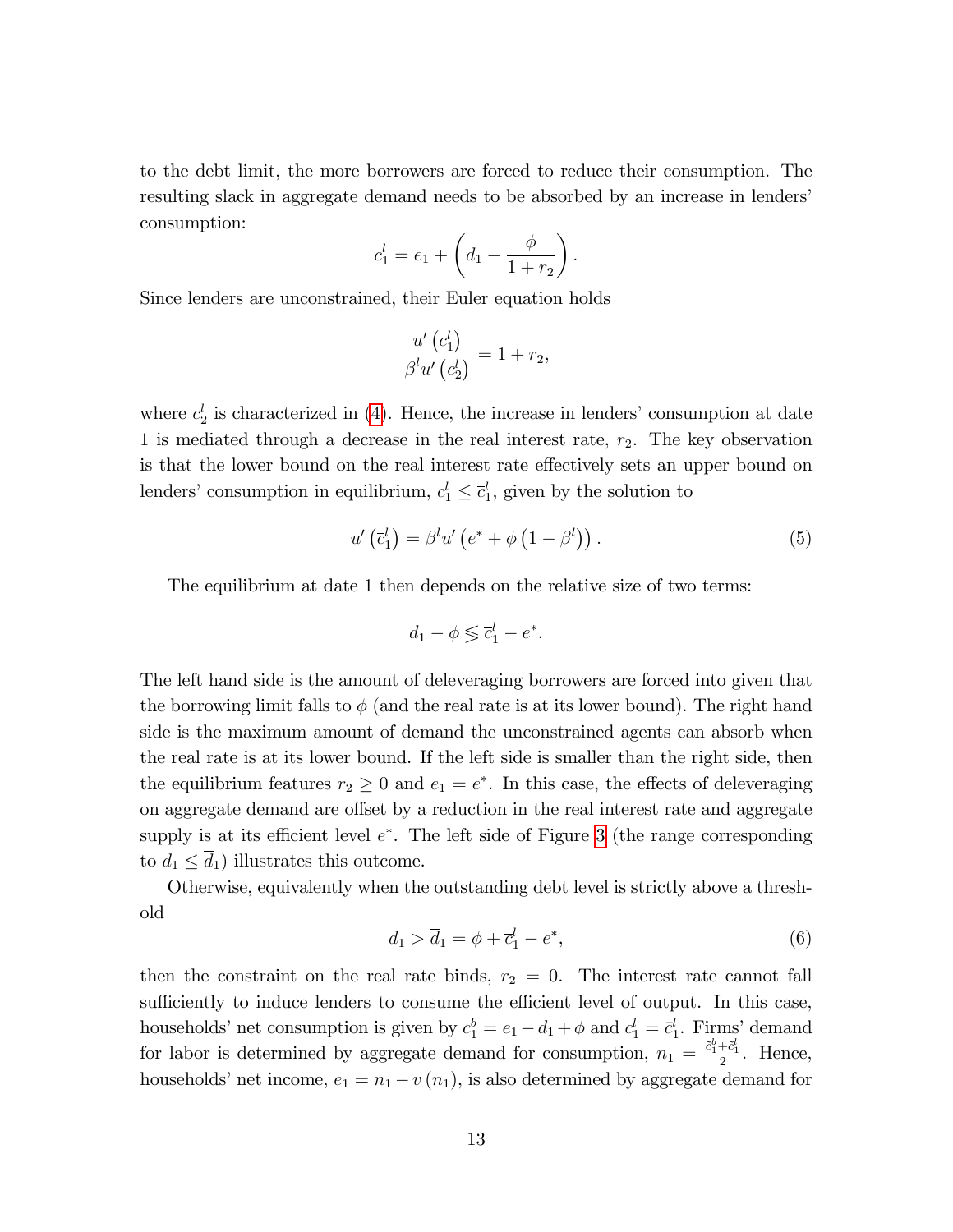

<span id="page-15-0"></span>Figure 3: Interest rate and net income at date 1 as a function of outstanding debt  $d_1$ .

net consumption:

<span id="page-15-1"></span>
$$
e_1 = \frac{c_1^b + c_1^l}{2} = \frac{e_1 - (d_1 - \phi) + \overline{c}_1^l}{2}.
$$
 (7)

After rearranging this expression, the equilibrium level of net income is given by:

<span id="page-15-2"></span>
$$
e_1 = \bar{c}_1^l + \phi - d_1 < e^*.\tag{8}
$$

In words, there is a demand shortage and rationing in the goods market, which in turn lowers wages and employment in the labor market, creating a demand driven recession. The right side of Figure [3](#page-15-0) (the range corresponding to  $d_1 \geq \overline{d_1}$ ) illustrates this outcome.

Eq. [\(7\)](#page-15-1) illustrates that there is a Keynesian cross and a Keynesian multiplier in our setting. The right hand side of Eq. [\(7\)](#page-15-1) shows that an increase in borrowersí liquid wealth by one unit, e.g., through an increase in their net income, increases the aggregate demand by  $1/2$  units. This is because borrowers' population share is  $1/2$ and their marginal propensity to consume (MPC) out of liquid wealth is 1. The left hand side illustrates that net income is in turn determined by aggregate demand as in a typical Keynesian cross. This dependence also captures a Keynesian multiplier: An increase in borrowers' liquid wealth by one unit increases net income by  $1/2$  units, which in turn further increases borrowers' liquid wealth, which in turn increases net income by another  $1/4$  units, and so on.

Eq. [\(8\)](#page-15-2) characterizes the equilibrium net income and illustrates that a greater level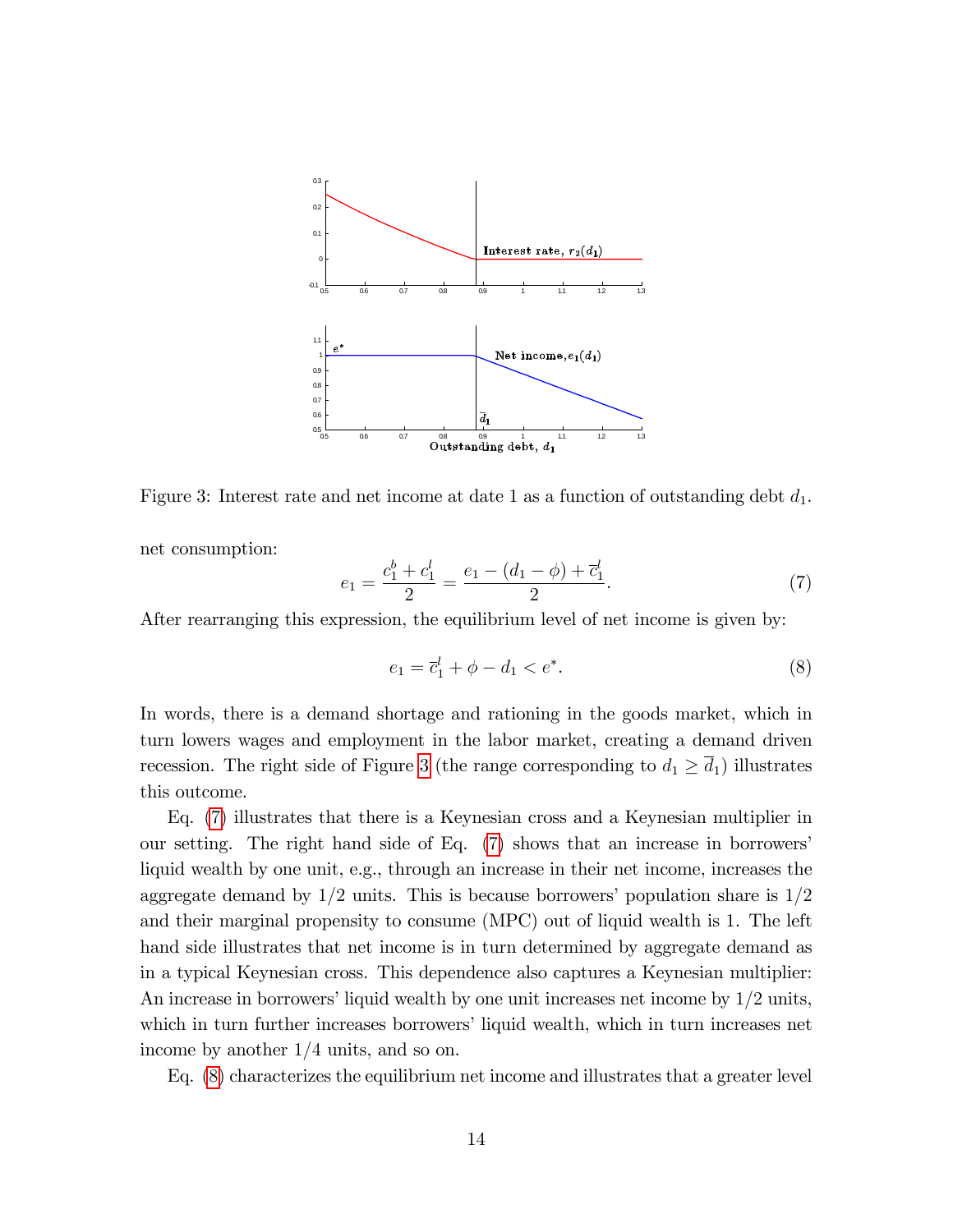of outstanding debt leads to a deeper recession. Intuitively, an increase in leverage transfers wealth at date 1 from borrowers to lenders. This in turn decreases aggregate demand and output since borrowers in our model have a much higher MPC of liquid wealth, namely 1, compared to lenders. The feature that borrowers' MPC is equal to 1 enables us to illustrate our inefficiency results sharply, but it is not necessary. Section [4.3](#page-21-0) shows that net income is declining in outstanding debt,  $\frac{\partial e_1}{\partial d_1}$  < 0, as long as borrowers' MPC is greater than lenders' MPC. As we will see, this feature is all we need for aggregate demand externalities to be operational and to generate inefficiencies.

**Date 0 Allocations** We next turn to households' financial decisions at date 0. We conjecture an equilibrium in which the net income is at its efficient level,  $e_0 = e^*$ . Since households are unconstrained at date 0, the Euler equations of both of them hold

<span id="page-16-1"></span>
$$
\frac{1}{1+r_1} = \frac{\beta^l u'\left(c_1^l\right)}{u'\left(c_0^l\right)} = \frac{\beta^b u'\left(c_1^b\right)}{u'\left(c_0^b\right)}.\tag{9}
$$

The equilibrium debt level,  $d_1$ , and the interest rate,  $r_1$ , are determined by these equations. We next identify two conditions under which households choose a sufficiently high debt level that triggers a recession at date 1,  $d_1 > \overline{d}_1$ .

<span id="page-16-2"></span>Proposition 1. There is a deleveraging-induced recession at date 1 if the borrower is sufficiently impatient or sufficiently indebted at date  $0$ . Specifically, for any debt level  $d_0$  there is a threshold level of impatience  $\bar{\beta}^b\left(d_0\right)$  such that the economy experiences a recession at date 1 if  $\beta^b < \bar{\beta}^b(d_0)$ . Conversely, for any level of impatience  $\beta^b$  there is a threshold debt level  $\bar{d}_0$   $(\beta^b)$  such that the economy experiences a recession at date 1 if  $d_0 > \bar{d}_0 \left(\beta^b\right)$ .

We derive the relevant threshold levels in Appendix [A.2.](#page-39-0) Under these conditions, the appendix establishes that the economy experiences a demand driven recession and liquidity trap at date 1.

### <span id="page-16-0"></span>4 Excessive leverage

This section analyzes the efficiency properties of equilibrium and presents our main result. We first illustrate the aggregate demand externalities in our setting. We then illustrate that the competitive equilibrium is constrained inefficient and that it can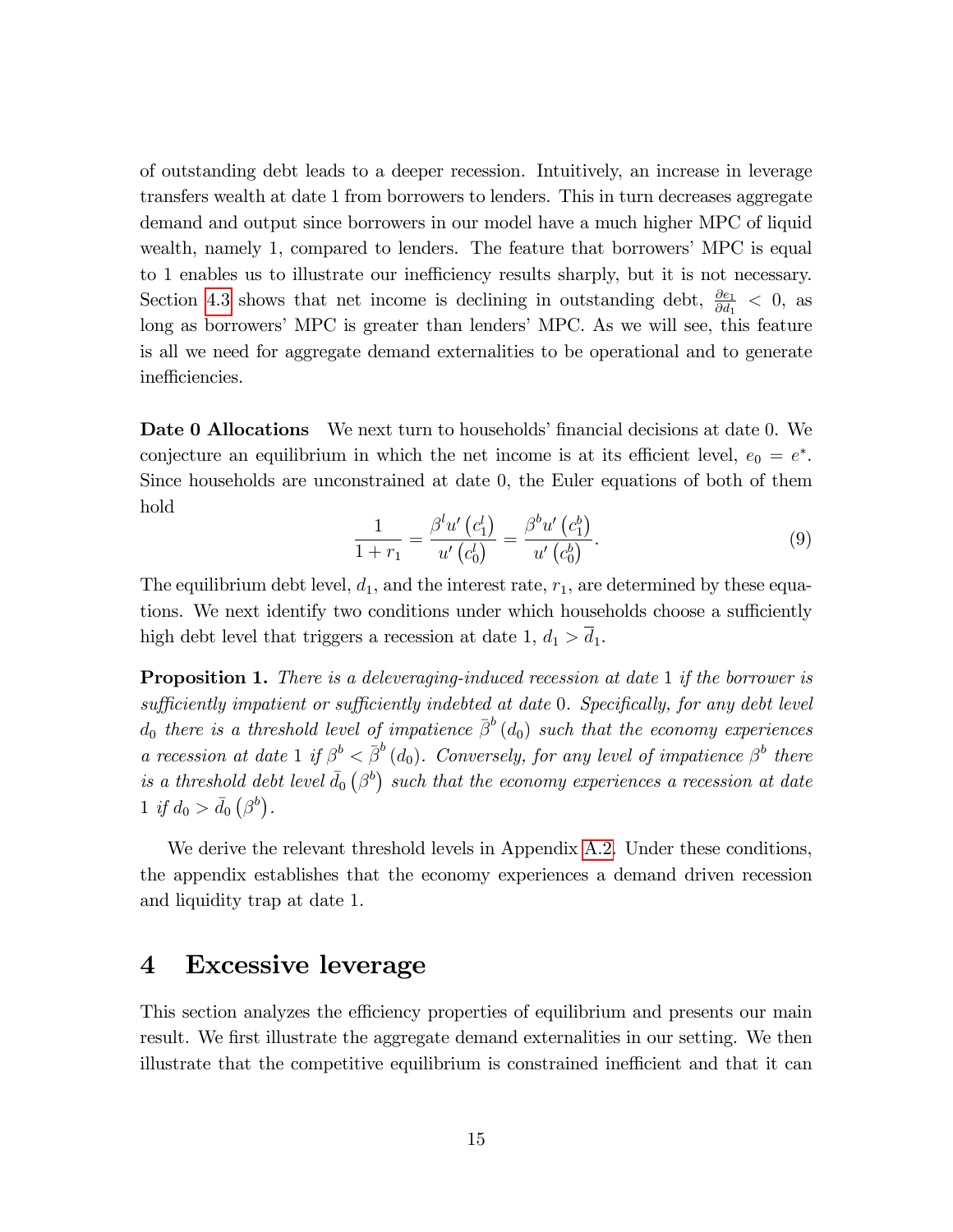be Pareto improved with simple macroprudential policies. The last part relates the strength of the inefficiency to the difference between borrowers' and lenders' MPCs.

### <span id="page-17-0"></span>4.1 Aggregate demand externalities

We consider a constrained planner at date  $0$  that can affect the amount of debt  $d_1$  that individuals carry into date 1 (through policies we will describe) but cannot interfere thereafter. We focus on constrained efficient allocations with  $d_1 \geq \phi$ , so that conditional on  $d_1$ , the economy behaves as we analyzed in the previous section for date 1 onwards.

Let  $V^h(d_1; D_1)$  denote the utility of a household of type h conditional on entering date 1 with an individual level of debt  $d_1$  and an aggregate level of debt  $D_1$ . The aggregate debt level  $D_1$  enters household utility because it determines the interest rate or net income at date 1. More specifically, we have:

<span id="page-17-2"></span>
$$
V^{b}(d_{1}, D_{1}) = u\left(e_{1}(D_{1}) - d_{1} + \frac{\phi}{1 + r_{2}(D_{1})}\right) + \sum_{t=2}^{\infty} (\beta^{b})^{t} u(c_{t}^{b})
$$
(10)  

$$
V^{l}(d_{1}, D_{1}) = u\left(e_{1}(D_{1}) + d_{1} - \frac{\phi}{1 + r_{2}(D_{1})}\right) + \sum_{t=2}^{\infty} (\beta^{l})^{t} u(c_{t}^{l})
$$

where  $r_2(D_1)$  and  $e_1(D_1)$  are characterized in the previous section and the continuation utilities from date 2 onwards do not depend on  $d_1$  or  $D_1$  [cf. Eq. [\(4\)](#page-13-2)].

In equilibrium, we will find that  $D_1 = d_1$  since individual agents of type h are symmetric. But taking  $D_1$  explicitly into account is useful to illustrate the externalities. In particular, the private marginal value of debt for an individual household is given by  $\frac{\partial V^h}{\partial d_1} = u'(c_1^h)$ , whereas the social marginal value is  $\frac{\partial V^h}{\partial d_1} + \frac{\partial V^h}{\partial D_1}$  $\frac{\partial V^n}{\partial D_1}$ . Hence, the externalities from leverage in this setting are captured by  $\frac{\partial V^h}{\partial D_1}$ , which we characterize next.

<span id="page-17-1"></span>**Lemma 1.** (i) If 
$$
D_1 \in [\phi, \bar{d}_1)
$$
, then  $\frac{\partial V^h}{\partial D_1} = \begin{cases} -\eta u' (c_1^h) < 0, & \text{if } h = l \\ \eta u' (c_1^h) > 0, & \text{if } h = b \end{cases}$ , where  $\eta \in (0, 1)$ .

(ii) If  $D_1 > \bar{d}_1$ , then

<span id="page-17-3"></span>
$$
\frac{\partial V^h}{\partial D_1} = \frac{\partial e_1}{\partial D_1} u' \left( c_1^h \right) = -u' \left( c_1^h \right) < 0, \text{ for each } h \in \{b, l\} \,. \tag{11}
$$

The first part of the lemma illustrates the usual pecuniary externalities on the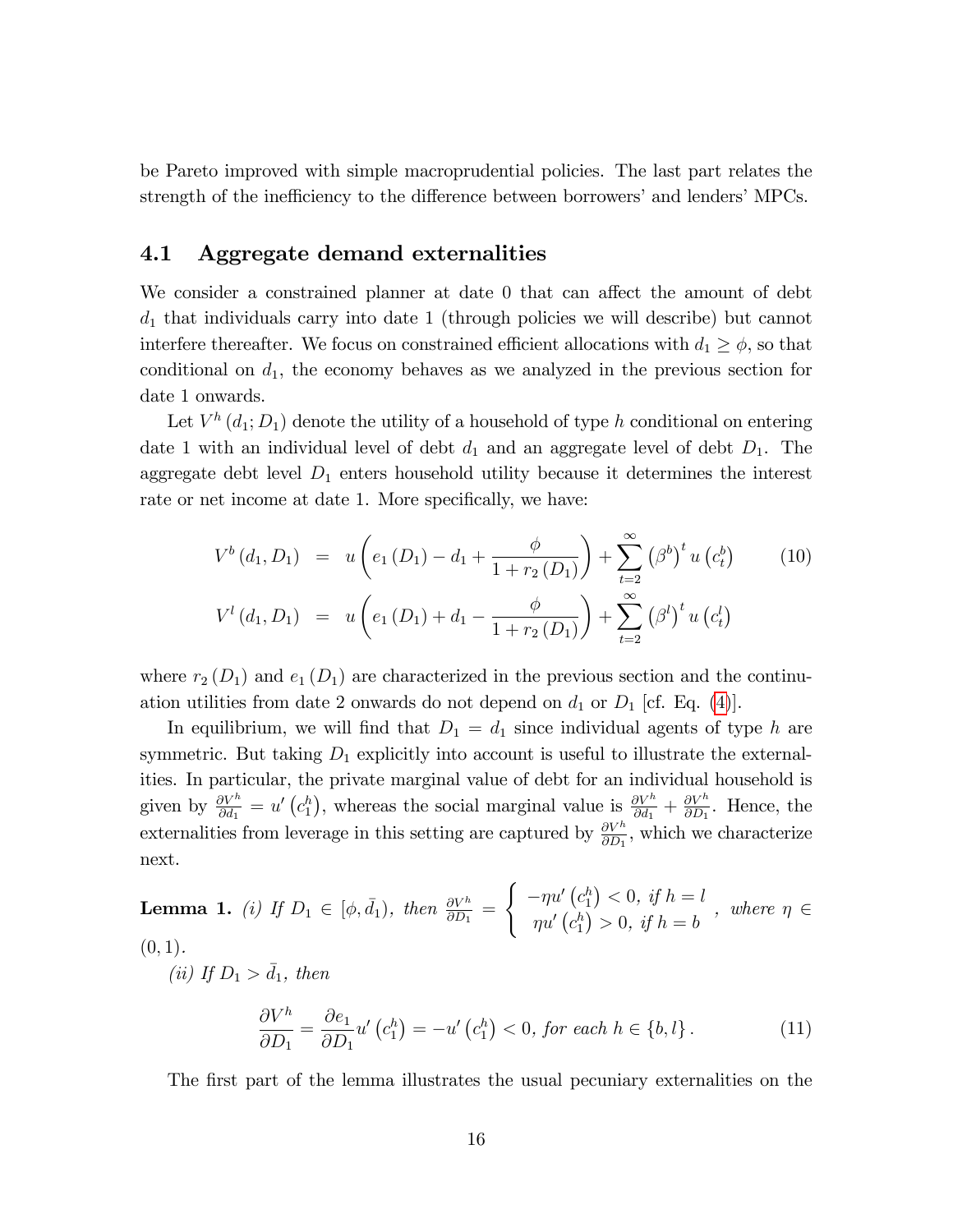interest rate in the case in which the debt level is sufficiently low so that output is not influenced by demand, that is  $e_1(D_1) = e^*$ . Higher aggregate debt  $D_1$  induces greater deleveraging at date 1. This reduces the interest rate to counter the reduction in demand. The reduction in the interest rate in turn generates a redistribution from lenders to borrowers (captured by  $\eta$ , which is characterized in the appendix). Consequently, deleveraging imposes positive pecuniary externalities on borrowers but negative pecuniary externalities on lenders. In fact, since markets between date 0 and 1 are complete, these two effects "net out" from an ex-ante point of view. In particular, the date 0 equilibrium is constrained efficient in this region (see Proposition [2](#page-19-0) below).

The second part of the lemma illustrates the novel force in our model, *aggregate* demand externalities, and contrasts them with pecuniary externalities. In this case, the debt level is sufficiently large so that the economy is in a liquidity trap, which has two implications. First, the interest rate is fixed,  $r_2(D_1) = 0$ , so that the pecuniary externalities do not apply. Second, net income is decreasing in leverage,  $\frac{\partial e_1}{\partial D_1} < 0$ , through a reduction in aggregate demand (see Figure [3\)](#page-15-0). Consequently, an increase in aggregate leverage reduces agents' welfare, which we refer to as an aggregate demand externality.

A noteworthy feature about this externality is that it hurts all agents—because it operates through lowering incomes. This feature suggests that, unlike pecuniary externalities, aggregate demand externalities can lead to constrained inefficiencies, which we verify next.

#### <span id="page-18-0"></span>4.2 Excessive leverage

In our setting, the equilibrium can be Pareto improved by reducing leverage. One way of doing this is ex-post, by writing down borrowers' debt. To see this, suppose lenders forgive some of borrowers' outstanding debt so that leverage is reduced from  $d_1$  to the threshold,  $\overline{d}_1$ , given by Eq. [\(6\)](#page-14-0). By our earlier analysis, the recession is avoided and the net income increases to its efficient level,  $e^*$ . Borrowers' net consumption and welfare naturally increases after this intervention. Less obviously, lendersí net consumption remains the same at the upper bound,  $\bar{c}_1^l$ . The debt writedown has a direct negative effect on lenders' welfare by reducing their assets, as captured by  $-\frac{\partial V^l}{\partial d_1}$  $\frac{\partial V^l}{\partial d_1}$  =  $-u'(c_1^l)$  < 0. However, the debt writedown also has an indirect positive effect on lenders' welfare through aggregate demand externalities. Lemma  $1$  shows that the externalities are sufficiently strong to fully counter the direct effect,  $-\frac{\partial V^l}{\partial D_1}$  $\frac{\partial V^i}{\partial D_1} =$  $u'\left(c_1^l\right) > 0$ , leading to ex-post Pareto improvement.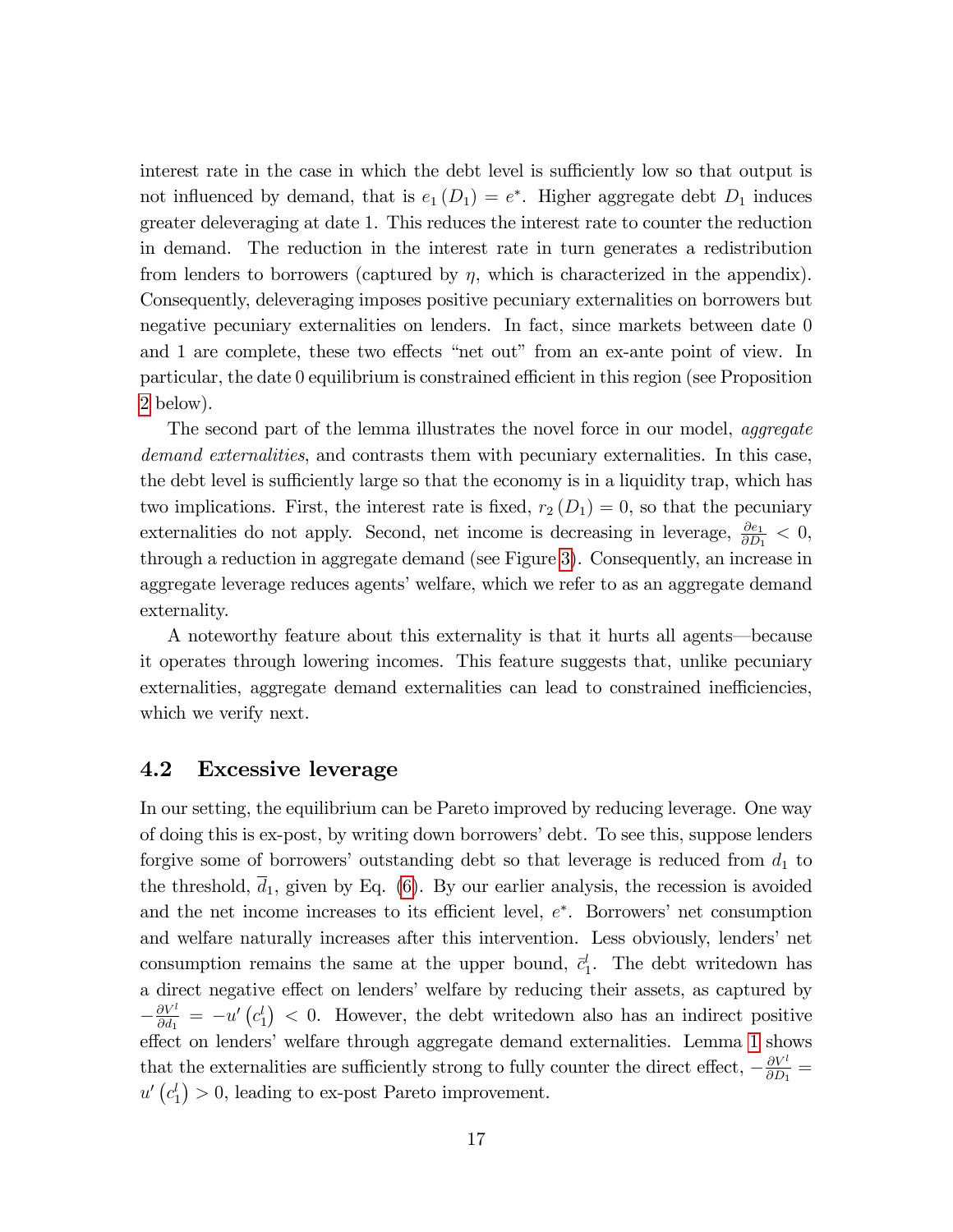From the lenses of our model, debt-writedowns are always associated with aggregate demand externalities. However, these externalities are not always sufficiently strong to lead to a Pareto improvement.<sup>[6](#page-19-1)</sup> Furthermore, ex-post debt writedowns are difficult to implement in practice for a variety of reasons, e.g., legal restrictions, concerns with moral hazard, or concerns with the Önancial health of intermediaries (assuming that some lenders are intermediaries). Therefore we do not analyze our results on ex-post inefficiency further.

An alternative, and arguably more practical, way to reduce leverage is to prevent it from accumulating in the Örst place. This creates a very general scope for Pareto improvements. To capture this possibility, suppose households' date 0 leverage choices are subject to an additional constraint,  $d_1^h \leq D_1$ , where  $D_1$  is an endogenous debt limit (which will also be the equilibrium debt limit, hence the abuse of notation). To trace the constrained efficient frontier, we also allow for a transfer of wealth,  $T_0$ , at date 0 from lenders to borrowers so that the outstanding debt becomes  $d_0 - T_0$ .

Our main result characterizes the allocations that can be implemented with these policies. To state the result, consider a hypothetical planner that chooses the date 0 allocations of households,  $(c_0^h, n_0^h)_h$ , as well as the debt level carried into the next date,  $D_1$ , and leaves the remaining allocations starting date 1 to the market. We say that an allocation  $((c_0^h, n_0^h)_h, D_1)$  is *constrained efficient* if it is optimal according to this planner, that is, if it solves

<span id="page-19-2"></span>
$$
\max_{\left(\left(c_0^h, n_0^h\right)_h, D_1\right)} \sum_h \gamma^h \left(u\left(c_0^h\right) + \beta^h V^h\left(D_1, D_1\right)\right) \text{ s.t. } \sum_h c_0^h = \sum_h n_0^h - v\left(n_0^h\right), \quad (12)
$$

where  $\gamma^h \neq 0$  captures the relative welfare weight assigned to type h agents. We next characterize the constrained efficient allocations, and show that these allocations can be implemented with the simple policies described above.

<span id="page-19-0"></span>**Proposition 2** (Excessive Leverage). An allocation  $((c_0^h, n_0^h)_h, D_1)$ , with  $D_1 \ge \phi$ , is constrained efficient if and only if output at date 0 is efficient, i.e.,  $e_0 = e^*$ ; and the consumption and debt allocations satisfy one of the following:

(i)  $D_1 < \bar{d}_1$  and the Euler equation [\(9\)](#page-16-1) holds.

<span id="page-19-1"></span><sup>&</sup>lt;sup>6</sup>For instance, with separable preferences,  $u(c)-v(l)$ , analyzed in the appendix, debt writedowns do not generate ex-post Pareto improvement. This is also the case for the extension analyzed in Section [4.3](#page-21-0) with heterogeneous borrowers.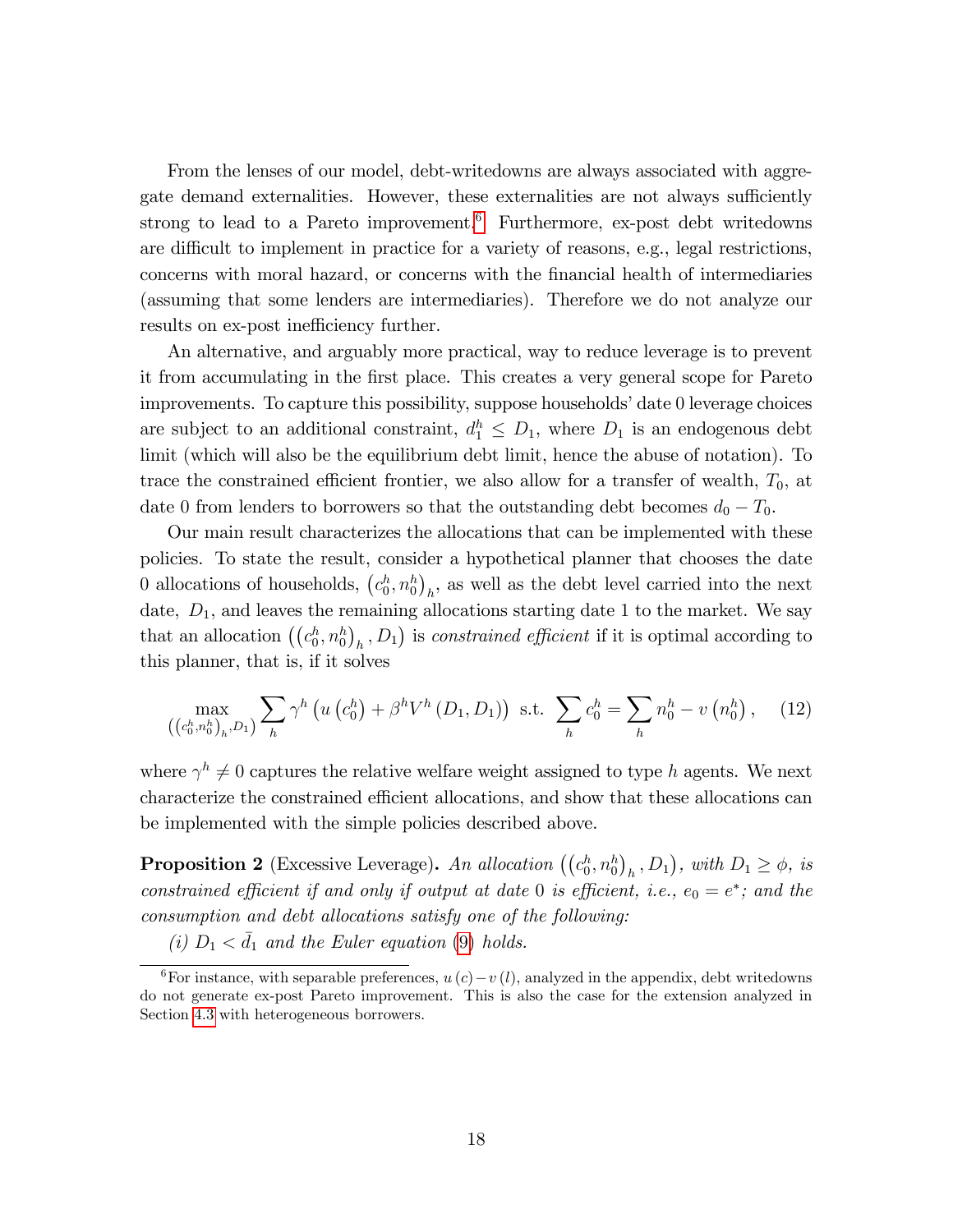(ii)  $D_1 = \bar{d}_1$  the following inequality holds:

<span id="page-20-0"></span>
$$
\frac{\beta^l u'\left(c_1^l\right)}{u'\left(c_0^l\right)} \ge \frac{\beta^b u'\left(c_1^b\right)}{u'\left(c_0^b\right)}.\tag{13}
$$

Moreover, every constrained efficient allocation of this type can be implemented as a competitive equilibrium with the debt limit,  $d_1^h \leq \bar{d}_1$  for each h, combined with an appropriate ex-ante transfer,  $T_0$ .

The first part illustrates that equilibrium allocations in which  $d_1 < d_1$  are constrained efficient. This part verifies that pecuniary externalities alone do not generate inefficiencies in our setting.

The second part, which is our main result, concerns equilibria in which  $d_1 \geq \overline{d_1}$ and aggregate demand externalities are active (on the margin). Constrained efficient allocations in this region are characterized by the debt level,  $D_1 = d_1$ , and the inequality in  $(13)$ , which we refer to as the *distorted Euler inequality*. As this inequality illustrates, at the optimal allocation borrowers would like to borrow—so as to increase their consumption at date  $0$  and reduce their consumption at date  $1$ —but they are prevented from doing so by the planner. Indeed, the efficient allocations can be implemented by a simple debt limit applied to all agents (combined with an appropriate ex-ante transfer). A corollary is that the competitive equilibrium characterized in Proposition [1,](#page-16-2) which features  $d_1 > \overline{d}_1$  and the Euler equation [\(9\)](#page-16-1), is constrained inefficient.

To understand the intuition for the inefficiency, observe that lowering debt when the economy is in a liquidity trap generates first-order welfare benefits because of positive aggregate demand externalities, as illustrated in Lemma [1.](#page-17-1) By contrast, distorting agents' consumption levels away from their privately optimal Euler equations in [\(9\)](#page-16-1) generates locally second order losses. Given an appropriate date 0 transfer, everybody can be made better off. Intuitively, borrowers that choose their leverage (or equivalently, lenders that Önance them) do not take into account the adverse general equilibrium effects on demand and output at date 1. A debt limit internalizes these externalities and leads to an ex-ante Pareto improvement. This policy naturally tilts the date 1 consumption from lenders to borrowers (and date 0 consumption from borrowers to lenders), as captured by the distorted Euler inequality [\(13\)](#page-20-0). In our baseline setting, the externalities are so strong that the planner avoids the recession fully, that is, it is never optimal to choose  $D_1 > d_1$ .

The ex-ante inefficiency result in Proposition [2](#page-19-0) applies quite generally—except for the part that the recession is avoided fully (in general, the planner finds it optimal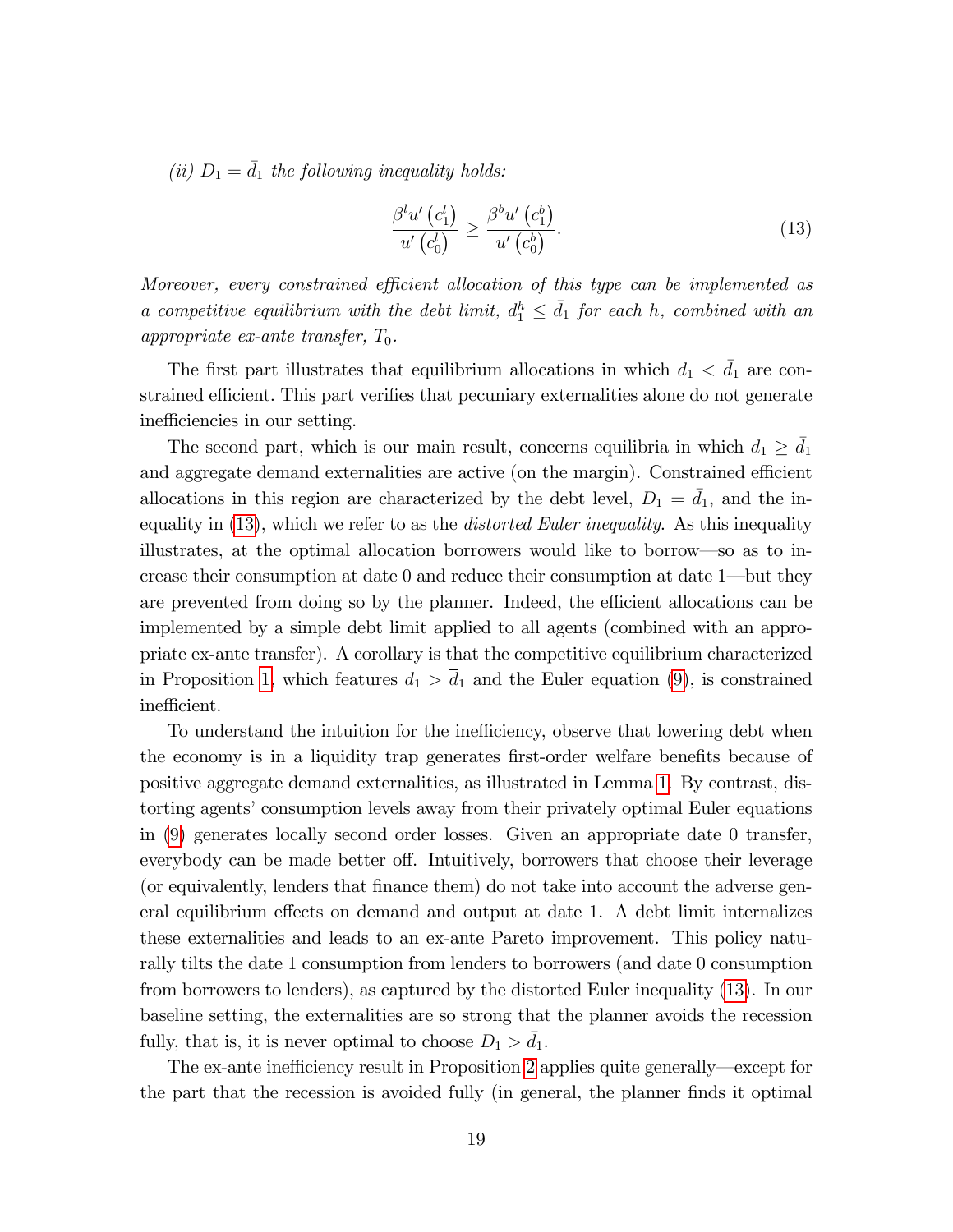to mitigate but not completely avoid the recession). For example, appendix [A.5](#page-46-0) establishes an analogous result for the case with separable preferences,  $u(c) - v(n)$ . We next present a different generalization of the result, which is also useful to gauge the magnitude of the inefficiency.

#### <span id="page-21-0"></span>4.3 MPC differences and the magnitude of the inefficiency

Our analysis so far had the feature that borrowersímarginal propensity (MPC) to consume out of liquid wealth is equal to 1. This feature is useful to illustrate our welfare results sharply, but it is rather extreme. We next analyze a version of our model in which borrowers' MPC can be flexibly parameterized. This version is useful, among other things, to relate the strength of aggregate demand externalities to empirically observable variables.

The main difference is that there are now two groups of borrowers. These groups are identical except for their MPCs at date 1. A fraction  $\alpha \in [0,1]$  of borrowers, denoted by type  $b_{high}$ , have high MPC at date 1 as before, while the remaining fraction, denoted by  $b_{low}$ , have lower MPC. Hence, borrowers as a group have an average MPC that is lower than 1 and that depends on the parameter  $\alpha$ . In practice, there are many sources of heterogeneity among borrowers that could generate MPC differences along these lines (e.g., heterogeneity in income shocks). In our analysis, we find it convenient to focus on heterogeneity in borrowers' constraints. Formally, suppose all borrowers are identical at date 0 but they face different constraints starting date 1. Type  $b_{high}$  borrowers are identical to the borrowers we have analyzed so far. In particular, they face the exogenous debt limit,  $\phi$ , described earlier. In contrast, type  $b_{low}$  borrowers are unconstrained at all dates.

To illustrate the basic effect of these changes at date 1, suppose all agents have log utility, that is,  $u(c) = \log c$ . Suppose also that type  $b_{low}$  borrowers have the same discount factor as lenders starting date 1, that is,  $\beta^{b_{low}} = \beta^l \equiv \beta$  (As before, all borrowers at date 0 have the discount factor  $\beta^b \leq \beta^l$ ). Let  $MPC_1^h$  denote the increase in type h households' consumption at date 1 in response to a transfer of one unit of liquid wealth at date 1, keeping their wages and interest rates at all dates constant. In view of log utility, lenders and type  $b_{high}$  borrowers consume a small and constant fraction of the additional income they receive—consistent with the permanent income hypothesis. More specifically

$$
MPC_1^l = MPC_1^{b_{low}} = 1 - \beta.
$$
 (14)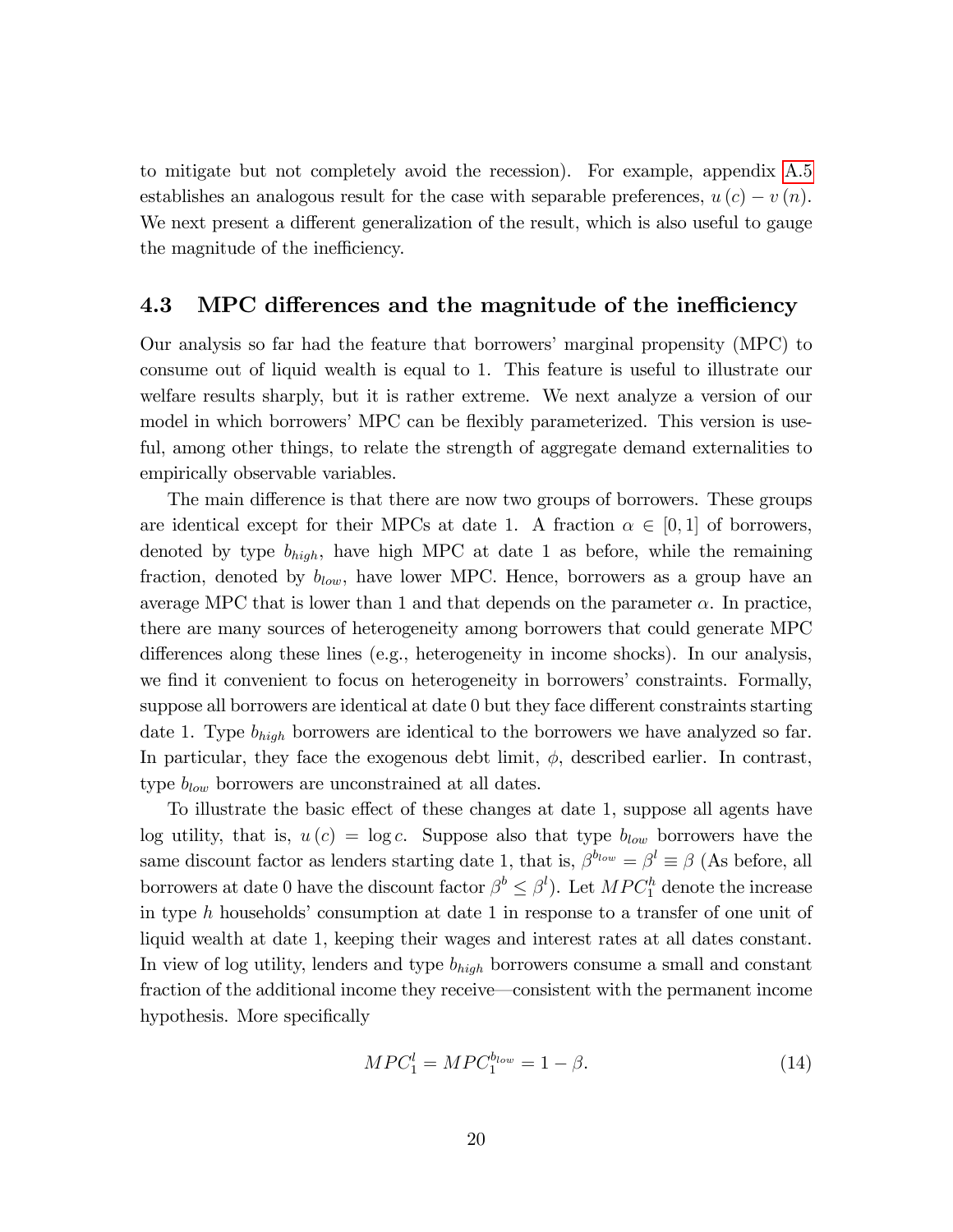In contrast, since type  $b_{high}$  borrowers are at their constraint, they consume all of the additional income,  $MPC_1^{b_{high}} = 1$ . Hence, the marginal propensity to consume of borrowers as a group is given by:

$$
MPC_1^b \equiv \alpha + (1 - \alpha)(1 - \beta). \tag{15}
$$

In particular, the parameter  $\alpha$  enables us to calibrate the MPC differences between borrowers and lenders.

To characterize the general equilibrium, we make a couple more simplifying assumptions—that can be dropped at the expense of additional notation. First, suppose borrowers do not know their types,  $\{b_{high}, b_{low}\}\$ , at date 0 and receive this information at date 1. Second, borrowers also cannot trade assets whose payoffs are contingent on their idiosyncratic type realizations. These assumptions ensure each borrower enters date 1 with the same amount of outstanding debt, denoted by  $d_1$ as before. As before, there is a threshold debt level  $d_1$ , such that the equilibrium features a liquidity trap only if  $d_1 > \overline{d}_1$ . The analysis in the appendix further shows that

<span id="page-22-0"></span>
$$
\frac{\partial e_1}{\partial d_1} = -\frac{\alpha}{2 - \alpha} = -\frac{MPC_1^b - MPC_1^l}{2 - (MPC_1^b + MPC_1^l)}.
$$
\n(16)

As before, an increase in outstanding leverage at date 1 leads to a deeper recession. Moreover, the strength of the effect depends on MPC differences between borrowers and lenders. Intuitively, greater leverage influences aggregate demand by transferring wealth at date 1 from borrowers to lenders. This transfer affects aggregate demand, and thus output, more when there is a greater difference between borrowers' and lenders' MPCs.

It is also instructive to consider the planner's constrained optimality condition the analogue of Eq.  $(13)$  in this case—given by:

<span id="page-22-1"></span>
$$
\frac{\beta^l u'\left(c_1^l\right)}{\left(1 - MPC_1^l\right)u'\left(c_0^l\right)} = \frac{\beta^b E_0\left[u'\left(c_1^b\right)\right]}{\left(1 - MPC_1^b\right)u'\left(c_0^b\right)} \text{ for each } D_1 > \overline{d}_1,\tag{17}
$$

where the expectation operator  $E_0[\cdot]$  is taken over borrowers' types at date 1. Observe that the planner weighs type h agents' consumption at date 1 by a factor  $\frac{1}{1-MPC_1^h}$ . Given that borrowers have a higher MPC, the planner distorts agents' Euler equations towards providing more consumption to borrowers at date 1. Moreover, the plannerís optimal intervention—measured as a wedge between borrowers' and lenders' Euler equations—also depends on the MPC differences between borrowers and lenders.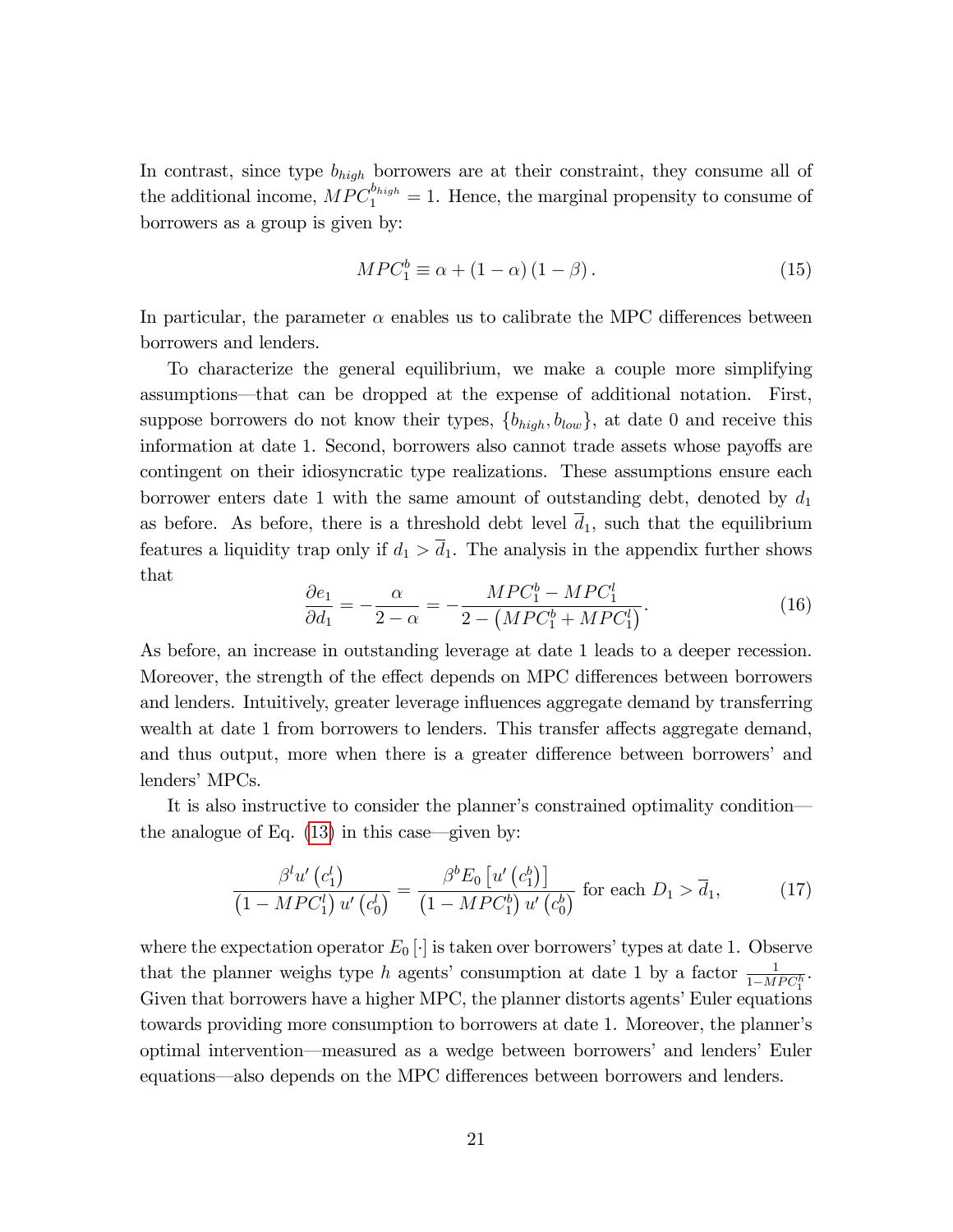The empirical literature shows that borrowers' MPC was indeed significantly greater than lenders' MPC in the recent deleveraging episode. For example, Baker  $(2013)$  finds that a one standard deviation increase in a household's debt-to-asset ratio raises its MPC by about 20% (about 7 percentage points from a baseline of 37 percentage points—for a sample with median debt to asset ratio of approximately 0.4). See also the survey by Jappelli and Pistaferri (2010) and recent papers by Mian et al. (2013) and Parker et al. (2013). Our analysis suggest that the results from this literature can be used to guide optimal macroprudential policy.

### <span id="page-23-0"></span>5 Uncertainty and underinsurance

We next analyze the efficiency of households' insurance arrangements against deleveraging episodes. This requires extending our analysis to incorporate uncertainty. To this end, consider the baseline setting with a single type of borrower, but suppose the economy is in one of two states  $s \in \{H, L\}$  from date 1 onwards. The states differ in their debt limits. State  $L$  captures a deleveraging state with a debt limit as before,  $\phi_{t+1,L} \equiv \phi$  for each  $t \geq 1$ . State H in contrast captures an unconstrained state similar to date 0 of the earlier analysis, that is,  $\phi_{t+1,H} = \infty$  for each  $t \geq 1$ . We let  $\pi_s^h$  denote the belief of type h households for state s. We assume  $\pi_L^h > 0$   $\forall h$  so that the deleveraging episode is anticipated by all households.

We simplify the analysis by assuming that starting date 1, both types of households have the same discount factor  $\beta^b = \beta^l = \beta$ .<sup>[7](#page-23-1)</sup> At date 0, however, borrowers are weakly more impatient than lenders,  $\beta_0^b \leq \beta_0^b$  $\int_0^l$ . In addition, we also assume borrowers are (weakly) more optimistic than lenders about the likelihood of the unconstrained state,  $\pi_H^b \geq \pi_H^l$ . Neither of these assumptions is necessary, but since impatience/myopia and excessive optimism were viewed as important contributing factors to many deleveraging crises, they enable us to obtain additional interesting results.

At date 0, households are allowed to trade in a complete market of one-period ahead Arrow securities. Let  $q_{1,s}$  denote the price of an Arrow security that pays 1 unit of consumption good in state  $s \in \{H, L\}$  of date 1. Let  $d_{1,s}^h$  denote the security issuance of household h contingent on state  $s \in \{H, L\}$ . Household h raises  $\sum_s q_{1,s}^h d_{1,s}^b$ units of consumption good at date 0. Observe that the real interest rate at date 0 satisfies  $1 + r_1 = 1/\sum_s q_{1,s}$ . Given this notation, the optimization problem of house-

<span id="page-23-1"></span><sup>&</sup>lt;sup>7</sup>This ensures that the equilibrium is non-degenerate in the high state  $H$ . Alternatively, we could impose a finite debt limit  $\phi_{t+1,H} < \infty$ .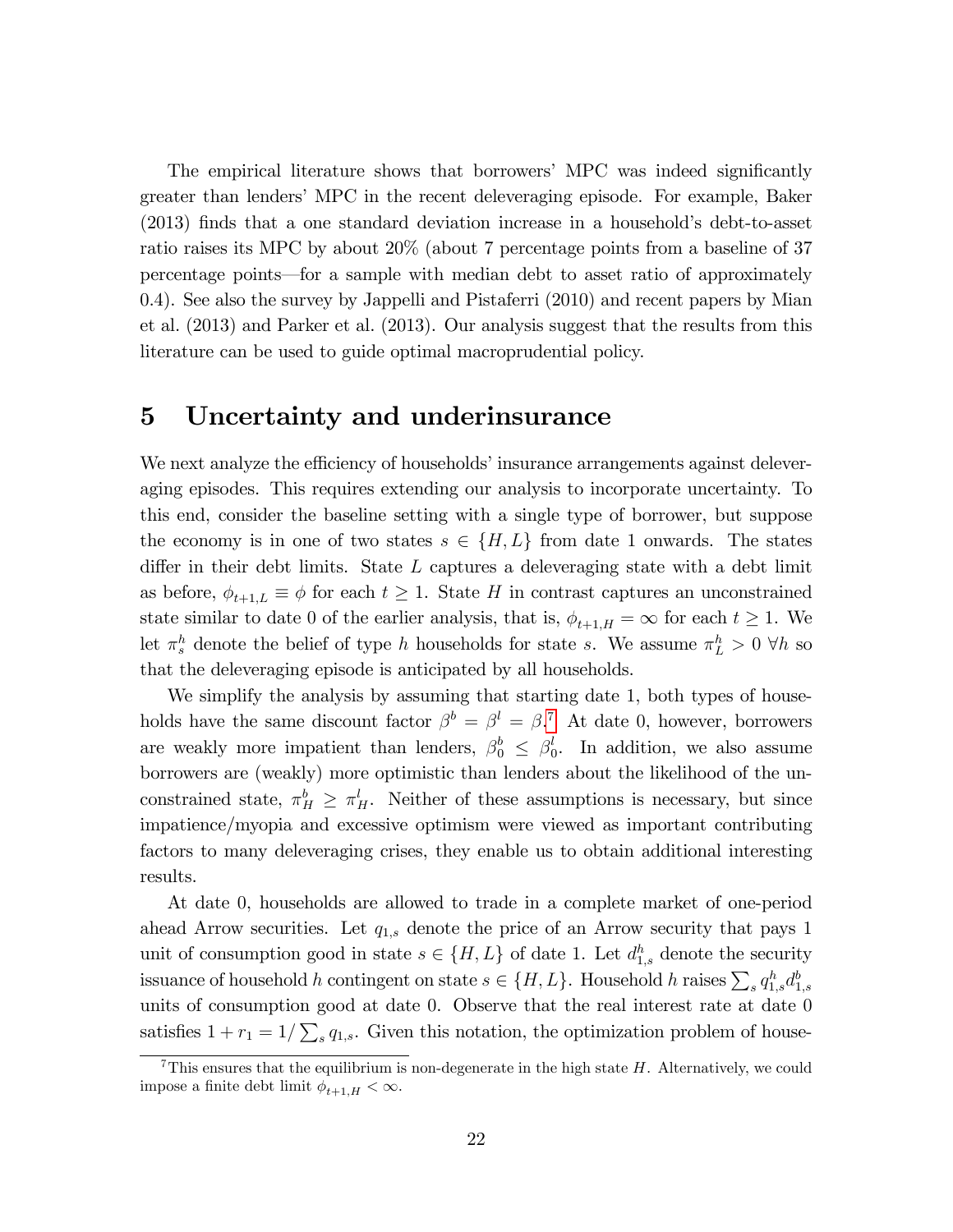holds and the definition of equilibrium generalize to uncertainty in a straightforward way.

The equilibrium in state L of date 1 conditional on debt level  $d_{1,s}$  is the same as described as before. In particular, the interest rate is zero and there is a demand driven recession as long as the outstanding debt level is sufficiently large,  $d_{1,L} > d_1$ . The equilibrium in state  $H$  jumps immediately to a steady-state with interest rate  $1 + r_{t+1} = 1/\beta > 0$  and consumption  $c_{t,H}^h = e^* - (1 - \beta) d_{1,H}^h \ \forall t \geq 1$ .

The main difference concerns households<sup>*'*</sup> date 0 choices. In this case, households<sup>*'*</sup> allocations satisfy not only the analogue of the Euler equation [\(9\)](#page-16-1) but also a fullinsurance equation across the two states:

<span id="page-24-0"></span>
$$
\frac{q_{1,H}}{q_{1,L}} = \frac{\pi_H^l u' (c_{1,H}^l)}{\pi_L^l u' (c_{1,L}^l)} = \frac{\pi_H^b u' (c_{1,H}^b)}{\pi_L^b u' (c_{1,L}^b)}.
$$
\n(18)

We next describe under which conditions households choose a sufficiently high debt level for state L to trigger a recession,  $d_{1,L} > \overline{d}_1$ :

<span id="page-24-1"></span>**Proposition 3.** There is a deleveraging-induced recession in state  $L$  of date 1 if the borrower is either (i) sufficiently impatient or (ii) sufficiently indebted or (iii) sufficiently optimistic at date 0. Specifically, for any two of the parameters  $(\beta_0^b)$  $_{0}^{b},d_{0},\pi _{L}^{b}),$  we can determine a threshold for the third parameter such that  $d_{1,L} > d_1$  if the threshold is crossed, i.e. if  $\beta_0^b < \bar{\beta}_0^b$  $\stackrel{b}{_{0}}\left(d_{0},\pi_{L}^{b}\right)$  or  $d_{0}>\bar{d}_{0}$   $\left(\beta_{0}^{b}\right)$  $\left( \begin{smallmatrix} b \\ 0 \end{smallmatrix} , \pi_L^b \right)$  or  $\pi_L^b < \bar{\pi}_L^b$   $\left( \beta_0^b \right)$  $_{0}^{b},d_{0}$ .

The thresholds are characterized in more detail in Appendix [A.2.](#page-39-0) The first two cases are analogous to the cases in Proposition [1:](#page-16-2) if borrowers have a strong reason to take on leverage, they also place some of their debt in state  $L$ , even though this triggers a recession. The last case identifies a new factor that could exacerbate this outcome. If borrowers assign a sufficiently low probability to state  $L$ , relative to lenders, then they naturally have more debt outstanding in state L as opposed to state H. In each scenario,  $d_{1,L} > \overline{d}_1$  and there is a recession in state L of date 1.

To analyze constrained efficiency of this equilibrium, consider a planner who chooses householdsí allocations at date 0 and the outstanding leverage at date 1, but leaves the remaining allocations to the market. As before, we will see that the allocations chosen by this planner can be implemented with simple debt market policies.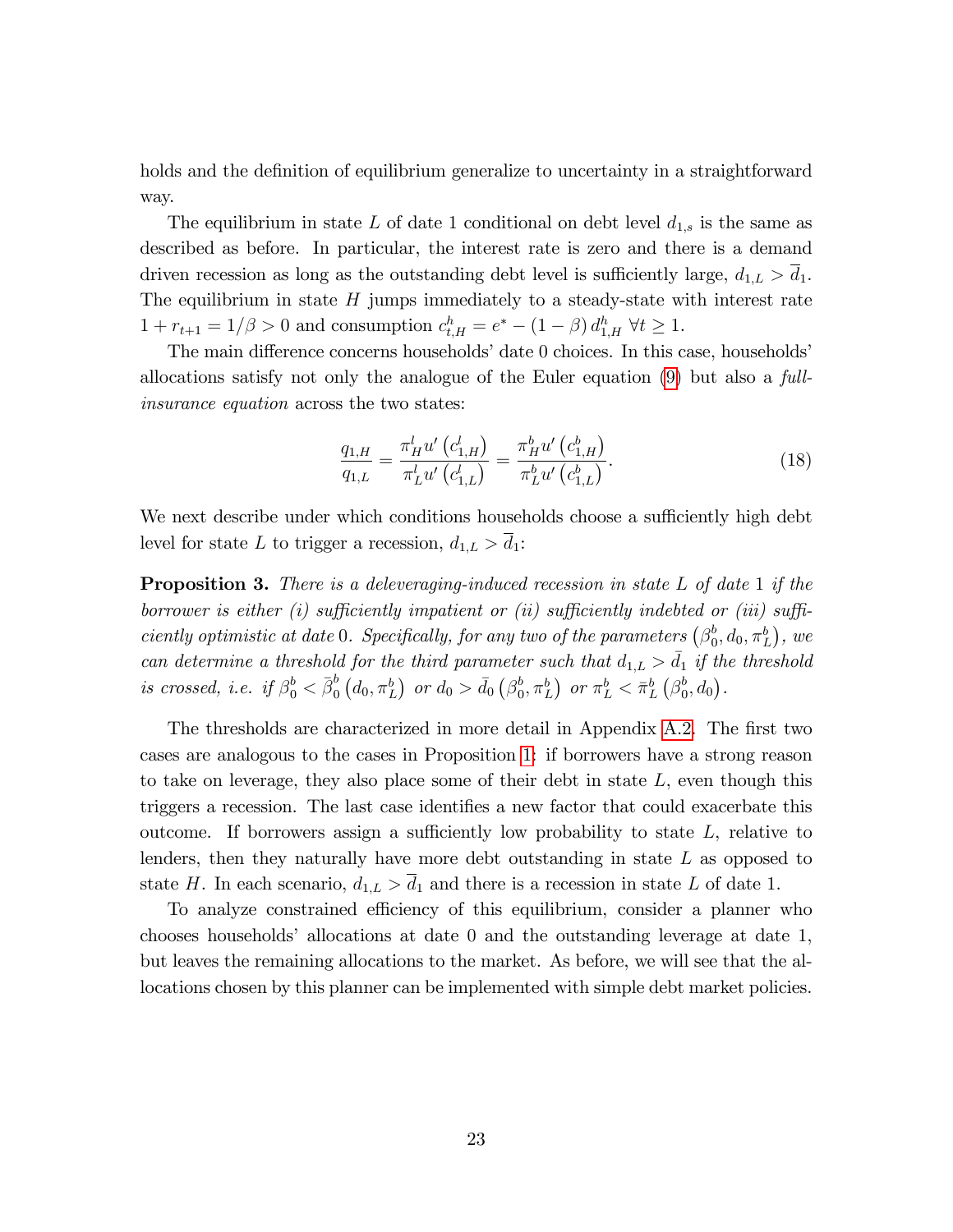The constrained planning problem can be written as:

<span id="page-25-2"></span>
$$
\max_{\left(\left(c_0^h, n_0^h\right)_h, (D_{1,s})_s\right)} \sum_h \gamma^h \left(u\left(c_0^h\right) + \beta_0^h \sum_s^h V_s^h\left(D_{1,s}, D_{1,s}\right)\right) \text{s.t. } \sum_h c_0^h = \sum_h n_0^h - v\left(n_0^h\right). \tag{19}
$$

Our next result characterizes the solution to this problem.

<span id="page-25-1"></span>**Proposition 4** (Underinsurance). An allocation  $((c_0^h, n_0^h)_h, (D_{1,s})_s)$ , with  $D_{1,L} \ge \phi$ , is constrained efficient if and only if output at date 0 is efficient, i.e.,  $e_0 = e^*$ ; households' substitution between date 0 and state H of date 1 is efficient,  $\frac{\beta_0^l \pi_H^l u'(c_{1,H}^l)}{u'(d)}$  $\frac{H^{a} (c_{1,H}^{l})}{u^{l}(c_{0}^{l})} =$ 

 $\beta^b_0\pi^b_{H}u'\!\left(c^b_{1,H}\right)$  $\frac{H^{\alpha}(\mathcal{C}_1,H)}{u'(c_0^h)}$ ; and the remaining consumption and leverage allocations satisfy one of the following:

(i)  $D_{1,L} < \bar{d}_1$  and the full insurance equation [\(18\)](#page-24-0) holds.

(ii)  $D_{1,L} = \bar{d}_1$  and the distorted insurance inequality holds:

<span id="page-25-0"></span>
$$
\frac{\pi_{H}^{l} u'(c_{1,H}^{l})}{\pi_{L}^{l} u'(c_{1,L}^{l})} \geq \frac{\pi_{H}^{b} u'(c_{1,H}^{b})}{\pi_{L}^{b} u'(c_{1,L}^{b})}
$$
\n(20)

Moreover, every constrained efficient allocation of this type can be implemented as a competitive equilibrium with the mandatory insurance requirement,  $d_{1,L}^h \leq \overline{d}_1$  for each h, combined with an appropriate ex-ante transfer,  $T_0$ .

The second part illustrates our main result with uncertainty: Constrained efficient allocations satisfy the distorted insurance inequality in [\(20\)](#page-25-0). Moreover, these allocations can be implemented with an endogenous limit on an agent's outstanding debt in state  $L, d_1^b \leq D_{1,L}$ . Since this policy is equivalent to an insurance requirement that restricts agents' losses in the deleveraging state, we refer to it as a mandatory insurance requirement. In particular, the competitive equilibrium characterized in Proposition [3,](#page-24-1) which features  $d_{1,L} > \overline{d}_1$ , is constrained inefficient and can be Pareto improved with a simple insurance requirement.

This result identifies a distinct type of inefficiency in our setting. Borrowers in a competitive equilibrium not only take on excessive leverage, but they also buy too little insurance with respect to severe deleveraging episodes. Intuitively, they do not take into account the positive aggregate demand externalities their insurance purchases would bring about.

Since housing price declines typically coincide with declines in the borrowing ability of households, this result provides a rationale for indexing mortgage liabilities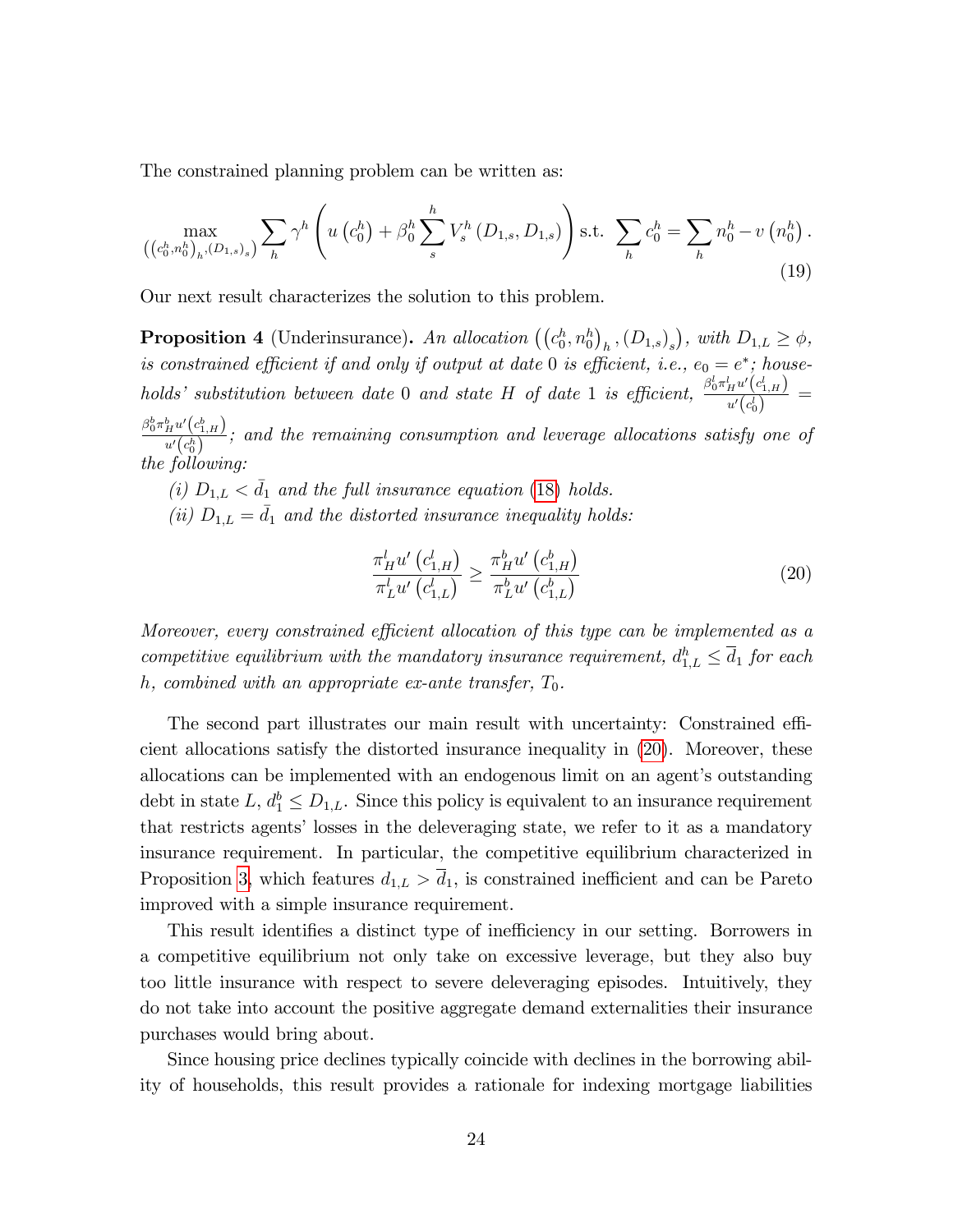to housing prices. Home equity insurance along these lines has long been proposed as being privately beneficial for homeowners (see, for instance, Shiller and Weiss, 1999). Our model emphasizes the uninternalized social benefits and creates a rationale for making this type of insurance mandatory—especially with respect to severe and economy-wide downturns in house prices.

In practice, homeowners do not seem to be particularly interested in home equity insurance (see Shiller, 2003). One reason for this is borrowers' optimism (see Case, Shiller, and Thompson, 2012, for evidence of homebuyers' optimism in the run-up to the recent crisis). Our analysis—for the case of Proposition [3](#page-24-1) in which borrowers and lenders disagree—illustrates that optimism and aggregate demand externalities are complementary sources of underinsurance. In particular, optimism generates a first source of underinsurance relative to a common belief benchmark, which is privately optimal for the agent. However, optimism also contributes to leverage and makes the aggregate demand externalities more likely to emerge. These externalities in turn generate a second source of underinsurance that is socially inefficient.

The inefficiency result in Proposition [4](#page-25-1) generalizes to an economy in which financial markets are incomplete so that households only have access to noncontingent debt. This amounts to imposing the constraint  $d_1 \equiv d_{1,L} = d_{1,H}$  for households' problem in competitive equilibrium as well as for the constrained planning problem. The main difference in this case is that, since the interest rate  $r_2$  in state H is variable, the planner that sets  $D_1$  considers not only the aggregate demand externalities in state  $L$ but also the pecuniary externalities in state  $H$ . In fact, since agents' marginal utilities across states  $H$  and  $L$  are not equated, these pecuniary externalities by themselves could generate inefficiencies. However, in our setting with two continuation states, aggregate demand externalities are sufficiently powerful that the equilibrium always features too much leverage.

### <span id="page-26-0"></span>6 Preventive monetary policies

The analysis so far has focused on macroprudential policies in debt markets. A natural question is whether preventive monetary policies could also be desirable to mitigate the inefficiencies in this environment. In this section, we analyze respectively the effect of changing the inflation target and adopting contractionary monetary policy.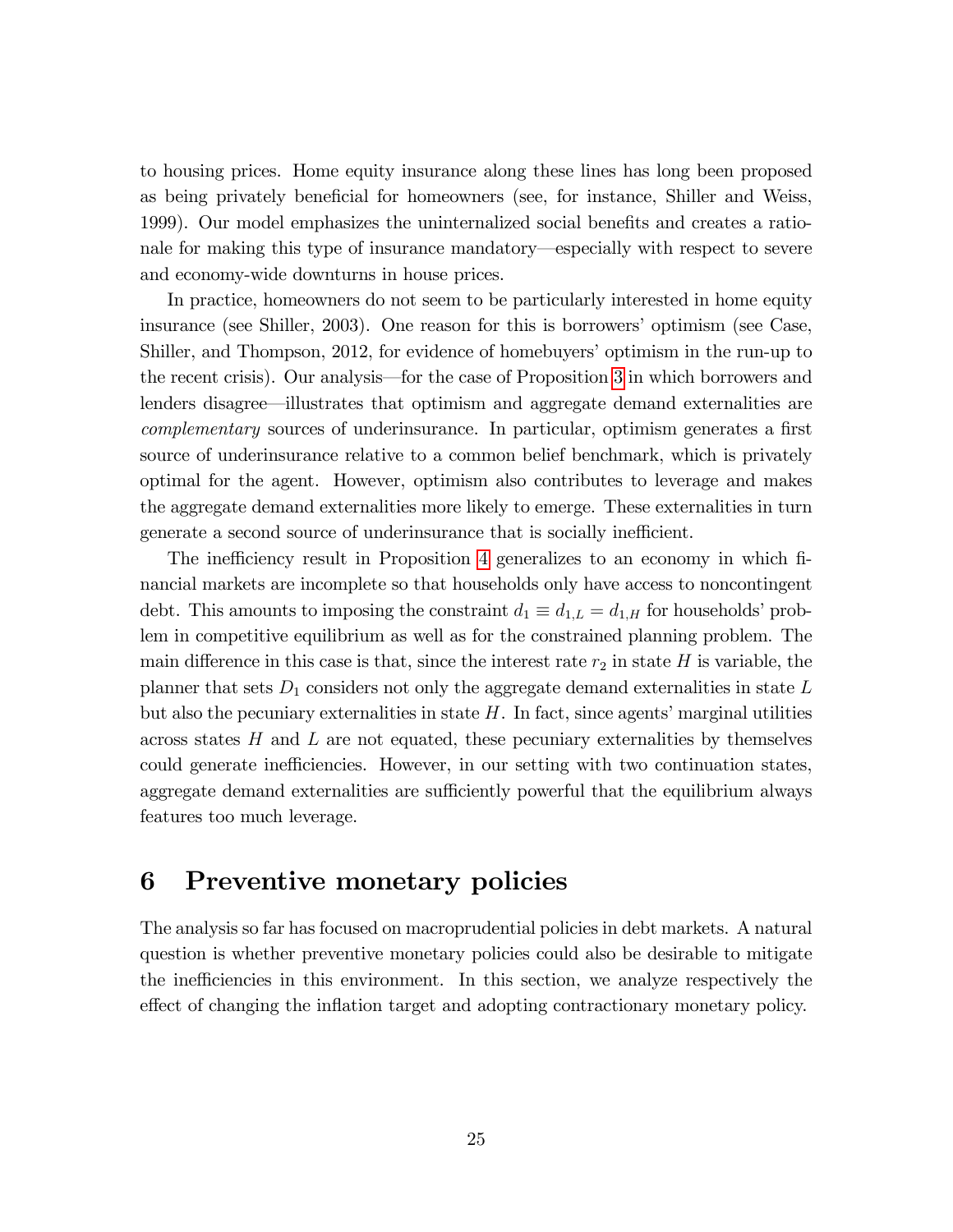#### <span id="page-27-0"></span>6.1 Changing the inflation target

Blanchard, DellíAriccia and Mauro (BDM, 2010), among others, emphasized that a higher inflation target could be useful to avoid or mitigate the liquidity trap. Appen-dix [A.1](#page-38-1) illustrates that a Taylor rule with a higher inflation target lowers the bound [\(1\)](#page-10-1) on the real rate. More specifically, the bound is now given by  $r_{t+1} = -\frac{\zeta}{1+\zeta}$  $\frac{\zeta}{1+\zeta}$  for each  $t \geq 1$ , where  $\zeta > 0$  corresponds to a positive inflation target. Consequently, a greater level of leverage is necessary to plunge the economy into a demand driven recession, consistent with BDM (2010). Our analysis adds further that this policy might also improve social welfare because the aggregate demand externalities emerge only when the real rate is constrained. These welfare benefits should be weighed against the various costs of a higher steady-state inflation.

### <span id="page-27-1"></span>6.2 Contractionary monetary policy

It has also been discussed that interest rate policy could be used as a preventive measure against Önancial crises. In fact, a number of economists have argued that the US Federal Reserve should have raised interest rates in the mid-2000s in order to lean against the housing bubble or to reduce leverage (see Woodford (2012) and  $Ra$  and  $(2010)$  for detailed discussions). We next investigate the effect of contractionary policy at date 0 on household leverage.

To this end, consider the baseline setting with a single type of borrower and no uncertainty. Suppose the conditions in Proposition [1](#page-16-2) apply so that there is a liquidity trap at date 1. We capture contractionary monetary policy by considering a policymaker that sets the interest rate floor  $r_1$  at date 0 to a level that is higher than the "natural" interest rate characterized by the Euler equations  $(9)$ . Then, the equilibrium interest rate is given by this level,  $r_1 = \underline{r}_1$ , and the equilibrium features a policy-induced recession at date 0, that is, agents' net income falls to  $e_0 < e^*$ . Moreover, agents' Euler equations are now given by

<span id="page-27-2"></span>
$$
\frac{1}{1+\underline{r}_1} = \frac{\beta^l u'(e_1 + (d_1 - \phi))}{u'\left(e_0 + d_0 - \frac{d_1}{1+\underline{r}_1}\right)} = \frac{\beta^b u'(e_1 - (d_1 - \phi))}{u'\left(e_0 - \left(d_0 - \frac{d_1}{1+\underline{r}_1}\right)\right)},\tag{21}
$$

where  $e_1 = \bar{c}_1^l - (d_1 - \phi) < e^*$  as in [\(8\)](#page-15-2). This describes two equations in two unknowns,  $e_0(\underline{r}_1)$ ,  $d_1(\underline{r}_1)$ , which can be solved as a function of the policy rate  $\underline{r}_1$ . Our next result characterizes the comparative statics with respect to  $\underline{r}_1$ .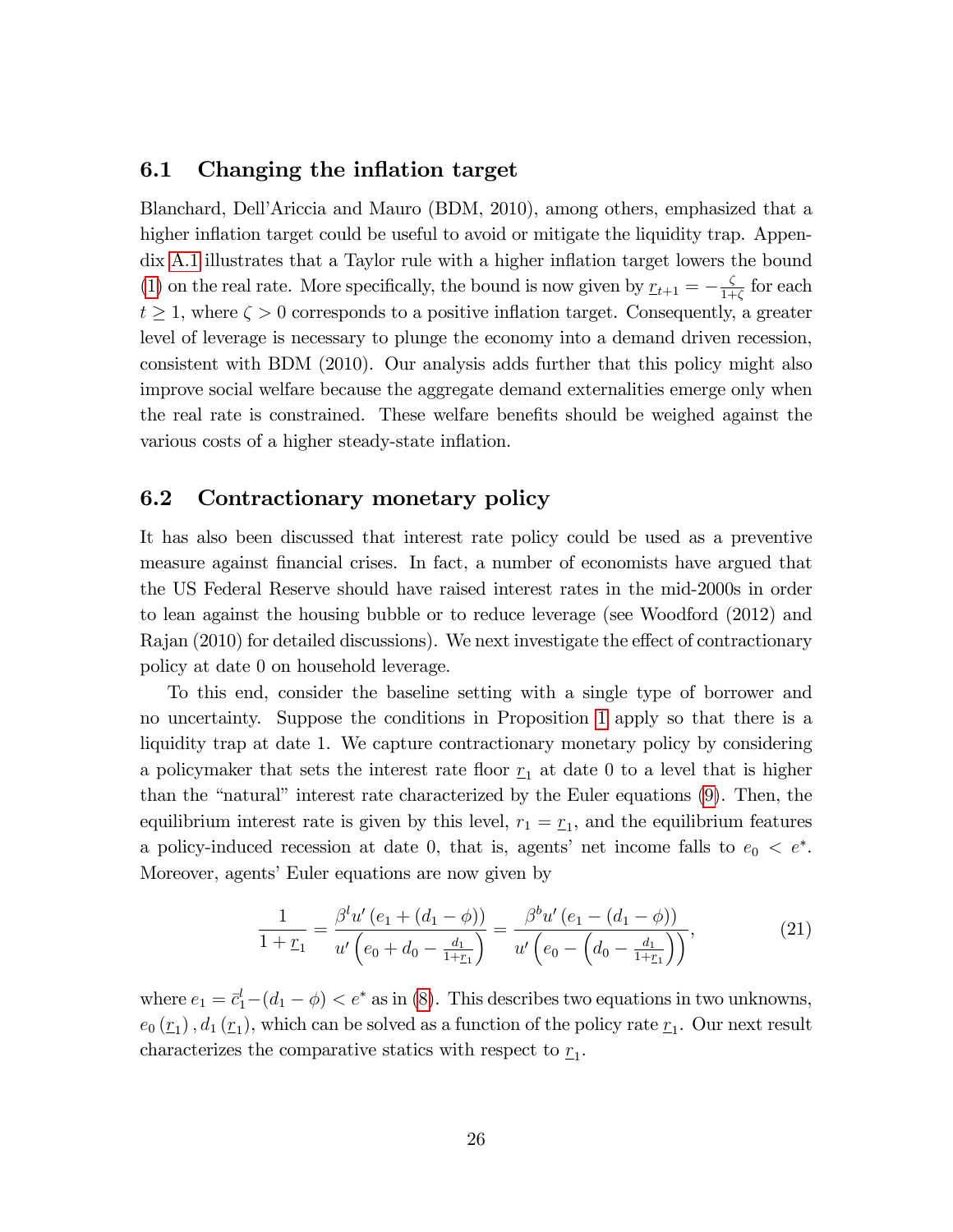<span id="page-28-1"></span>**Proposition 5** (Contractionary Monetary Policy). Consider the equilibrium described above with a liquidity trap at date 1 and the constrained interest rate  $r_1 = r_1$ at date 0. Suppose  $-u''(x)/u(x)$  is a weakly decreasing function of x. Suppose also that  $d_0$  is sufficiently large so that  $d_0 - \frac{d_1(r_1)}{1+r_1}$  $\frac{u_1(\underline{r}_1)}{1+\underline{r}_1} > 0$ . Then,  $e'_0(\underline{r}_1) < 0$  and  $d'_1(\underline{r}_1) > 0$ , that is: increasing the interest rate  $r_1$  decreases the current net income and increases the outstanding debt level  $d_1$ .

The proposition considers cases in which the utility function lies in the decreasing absolute risk aversion family—which encompasses the commonly used constant elasticity case—and lenders' initial assets are sufficiently large so that their consumption exceeds borrowers' consumption (see  $(21)$ ). As expected, raising the interest rate in the run-up to a deleveraging episode creates a recession. Perhaps surprisingly, under quite natural assumptions, raising the interest rate in our setting also *increases* the equilibrium leverage. This in turn leads to a more severe recession at date 1.

To understand this result, suppose  $u(c) = \log c$  and  $\phi = 0$ . In this case, borrowers' and lenders' optimal debt choices have closed form solutions, conditional on the income levels  $e_0$  and  $e_1$ , given by

<span id="page-28-0"></span>
$$
d_1^b = \frac{1}{1+\beta^b} \left( e_1 - \beta^b \left( 1 + \underline{r}_1 \right) \left( e_0 - d_0 \right) \right)
$$
\n
$$
d_1^l = \frac{1}{1+\beta^l} \left( e_1 - \beta^l \left( 1 + \underline{r}_1 \right) \left( e_0 + d_0 \right) \right).
$$
\n(22)

In particular, keeping  $e_0$  and  $e_1$  constant, a higher  $\underline{r}_1$  reduces both  $d_1^b$  and  $d_1^l$ . Intuitively, the substitution effect induces borrowers to borrow less but also lenders to save more. This creates an excess demand in the asset market (that is,  $d_1^b + d_1^l$  falls below  $0$ —or equivalently, a shortage of demand in the goods market. To equilibrate markets, output falls and agents' net income  $e_0$  declines. As this happens, both  $d_1^b$ and  $d_1^l$  increases: that is, borrowers borrow more and lenders save less so as to smooth their consumption. In our model, these effects are roughly balanced across borrowers and lenders since all agents share the same elasticity of intertemporal substitution. In fact, if  $d_0$  were equal to 0, the reduction in  $e_0$  would be (with log utility) just enough to counter the initial effect and the equilibrium debt level  $d_1 = d_1^b = -d_1^l$  would remain unchanged (see [\(22\)](#page-28-0)). When  $d_0$  is sufficiently large, higher  $r_1$  creates an additional wealth transfer from borrowers to lenders. This increases borrowers' debt  $d_1^b$ further—while increasing lenders' assets—generating a higher equilibrium debt level  $d_1 = d_1^b$ . The proof in the appendix uses more subtle arguments to establish the result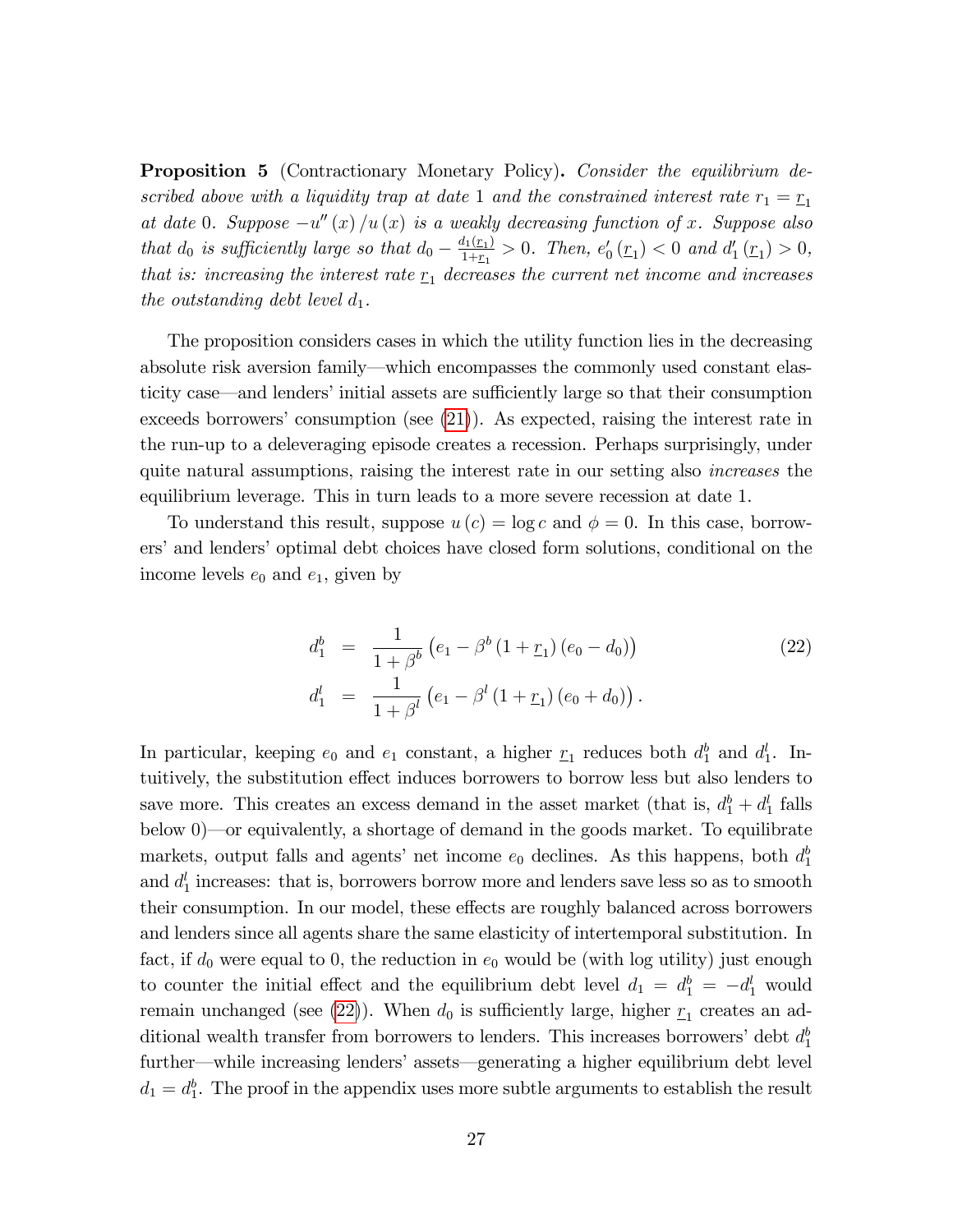more generally.

Hence, the conventional wisdom—that raising the interest rate decreases leverage—fails in view of two general equilibrium effects on borrowers' income and wealth. First, the higher interest rate creates a temporary recession, which reduces borrowersí current income and induces them to take on greater debt. Second, the higher interest rate also transfers wealth from borrowers to lenders, which further increases borrowers' debt. The combination of these two effects can—and in our model typically does—dominate the partial equilibrium effect of the higher interest rate, leading to greater debt in equilibrium.

We could construct variants of our model in which raising the interest rate decreases the outstanding leverage,  $d_1$ . For instance, if borrowers' intertemporal substitution is more elastic than lendersí, as in Curdia and Woodford (2009), then the equilibrium debt level might decrease due to stronger a substitution effect for borrowers. However, even in these cases, the interest rate policy would not be the optimal instrument to deal with the excessive leverage problem. To see this, recall that the constrained efficient allocations in Proposition [2](#page-19-0) do not feature a recession at date  $0$ , and that they satisfy the distorted Euler inequality [\(13\)](#page-20-0). In contrast, raising the interest rate creates an inefficient recession and continues to satisfy the Euler equations in [\(21\)](#page-27-2).

One way to interpret these differences is that the interest rate policy sets a single wedge that affects the incentives for intertemporal substitution, whereas the constrained efficient allocations require setting wedges that differentially affect borrowers' and lenders' incentives to hold assets. Given that the interest rate policy targets ìthe wrong wedge,î it could at best be viewed as a crude solution for dealing with excessive leverage. In contrast, macroprudential policies, e.g., debt limits or insurance requirements, optimally internalize aggregate demand externalities created by leverage.

It is important to emphasize that contractionary monetary policy could well be desirable for reasons outside the scope of our model. For instance, raising the interest rate might be useful to mitigate inefficient investment booms and fire-sale externalities as in Lorenzoni (2008) or Stein (2012). A higher interest rate might also be useful to lean against asset price bubbles, e.g., by discouraging the "search for yield" phenomenon discussed in Rajan (2010). Our point is that contractionary monetary policy is not the ideal instrument to reduce household leverage, and in fact, might have the unintended consequence of raising leverage.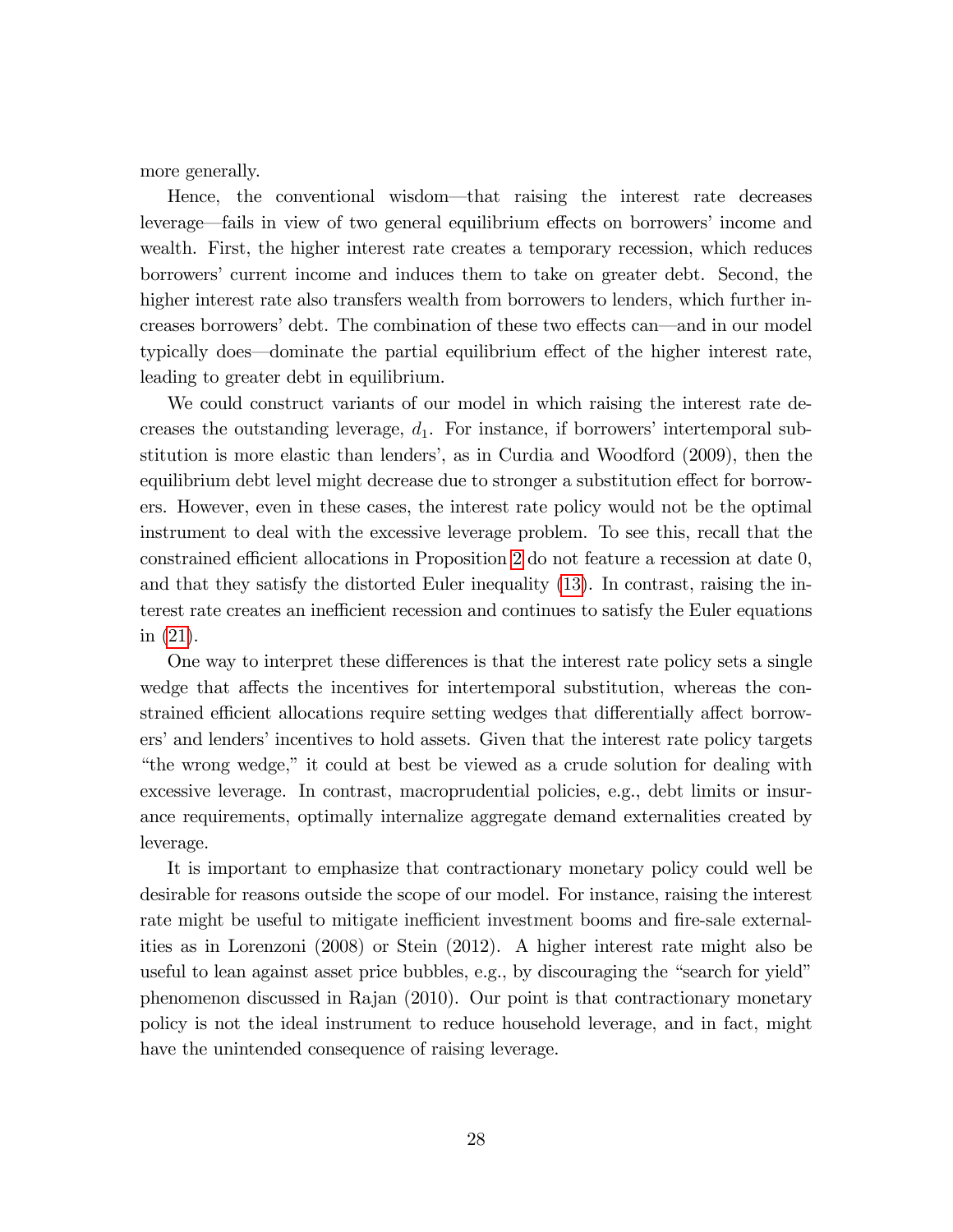### <span id="page-30-0"></span>7 Aggregate demand and fire-sale externalities

In this section we endogenize the debt limit faced by borrowers by assuming that debt is collateralized by a financial asset, creating the potential for fire-sale effects. This introduces a new feedback loop into the economy: first, a decline in asset prices reduces the borrowing capacity of agents and forces them to delever, giving rise to financial amplification; secondly, in a liquidity trap, deleveraging leads to a demandinduced decline in output that triggers Keynesian multiplier effects. The two feedback effects mutually reinforce each other. As a result, a recession involving deleveraging and fire-sale effects of collateral assets may be particularly severe.<sup>[8](#page-30-1)</sup>

We modify our earlier setup by assuming that borrowers hold one unit  $a_t = 1$  of a tree from which they obtain a dividend  $y_t$  every date. For simplicity, we assume that the tree only pays dividends if it is owned by borrowers so the tree cannot be sold to lenders. The tree trades among borrowers at a market price of  $p_t$ . We follow Jeanne and Korinek (2010b) in assuming that borrowers are subject to a moral hazard problem and have the option to abscond with their loans after the market for loans has closed. In order to alleviate the moral hazard problem, they pledge their trees as collateral to lenders. When a borrower absconds with her loan, lenders can detect this and can seize up to a fraction  $\phi_{t+1}$  < 1 of the collateral and sell it to other borrowers. The borrowing constraint is therefore endogenous and given by:

$$
d_{t+1}/(1+r_{t+1}) \leq \phi_{t+1}a_{t+1}p_t.
$$

Similar to earlier, we assume  $\phi_1 = 1$  and  $\phi_{t+1} = \phi < 1$  for each  $t \geq 1$ . Deleveraging may now be driven by two separate forces: a decline in the pledgeability parameter,  $\phi_t$ , and a decline in the price of the collateral asset. We will see shortly that declines in  $\phi_t$  are generally amplified by asset price declines.

In the following, we make two simplifying assumptions. First, starting date  $t = 2$ , we assume that the output from the tree is a constant  $y$  and there are no further shocks. Second, we let the discount factors of the two agents  $\beta^b = \beta^l = \beta$ . Together, these two assumptions imply that the economy will be in a steady state starting date 2 in which debt is constant at  $d_t = d_2$  and the asset price and consumption satisfy

<span id="page-30-1"></span> $8$ The interaction between asset fire sales and aggregate demand has also been studied in Carlstrom and Fuerst (1997), Bernanke et al. (1999) and Iacoviello (2005). In these papers, monetary policy can mitigate the feedback effects resulting from tightening borrowing constraints. We consider the possibility of a lower bound on interest rates that prevents this, and we add a normative dimension focused on debt market policies.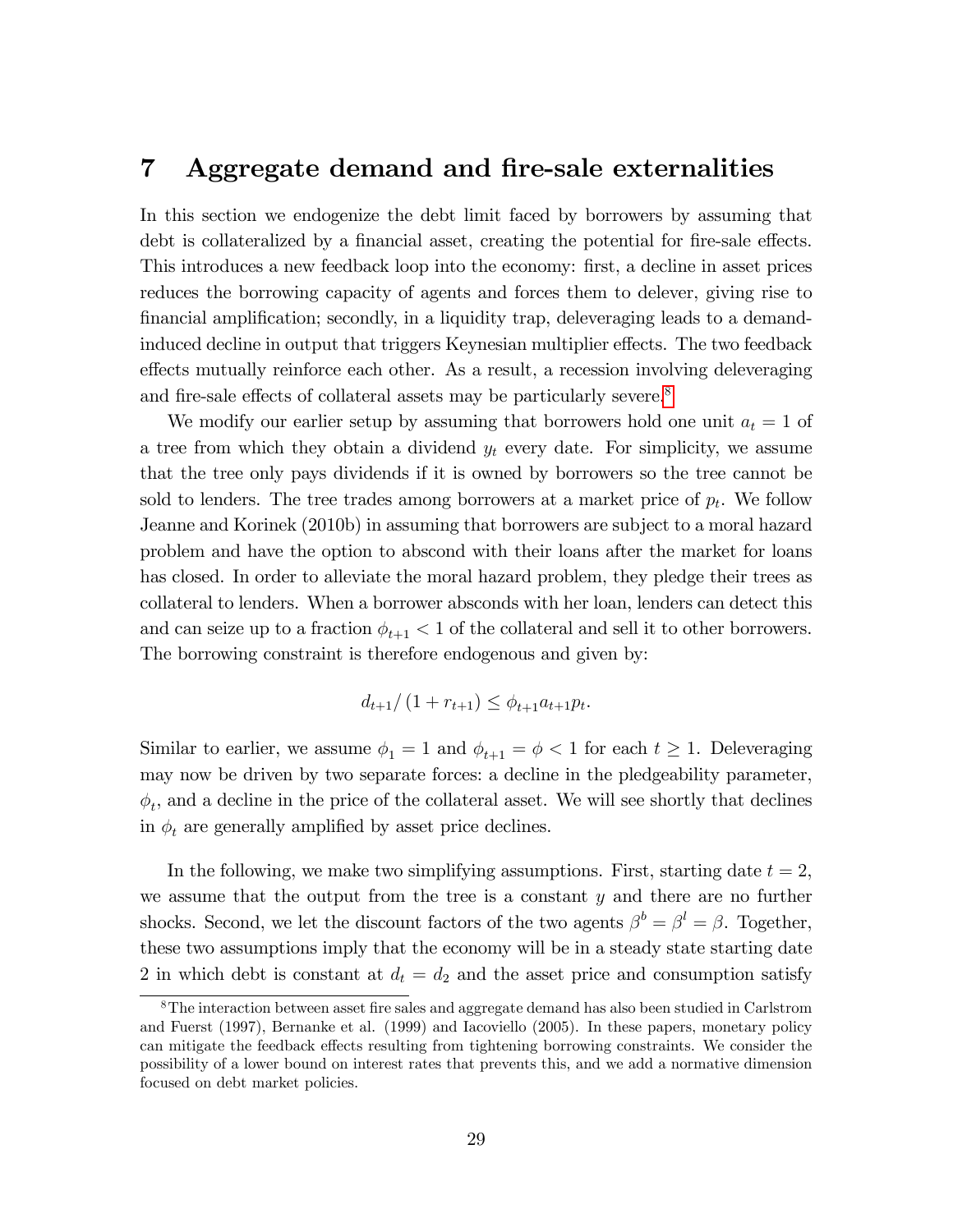$p_t = \frac{\beta}{1-\beta}$  $\frac{\beta}{1-\beta}y, c_t^b = y + e^* - (1-\beta) d_2, c_t^l = e^* + (1-\beta) d_2$  for  $t \ge 2$  respectively.

We next consider the equilibrium at date 1 at which the asset's dividend is given by some  $y_1 \leq y$ . As before, if the debt level is sufficiently large, that is,  $d_1 > \overline{d}_1$  for some threshold  $\overline{d}_1$ , then the economy is in a liquidity trap. In particular, borrowers are constrained,  $d_2 = \phi p_1$ , the interest rate is at zero,  $r_2 = 0$ , and output is below its efficient level,  $e_1 < e^*$ . Moreover, the equilibrium is determined lenders' Euler equation at the zero interest rate:

<span id="page-31-1"></span>
$$
u'(e_1 + d_1 - \phi p_1) = \beta u'(e^* + (1 - \beta)\phi p_1).
$$
 (23)

The difference is that the asset price also enters this equation since higher prices increase the endogenous debt limit, which ináuences aggregate demand and output. The asset price is in turn characterized by:

<span id="page-31-0"></span>
$$
p_1 = MRS(e_1, p_1) \cdot p_2 = \frac{u'(c_2^b)}{(1 - \phi) u'(c_1^b) + \phi \beta u'(c_2^b)} \cdot \frac{\beta y}{1 - \beta},
$$
\nwhere\n
$$
\begin{cases}\nc_2^b = e^* + y - (1 - \beta) \phi p_1 \\
c_1^b = e_1 + y_1 - d_1 + \phi p_1\n\end{cases}.
$$
\n(24)

This captures that today's asset price is tomorrow's price  $p_2 = \frac{\beta y}{1-t}$  $\frac{\beta y}{1-\beta}$  discounted by the MRS applicable to asset purchases, which in turn reflects that a fraction  $\phi$  of the asset can be purchased with borrowed funds. Since the extent of deleveraging at date 1 is endogenous to  $p_1$ , the MRS is itself a function of the asset price  $p_1$ . For the implicit asset price equation  $(24)$  to have a unique and well-defined solution, it is necessary that the slope of the left-hand side is higher than the slope of the right-hand side, i.e.  $p_2 \cdot \partial MRS/\partial p_1 < 1$ . (The condition is characterized in terms of fundamental parameters in the appendix.) We also observe that  $\partial MRS/\partial e_1$  > 0 as higher income today makes borrowers more willing to buy assets. Therefore the equilibrium asset price defined by the equation is increasing in current income,  $dp_1/de_1 > 0$ . Furthermore, the asset price is increasing in the exogenous collateral limit,  $\phi$ , which can be understood from a collateral value channel: A higher  $\phi$  implies the asset is more useful to relax the borrowing constraint, which raises its price.

The equilibrium is characterized by two equations, [\(23\)](#page-31-1) and [\(24\)](#page-31-0), in two unknowns  $(e_1, p_1)$ . The first equation describes an increasing relation,  $e_1^{AD}(p_1)$ , that represents the aggregate demand effects of asset prices. Intuitively, a higher price raises the endogenous debt level, which in turn raises aggregate demand and output. The second equation describes the consumer's asset pricing relationship  $e_1^{AP}(p_1)$ , i.e. it captures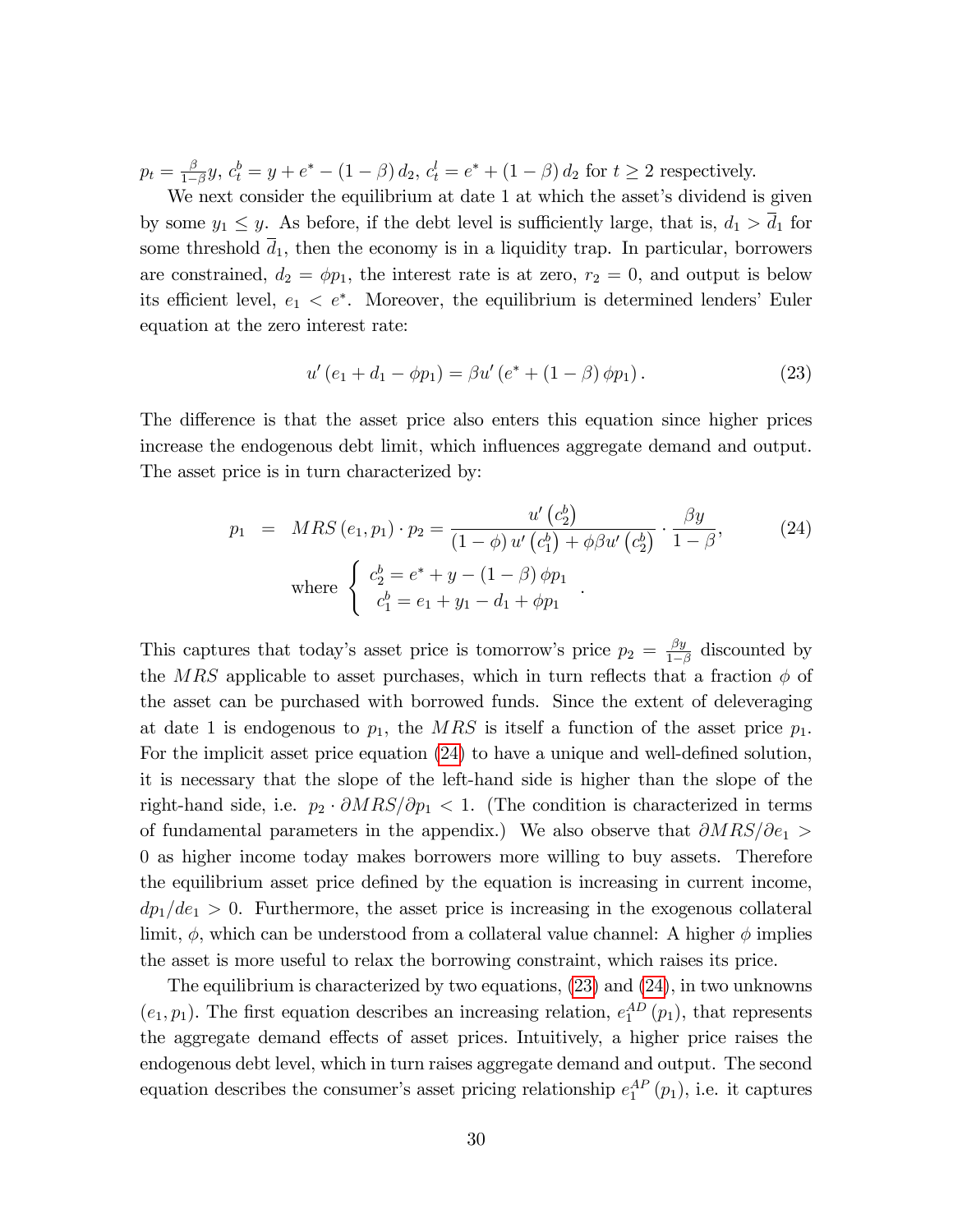the level of income required to support a given asset price. It is also increasing under our earlier assumption on the MRS. Intuitively, supporting a higher asset price requires higher consumption and therefore a higher net income,  $e_1$ . Any intersection of these two curves, that also satisfies  $\partial e_1^{AP}/\partial p_1 > \partial e_1^{AD}/\partial p_1$ , is a stable equilibrium.

To analyze welfare, consider the externalities from leverage,  $\frac{\partial V^h}{\partial D_1}$ , which can now be written as:

$$
\frac{\partial V^l}{\partial D_1} = u' (c_1^l) \frac{de_1}{dD_1},
$$
  
\n
$$
\frac{\partial V^b}{\partial D_1} = u' (c_1^b) \frac{de_1}{dD_1} + \phi \frac{dp_1}{dD_1} [u' (c_1^b) - \beta u' (c_2^b)],
$$

where  $\frac{de_1}{dD_1}$  and  $\frac{dp_1}{dD_1}$  are jointly obtained from expressions [\(23\)](#page-31-1) and [\(24\)](#page-31-0) and are both negative under the assumptions made earlier. Note that the expression for both types of households features aggregate demand externalities. The expression for borrowers features in addition Öre sale externalities. Intuitively, a higher debt level lowers borrowers' consumption, which in turn lowers the asset price. The low price in turn tightens borrowing constraints and further reduces borrower' welfare. Recall also that a low price further reduces aggregate demand and output, which in turn generates even lower prices, and so on.

It follows that endogenizing the financial constraint as a function of asset prices reinforces the problems of excessive leverage and underinsurance through two channels. First, it introduces fire-sale externalities that operate on borrowers' welfare in the same direction as aggregate demand externalities. Second, it exacerbates aggregate demand externalities by tightening borrowing constraints further. The latter effect also illustrates an interesting mechanism through which asset price declines hurt all agents in the economy via aggregate demand effects, even if they do not hold financial assets. In this model, lenders do not hold the asset, but they are nonetheless hurt by the price decline because it leads to more deleveraging and magnifies the recession.

### <span id="page-32-0"></span>8 Conclusion

When borrowers are forced to delever, the interest rate might fail to decline sufficiently to clear the goods market, plunging the economy into a liquidity trap. This paper analyzed the role of preventive policies in the run-up to such episodes. We established that the competitive equilibrium allocations feature excessive leverage and underinsurance. A planner can improve welfare and implement constrained effi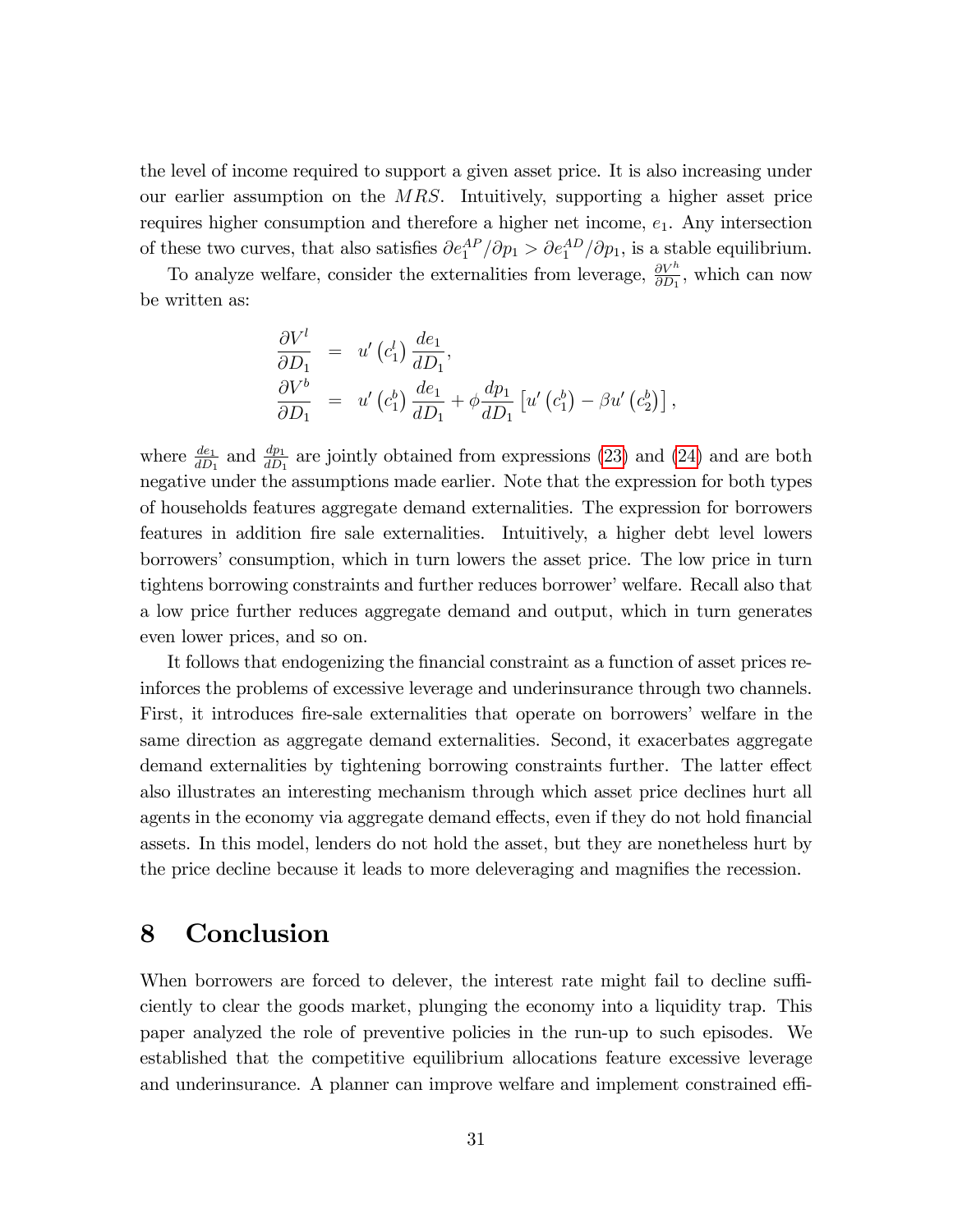cient allocations by using macroprudential policies such as debt limits or mandatory insurance requirements. The size of the required intervention depends on the differences in marginal propensity to consume between borrowers and lenders during the deleveraging episode.

We also showed that contractionary monetary policy that raises the interest rate cannot implement the constrained efficient allocations in this setting. Moreover, due to general equilibrium effects, this policy can have the unintended consequence of increasing household leverage and exacerbating aggregate demand externalities. That said, a contractionary monetary policy could well be desirable for reasons outside our model. We leave a more complete analysis of preventive monetary policies for future work.

Although we focus on consumption and household leverage, our mechanism also has implications for investment and firms' leverage. Similar to households, firms feature a great deal of heterogeneity in their propensities to invest out of liquidity. Moreover, although there is no consensus, firms that are more financially constrained seem to have greater propensity to invest (see, for instance, Rauh, 2006) especially during a financial crisis (see Campello, Graham, Harvey, 2010). Hence, transferring ex-post wealth from borrowing firms to "lending" firms (those with large holdings of cash) is likely to decrease investment and aggregate demand. Our main results then suggests that Örms will also borrow too much, and purchase too little insurance, in the run-up to financial crises. Just like with households, these inefficiencies can be corrected with macroprudential policies such as debt limits and capital/insurance requirements.

A growing literature on financial crises has emphasized various other factors that encourage excessive leverage, including Öre-sale externalities, optimism, and moral hazard. Our analysis suggests these distortions are complementary to the aggregate demand externalities that we emphasize. For instance, asset fire sales reduce aggregate demand by tightening borrowing constraints, which in turn exacerbates aggregate demand externalities. Similarly, optimistic beliefs imply agents take on excessive leverage and do not want to insure, which makes it more likely that the economy enters the high-leverage conditions under which aggregate demand externalities matter. An interesting future direction is to investigate further the interaction between various sources of excessive leverage.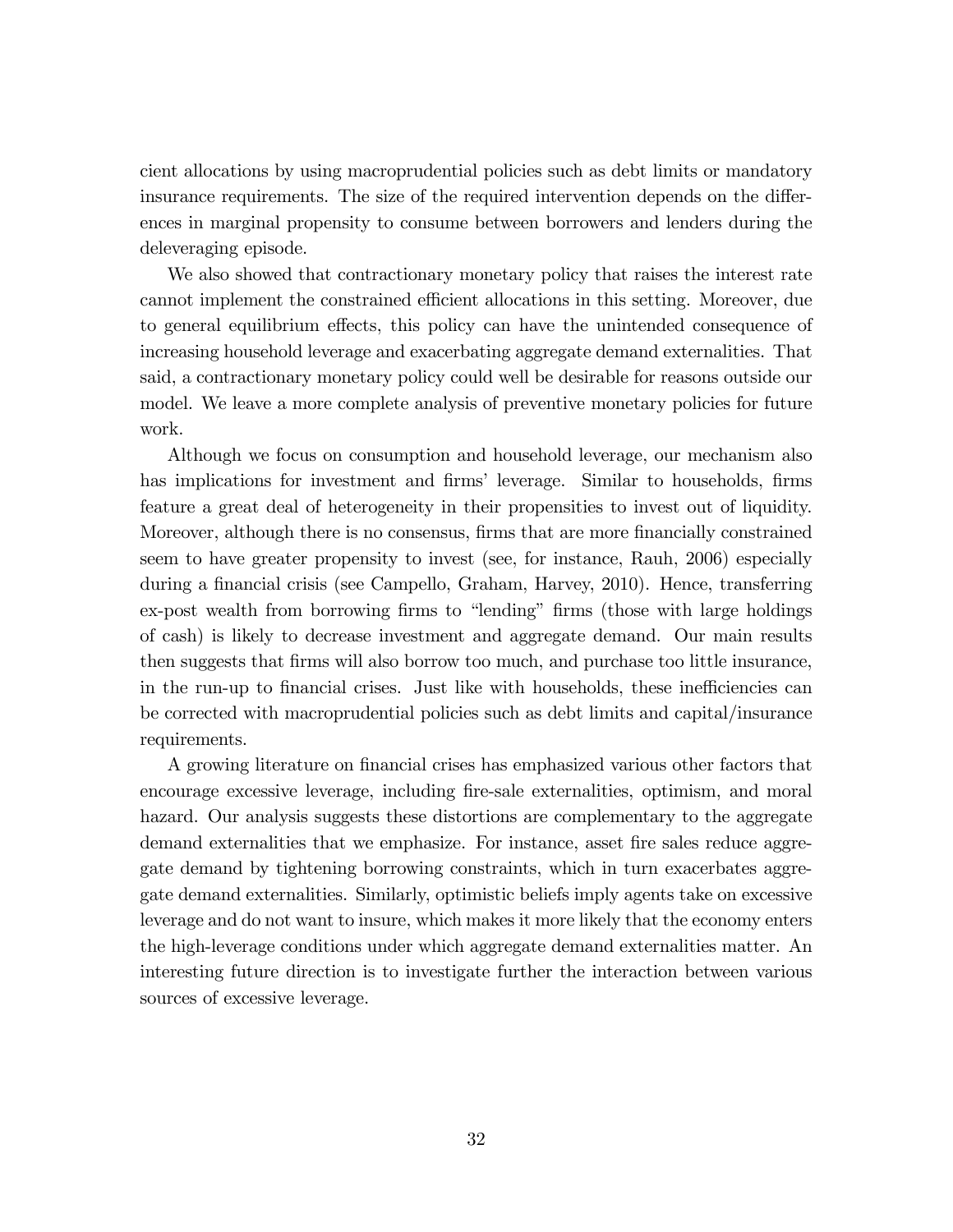### References

Aiyagari, Rao, 1994, "Uninsured Idiosyncratic Risk and Aggregate Saving," Quarterly Journal of Economics 109(3), pp. 659-684.

Akerlof, George and Janet Yellen, 1985, "A Near-Rational Model of the Business Cycle, With Wage and Price Inertia," Quarterly Journal of Economics, 100, pp. 823-838.

Baker, Scott, 2013, Debt and the Consumption Response to Household Income Shocks, Stanford University, mimeo.

Ball, Laurence and Sandeep Mazumder, 2011, "Inflation Dynamics and the Great Recession," *Brookings Papers on Economic Activity*, pp. 337-387.

Barro, Robert and Herschel Grossman, 1971, "A General Disequilibrium Model of Income and Employment," American Economic Review 61(1), pp. 82-93.

Benassy, Jean-Pascal, 1986, Macroeconomics: An Introduction to the Non-Walrasian Approach, Academic Press:Orlando.

Bernanke, Ben, Mark Gertler and Simon Gilchrist (1999), "The Financial Accelerator in a Quantitative Business Cycle Framework," Handbook of Macroeconomics  $1(21)$ , pp. 1341-1393.

Blanchard, Olivier, Giovanni Dell'Ariccia, and Paolo Mauro, 2010, "Rethinking Macroeconomic Policy", *IMF Staff Position Note* 10/3.

Caballero, Ricardo and Arvind Krishnamurthy, 2003, "Excessive Dollar Borrowing: Financial Development and Underinsurance", Journal of Finance 58(2), pp. 867-894.

Caballero, Ricardo and Emmanuel Farhi, 2013, "A Model of the Safe Asset Mechanism (SAM): Safety Traps and Economic Policy," NBER Working Paper 18737.

Campello, Murillo, John Graham, and Campbell Harvey, (2010), "The Real Effects of Financial Constraints: Evidence from a Financial Crisis," Journal of Financial Economics, 97, p.470-487.

Carlstrom, Charles T. and Timothy S. Fuerst (1997), "Agency Costs, Net Worth, and Business Fluctuations: A Computable General Equilibrium Analysis," American Economic Review 87(5), pp. 893-910.

Case, Karl, Robert Shiller, and Anna Thompson (2012), "What Have They Been Thinking? Home Buyer Behavior in Hot and Cold Markets," *Brookings Papers on* Economic Activity.

Christiano, Larry, Eichenbaum, Martin and Sergio Rebelo (2011), "When is the Government Spending Multiplier Large?" Journal of Political Economy, 19, pp. 78–121.

Clower, Richard, "The Keynesian Counter-Revolution: A Theoretical Appraisal," in F. H. Hahn and F. P. R. Brechling, eds., The Theory of Interest Rates, London.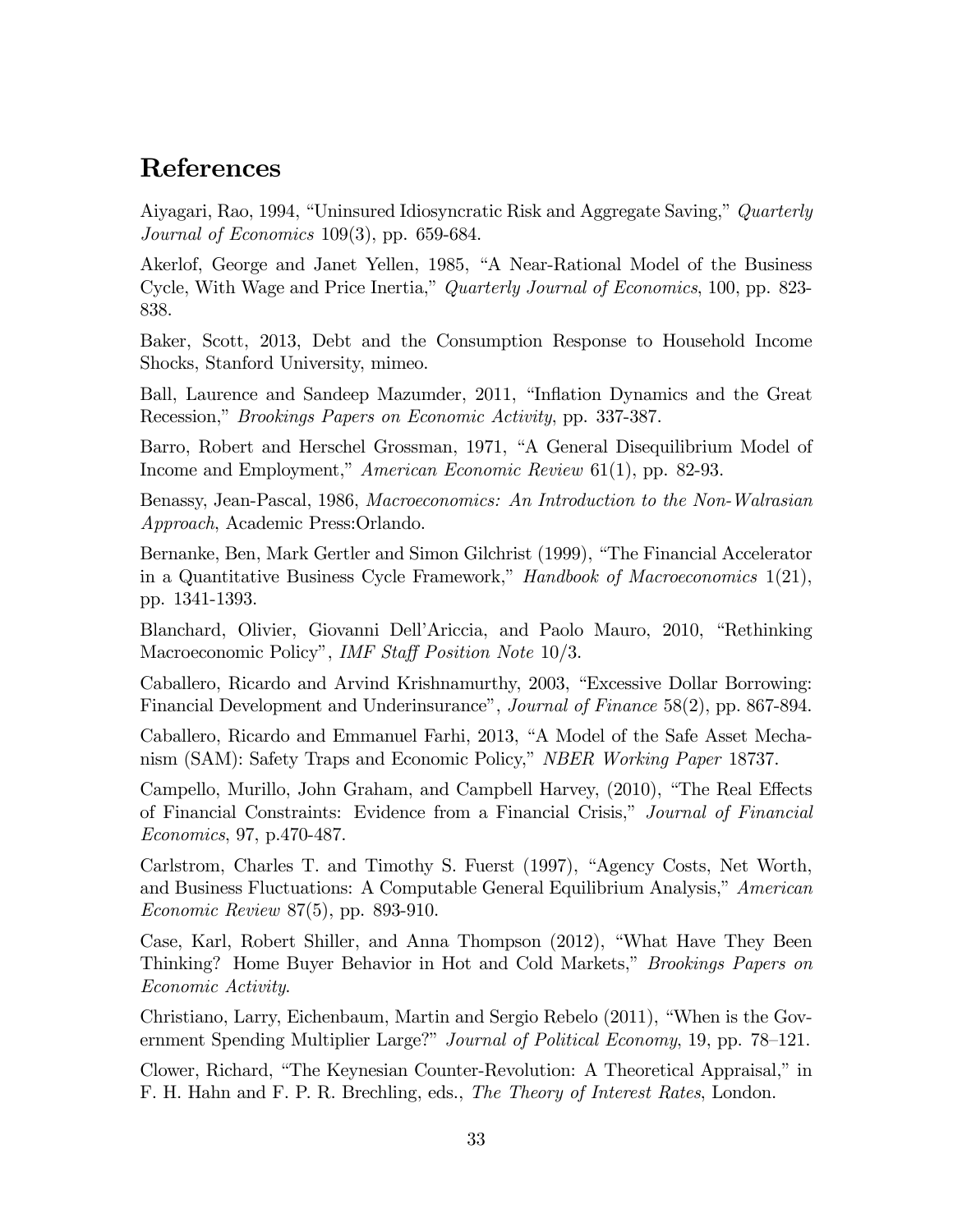Coibion, Oliver and Yuriy Gorodnichenko (2013), "Is The Phillips Curve Alive and Well After All? Inflation Expectations and the Missing Disinflation," Berkeley, mimeo.

Correia, Isabel, Emmanuel Farhi, Juan Pablo Nicolini and Pedro Teles (2013), "Unconventional Fiscal Policy at the Zero Bound", American Economic Review  $103(4)$ , pp. 1172-1211.

Curdia, Vasco and Michael Woodford, 2009, "Credit Frictions and Optimal Monetary Policy," BIS Working Paper 278.

Eggertsson, Gauti and Michael Woodford, 2003, "The Zero Bound on Interest Rates and Optimal Monetary Policy", *Brookings Papers on Economic Activity*, pp. 139-233.

Eggertsson, Gauti and Michael Woodford, 2004, "Optimal Monetary and Fiscal Policy in a Liquidity Trap", *NBER International Seminar on Macroeconomics*, 2004.

Eggertsson, Gauti, 2011, "What Fiscal Policy is Effective at Zero Interest Rates?" NBER Macroeconomics Annual 2010, Vol. 25, pp. 59-112.

Eggertsson, Gauti and Paul Krugman, 2012, "Debt, Deleveraging, and the Liquidity Trap", Quarterly Journal of Economics  $127(3)$ , pp. 1469-1513.

Farhi, Emmanuel and Iván Werning, 2012a, "Dealing with the Trilemma: Optimal Capital Controls with Fixed Exchange Rates", *NBER Working Paper* 18199.

Farhi, Emmanuel and Iván Werning, 2012b, "Fiscal Unions", *NBER Working Paper* 18280.

Farhi, Emmanuel and Iván Werning, 2013, "A Theory of Macroprudential Policies in the Presence of Nominal Rigidities", NBER Working Paper 19313.

Guerrieri, Veronica and Guido Lorenzoni, 2011, "Credit Crises, Precautionary Savings, and the Liquidity Trap", NBER Working Paper 17583.

Hall, Robert E., 2011, "The Long Slump," American Economic Review 101(2),  $431-$ 469

Hall, Robert E., 2013, "The Routes into and out of the Zero Lower Bound," Federal Reserve Bank of Kansas City Proceedings.

Hicks, John R., 1937, "Mr. Keynes and the "Classics;" A Suggested Interpretation," Econometrica 5(2).

Iacoviello, Matteo, 2004, "House Prices, Borrowing Constraints, and Monetary Policy in the Business Cycle," American Economic Review 95(3), 739-764.

Japelli, Tullio and Luigi Pistaferri, 2010, "The Consumption Response to Income Changes," Annual Review of Economics, pp. 479–506.

Jeanne, Olivier and Anton Korinek, 2010a, "Excessive Volatility in Capital Flows: A Pigouvian Taxation Approach," American Economic Review, pp. 403-407.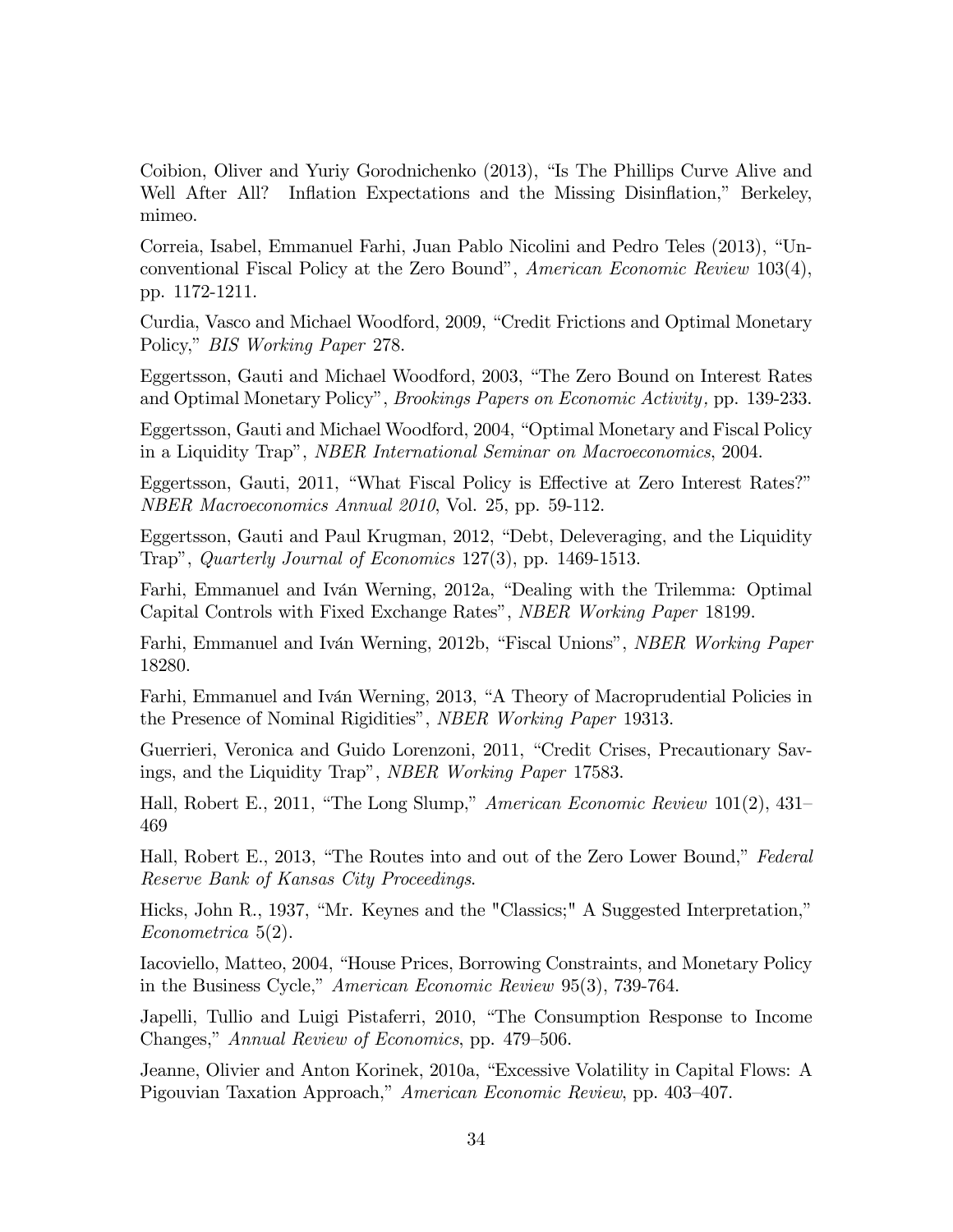Jeanne, Olivier and Anton Korinek, 2010b, "Managing Credit Booms and Busts: A Pigouvian Taxation Approach," NBER Working Paper 16377.

Kocherlakota, Narayana, 2012, "Incomplete Labor Markets," mimeo, Federal Reserve Bank of Minneapolis.

Korinek, Anton, 2011, "Systemic Risk-Taking: Amplification Effects, Externalities, and Regulatory Responses", ECB Working Paper 1345.

Krugman, Paul, 1998, "It's Baaack: Japan's Slump and the Return of the Liquidity Trapî, Brookings Papers on Economic Activity 1998(2), pp. 137-187.

Lorenzoni, Guido, 2008, "Inefficient Credit Booms," Review of Economic Studies 75(3), 809-833.

Malmendier, Ulrike and Stefan Nagel, 2013, "Learning from Inflation Expectations," Stanford University, mimeo.

Malinvaud, Edmond, 1977, Theory of Unemployment Reconsidered, Oxford: Blackwell Publishers.

Mankiw, Gregory, 1985, "Small Menu Costs and Large Business Cycles: A Macroeconomic Model of Monopoly," Quarterly Journal of Economics,  $100(2)$ , pp. 529-537.

Mian, Atif and Amir Sufi, 2012, "What Explains High Unemployment? The Aggregate Demand Channel," NBER Working Paper 17830.

Mian, Atif, Kamelesh Rao and Amir Sufi, 2013, "Household Balance Sheets, Consumption, and the Economic Slump," Quarterly Journal of Economics, forthcoming.

Parker, Jonathan A., Nicholas S. Souleles, David S. Johnson and Robert McClelland (2013), "Consumer Spending and the Economic Stimulus Payments of 2008," American Economic Review 103(6), pp. 2530-2553.

Rajan, Raghuram, 2010, Fault Lines: How Hidden Fractures Still Threaten the World Economy, Princeton University Press: Princeton, NJ.

Rauh, J., 2006, "Investment and Financing Constraints: Evidence from the Funding of Corporate Pension Plans,"Journal of Finance, 61, p.33-75.

Schmitt-Grohé, Stephanie and Martín Uribe, 2012a, "Prudential Policy for Peggers", American Economic Review 102(2), pp. 192-197.

Schmitt-Grohé, Stephanie and Martín Uribe, 2012b, "Managing Currency Pegs", NBER Working Paper 18092.

Schmitt-Grohé, Stephanie and Martín Uribe, 2012c, "Pegs and Pain", *NBER Working* Paper 16847.

Shiller, Robert and Allan Weiss, 1999, "Home Equity Insurance," *Journal of Real* Estate Finance and Economics 19, p.21–47.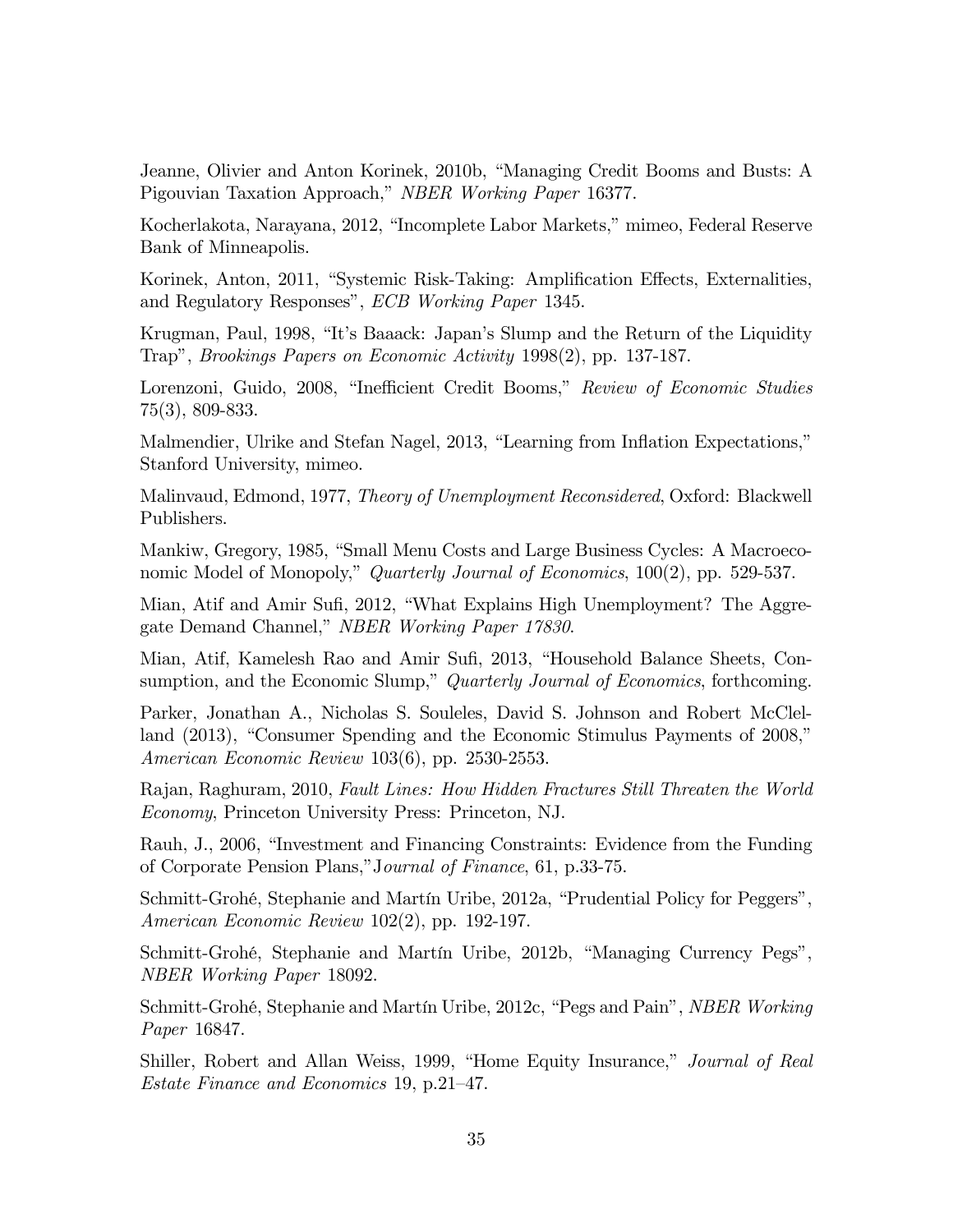Shiller, Robert, 2003, The New Financial Order: Risk in the 21st Century, Princeton University Press.

Stein, Jeremy, 2012, Monetary Policy as Financial-Stability Regulation. Quarterly Journal of Economics, 127, no. 1, p.57-95.

Woodford, Michael, 2003, Interest and Prices: Foundations of a Theory of Monetary Policy, Princeton, NJ: Princeton University Press.

Woodford, Michael, 2012, "Inflation Targeting and Financial Stability," NBER Working Paper 17967.

Werning, Iván, 2012, "Managing a Liquidity Trap: Monetary and Fiscal Policy", NBER Working Paper 17344.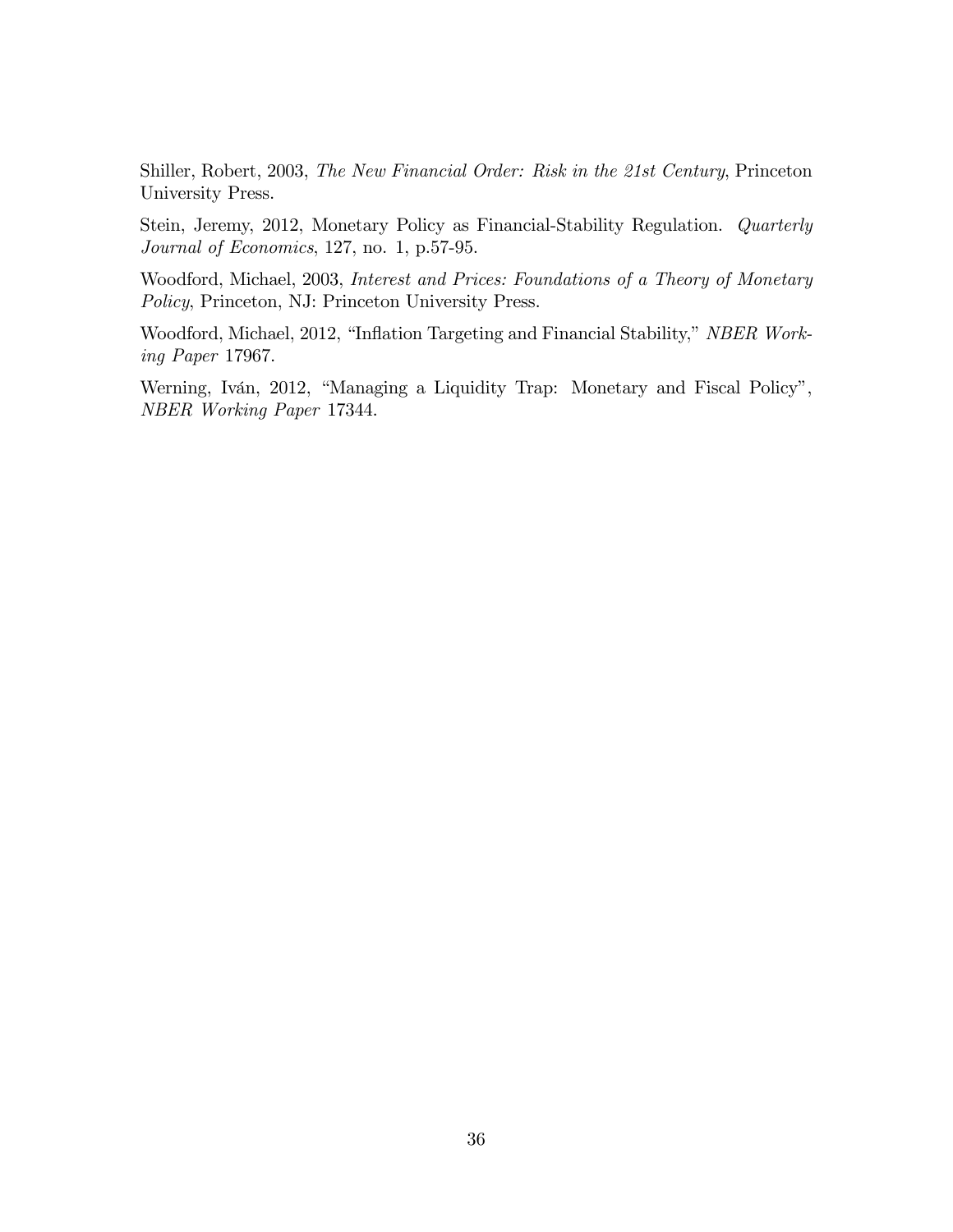### <span id="page-38-0"></span>A Appendix: Extensions and omitted proofs

#### <span id="page-38-1"></span>A.1 Microfounding the lower bound on the real interest rate

In the main text, we took the lower bound [\(1\)](#page-10-1) on the real interest rate as given. We next provide a microfoundation for this bound based on two assumptions related to nominal variables. Consider the cashless limit economy described in Woodford (2003). Let  $P_t$ denote the nominal price of the consumption good at date t and  $i_{t+1}$  denote the nominal interest rate.

Assumption (A1). There is a zero lower bound on the nominal interest rate:

<span id="page-38-2"></span>
$$
i_{t+1} \ge 0 \text{ for each } t \ge 0. \tag{A.1}
$$

This assumption captures a no-arbitrage condition between money and government bonds. **Assumption (A2).** The nominal interest rate,  $i_{t+1}$ , is set according to a standard Taylor rule adjusted for the zero lower bound, given by:

<span id="page-38-4"></span>
$$
\log (1 + i_{t+1}) = \max (0, \log (1 + r_{t+1}^n) + \psi (\log (P_t/P_{t-1}) - \log (1 + \zeta))) , \quad (A.2)
$$
  
where  $1 + r_{t+1}^n = \min_{h \in \{b, l\}} \frac{u'(c_t^h)}{\beta^h u'(c_{t+1}^h)}$  and  $\psi > 1$ .

This version of the Taylor rule is designed to set the gross inflation equal to the gross target,  $1+\zeta$ , whenever possible. In fact, we will see below that the Taylor rule in our setting implies

<span id="page-38-3"></span>
$$
P_{t+1}/P_t = 1 + \zeta \text{ for each } t \ge 1.
$$
\n(A.3)

Combining Eqs. (A.1) and (A.3) with the Fisher equation,  $1 + r_{t+1} = (1 + i_{t+1}) E_t \left[ \frac{P_t}{P_{t+1}} \right],$ leads to the bound:

$$
r_{t+1} \ge r_{t+1} = -\frac{\zeta}{1+\zeta}
$$
 for each  $t \ge 1$ .

The baseline analysis considers the case in which the target,  $\zeta$ , is normalized to 0. Section [6](#page-26-0) discusses the case  $\zeta > 0$ .

Eq. (A.3) also implies that the Taylor rule with  $\zeta = 0$  is the optimal time-consistent policy if there is some cost to inflation, i.e. it is ex-post efficient. Hence, absent commitment, the optimal monetary policy naturally leads to the lower bound in [\(1\)](#page-10-1). On the other hand, if the monetary policy could commit at date 0 to creating ináation at date 1, then the lower bound could be circumvented–as emphasized by Krugman (1998) and the subsequent literature.

It remains to show the claim that the Taylor rule in  $(A.2)$  implies Eq.  $(A.3)$ . Recall that starting date 2 the real interest rate is constant and given by  $r_{t+1} = 1/\beta^l - 1 > 0$ . Assumption (A2) then implies that the inflation is at its target level, that is,  $P_t/P_{t-1} = 1+\zeta$ for each  $t \geq 2$  as long as the nominal interest rate,  $i_{\tilde{t}+1}$ , is positive and finite for each  $\tilde{t} \geq 2$ . To see this, suppose  $P_t/P_{t-1} > 1 + \zeta$  for some  $t \geq 2$ . Then, the Taylor rule along with the Fisher equation,  $1 + r_{t+1} = (1 + i_{t+1}) \frac{P_t}{P_{t+1}}$  $\frac{P_t}{P_{t+1}}$ , implies  $\frac{P_{t+1}}{P_t} = \left(\frac{P_t}{P_{t-1}}\right)$  $\frac{P_t}{P_{t-1}} / (1+\zeta) \right)^{\psi}$ . Given the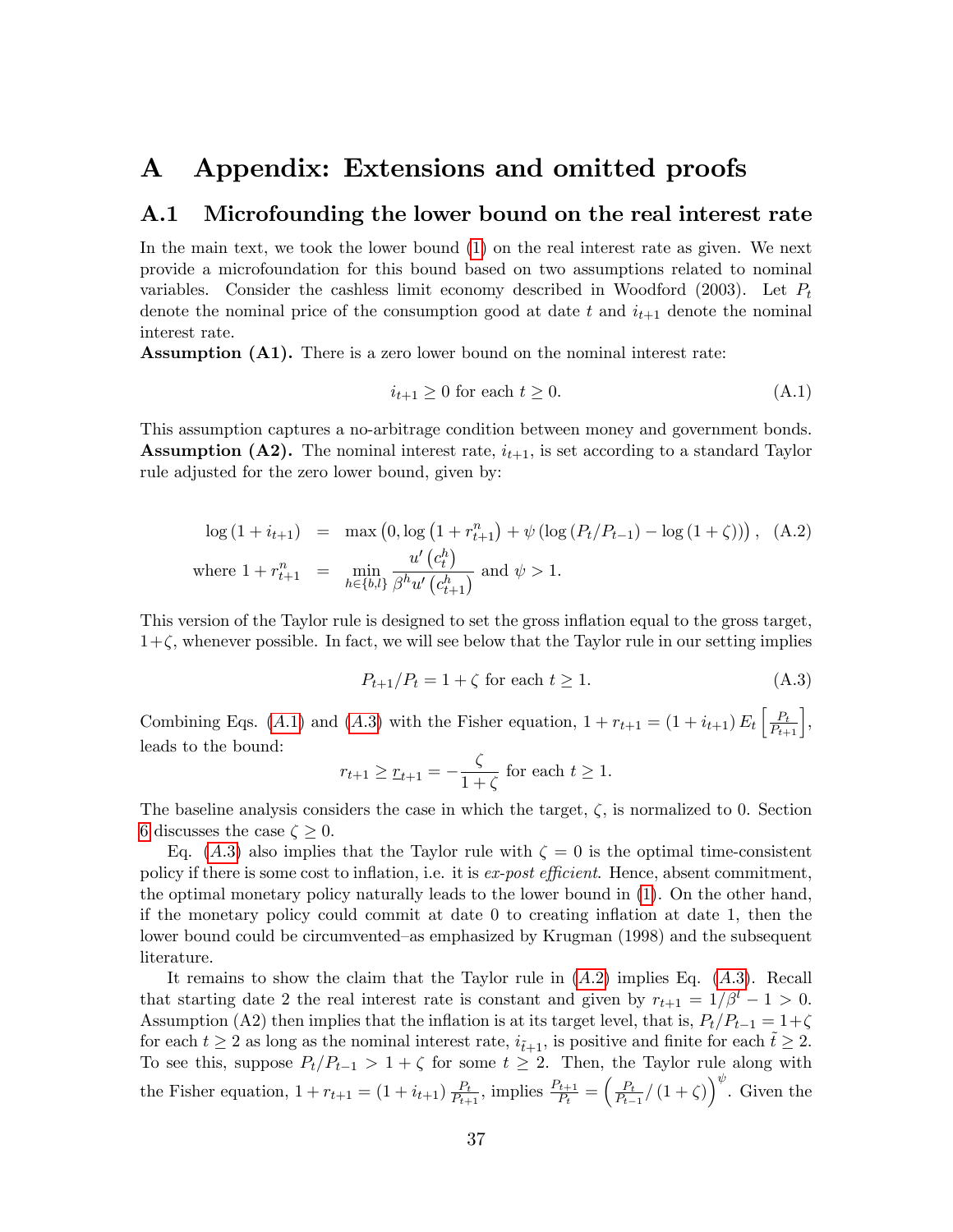Taylor coefficient  $\psi > 1$ , repeating this argument implies  $\lim_{\tilde{t}\to\infty} \frac{P_{\tilde{t}+1}}{P_{\tilde{t}}}$  $\frac{t+1}{P_{\tilde{t}}} = \infty$ , which yields a contradiction. A similar contradiction is obtained if  $P_t/P_{t-1} < 1 + \zeta$  for some  $t \geq 2.9$  $t \geq 2.9$ 

### <span id="page-39-0"></span>A.2 Omitted proofs for the baseline model

This section presents the proofs of the results for the baseline model and its variants analyzed in Sections [3,](#page-13-0) [4,](#page-16-0) [5,](#page-23-0) and [6.](#page-26-0)

**Proof of Proposition [1.](#page-16-2)** The result claims there is a recession at date 1 under appropriate conditions. To prove this result, suppose the contrary, that is,  $e_0 = e_1 = e^*$ . Let  $\bar{r}_1(d_0)$ denote the interest rate at which lenders would hold assets  $\bar{d}_1$  in equilibrium, defined by:

$$
\frac{1}{1+\bar{r}_1} = \frac{\beta^l u' (e^* + \bar{d}_1 - \phi)}{u' (e^* + d_0 - \bar{d}_1 / (1+\bar{r}_1))}.
$$

Note that for  $\bar{r}_1$  (d<sub>0</sub>) is a decreasing function of d<sub>0</sub>. This also implies that d<sub>0</sub> –  $d_1/(1 + \bar{r}_1 (d_0))$  is increasing in  $d_0$ .

The equilibrium features  $d_1 > \overline{d}_1$  if the marginal rates of substitution of the two agents at the debt level  $d_1$  satisfy:

<span id="page-39-2"></span>
$$
\frac{\beta^{l} u'(c_1^{l})}{u'(c_0^{l})}\Big|_{d_1 = \bar{d}_1} \ge \frac{\beta^{b} u'(c_1^{b})}{u'(c_0^{b})}\Big|_{d_1 = \bar{d}_1}
$$
\n
$$
\text{or} \quad \frac{\beta^{l} u'(e^* + \bar{d}_1 - \phi)}{u'(e^* + d_0 - \bar{d}_1/(1 + \bar{r}_1(d_0)))} \ge \frac{\beta^{b} u'(e^* - \bar{d}_1 + \phi)}{u'(e^* - d_0 + \bar{d}_1/(1 + \bar{r}_1(d_0)))}.\tag{A.4}
$$

Observe that the right hand side of this inequality is decreasing in  $\beta^b$ . Hence, for a given debt level  $d_0$ , there is a threshold level of impatience  $\bar{\beta}^b(d_0)$  such that the inequality holds for each  $\beta^b \geq \bar{\beta}^b(d_0)$ .

Similarly, since  $d_0 = \bar{d}_1/(1 + \bar{r}_1 (d_0))$  is increasing in  $d_0$ , the left hand side of (A.4) is increasing in  $d_0$ , while the right hand side is decreasing in  $d_0$ . Hence, for a given level  $\beta^b$ , there is a threshold level  $\bar{d}_0(\beta^b)$  such that the inequality holds for each  $d_0 > \bar{d}_0(\beta^b)$ . It follows that  $d_1 > \overline{d}_1$ , and thus, there is a recession at date 1, if the borrowers is sufficiently impatient or sufficiently indebted at date 0.  $\Box$ 

**Proof of Lemma [1.](#page-17-1)** First consider the case  $d_1 > \bar{d}_1$ . Eq. [\(8\)](#page-15-2) implies  $\frac{de_1}{dd_1} = -1$ . Eq. [\(10\)](#page-17-2) then implies  $\frac{\partial V^h}{\partial D_1} = -u' \left( u_1^h \right) < 0.$ 

Next consider the case  $d_1 < \bar{d}_1$ . In this case, differentiating lenders' Euler equation [\(9\)](#page-16-1), we have:

$$
\frac{dr_2}{dd_1} = \frac{u''(c_1')}{\beta^l u'(c_2') - u''(c_1') \phi/(1+r)^2} < 0.
$$

<span id="page-39-1"></span> $9$ We abstract away from the equilibria with self-fulfilling deflationary traps and inflationary panics (see Cochrane, 2011).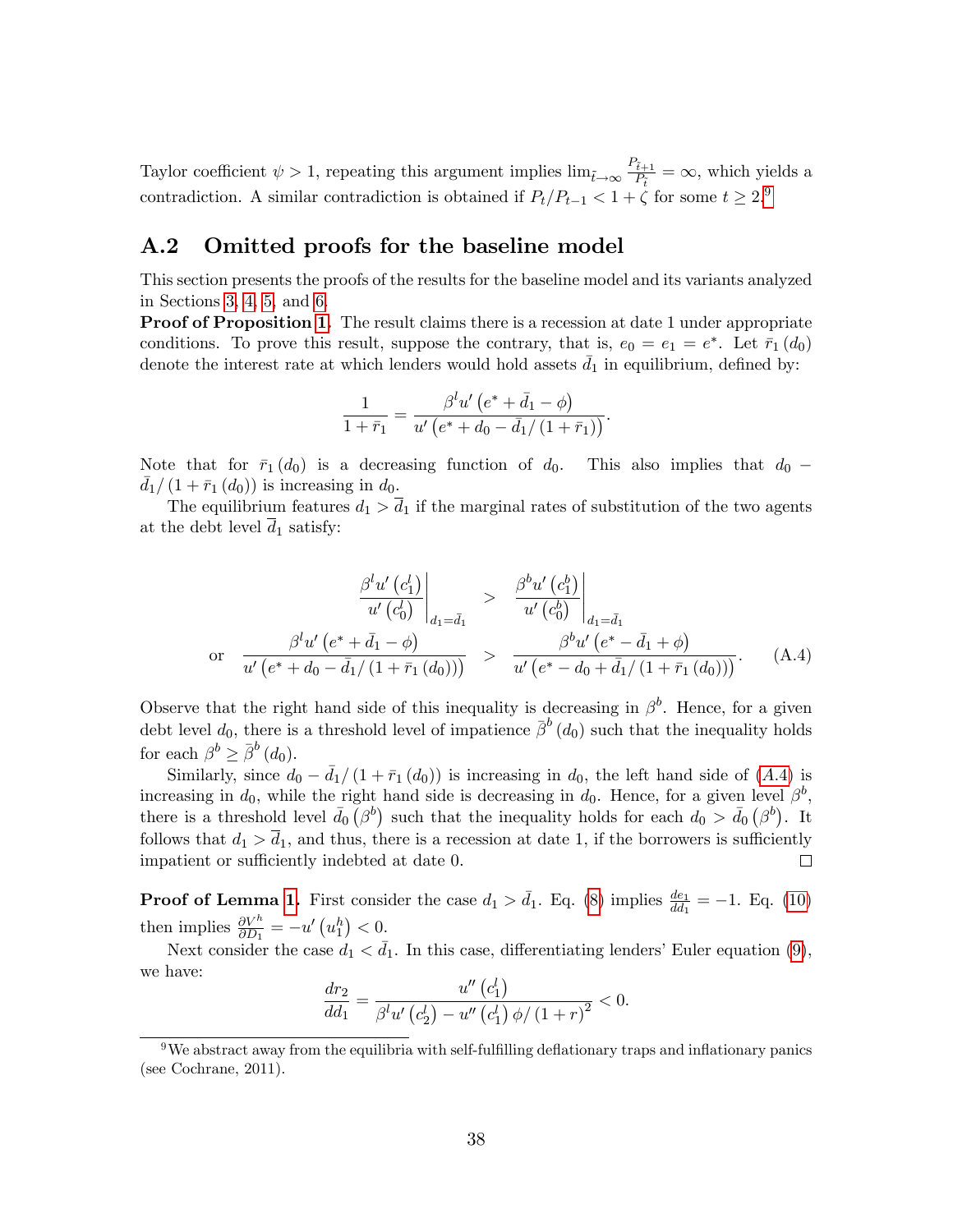This in turn raises consumption of borrowers and lowers consumption of lenders by:

$$
\frac{dc_1^b}{dd_1} = -\frac{\phi}{(1+r)^2} \cdot \frac{dr_2}{dd_1} \equiv \eta \text{ and } \frac{dc_1^l}{dd_1} = -\eta.
$$

It can also be checked that  $\eta \in (0, 1)$ , completing the proof.

**Proof of Proposition [2.](#page-19-0)** Let  $\nabla_{sub}V^h(d_1, D_1)$  denote the set of subgradients of function  $V^h(\cdot)$  with respect to its second variable (aggregate debt level). If  $D_1 \neq \overline{d}_1$ , the function  $V^h$  is differentiable in its second variable. In this case, there is a unique subgradient characterized by Lemma [1.](#page-17-1) If  $D_1 = \overline{d}_1$ , then the function  $V^h$  has a kink at  $\overline{d}_1$  due to the kink of the function  $e_1(D_1)$  (see Eqs. [\(10\)](#page-17-2) and [\(8\)](#page-15-2)). In this case, there are multiple subgradients characterized by:

<span id="page-40-1"></span>
$$
\nabla_{sub} V^h \left( d_1, \overline{d}_1 \right) = \begin{cases} \begin{bmatrix} -u' \left( c_1^h \right), -\eta u' \left( c_1^h \right), \\ \begin{bmatrix} -u' \left( c_1^h \right), \eta u' \left( c_1^h \right) \end{bmatrix} & \text{if } h = l \\ 0, & \text{if } h = b \end{bmatrix} \end{cases} \tag{A.5}
$$

In particular, for each  $h$ , the the subgradients lie in the interval between the right and the left derivatives of the function  $V^h$  characterized in Lemma [1.](#page-17-1)

Next consider the optimality conditions for problem [\(12\)](#page-19-2), which can be written as:

<span id="page-40-0"></span>
$$
\frac{\beta^{l}\left[u'\left(c_{1}^{l}\right)+\delta^{l}\right]}{u'\left(c_{0}^{l}\right)}=\frac{\beta^{b}\left[u'\left(c_{1}^{b}\right)-\delta^{b}\right]}{u'\left(c_{0}^{b}\right)},\tag{A.6}
$$

.

where  $\delta^h \in \nabla_{sub} V^h (D_1, D_1)$  denotes the subgradient evaluated at individual and aggregate debt levels,  $D_1$ . Note that we consider generalized first order conditions that apply also at points at which the objective function might have a kink. Conversely, it can also be seen that any allocation that satisfies these conditions, along with the intratemporal condition  $v' (n_0<sup>h</sup>) = 1$  for each h, corresponds to a solution to problem [\(12\)](#page-19-2) given Pareto weights that satisfy  $\frac{\gamma^b}{\gamma^l}$  $\frac{\gamma^b}{\gamma^l} = \frac{u'(c_0^b)}{u'(c_0^l)}$  $\frac{u(c_0)}{u'(c_0')}$ . Hence, it suffices to characterize the allocations that satisfy condition  $(A.6).$ 

First consider the case  $D_1 < \overline{d}_1$ . Using Lemma [1,](#page-17-1) condition (A.6) becomes identical to the Euler equation [\(9\)](#page-16-1), proving the first part. Next consider the case  $D_1 > \bar{d}_1$ . Using Lemma [1,](#page-17-1) condition  $(A.6)$  is violated since the left hand side is zero while the right hand side is strictly positive. Hence, there is no constrained efficient allocation with  $D_1 > \overline{d}_1$ . Finally consider the case  $D_1 = \overline{d}_1$ . Using  $(A.5)$ , we have:

$$
\frac{\beta^{l}\left[u'\left(c_{1}^{l}\right)+\delta^{l}\right]}{u'\left(c_{0}^{l}\right)} \in \left[0, \frac{\left(1-\eta\right)\beta^{l}u'\left(c_{1}^{l}\right)}{u'\left(c_{0}^{l}\right)}\right]
$$

and:

$$
\frac{\beta^{b}\left[u'\left(c_{1}^{b}\right)-\delta^{b}\right]}{u'\left(c_{0}^{b}\right)} \in \left[\frac{\left(1-\eta\right)\beta^{b} u'\left(c_{1}^{b}\right)}{u'\left(c_{0}^{b}\right)}, \frac{2\beta^{b} u'\left(c_{1}^{b}\right)}{u'\left(c_{0}^{b}\right)}\right]
$$

Combining these expressions with condition  $(A.6)$ , we obtain  $\frac{\beta^l u'(c_1^l)}{\gamma(c_1^l)}$  $\overline{u'(\overline{c_0'}^l)} \leq$  $\beta^b u'\big(c_1^b\big)$  $\frac{u(c_1)}{u'(c_0^b)}$ . Conversely,

 $\Box$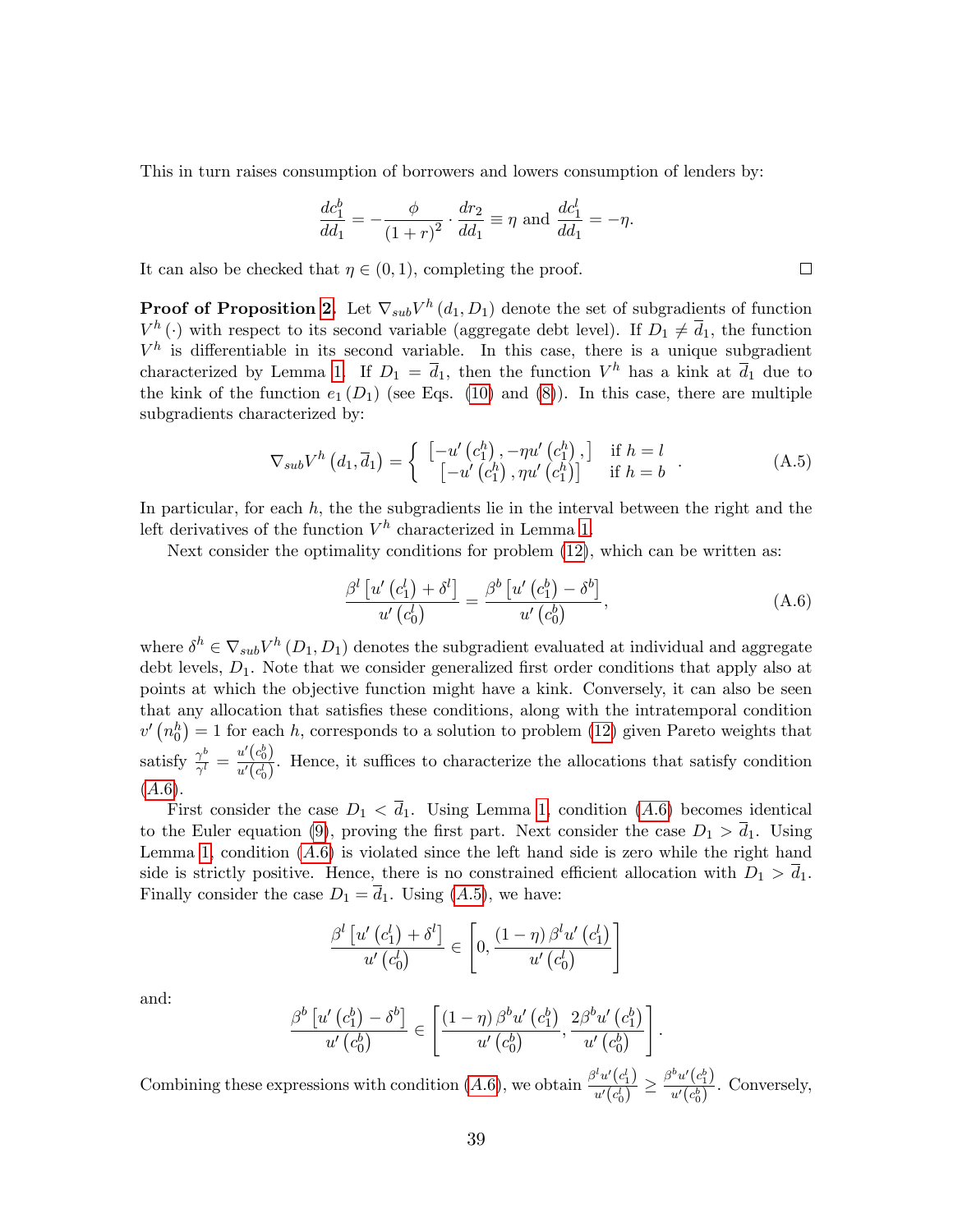for any allocation that satisfies this inequality, there exists subgradients  $\delta^l$  and  $\delta^b$  such that condition  $(A.6)$  holds.

It follows that the optimal allocations with  $D_1 \geq \overline{d}_1$  are characterized by  $D_1 = \overline{d}_1$ and the distorted Euler inequality [\(13\)](#page-20-0). Note, from our analysis in Section [3,](#page-13-0) that these allocations feature  $e_1 = e^*$  and:

<span id="page-41-0"></span>
$$
c_1^l = \overline{c}_1^l = e^* + (\overline{d}_1 - \phi)
$$
 and  $c_1^b = e^* - (\overline{d}_1 - \phi)$ . (A.7)

Next consider  $(c_0^l, c_0^b, c_1^l, c_1^b)$  that satisfies the distorted Euler inequality [\(13\)](#page-20-0) and Eq.  $(A.7)$ , along with the resource constraints at date 0. We next claim that this allocation can be implemented with the endogenous debt limit  $d_1^h \leq \overline{d}_1$ , and an appropriate transfer  $T_0$ . The transfer can be equivalently thought of as setting borrowers' initial debt level at an alternative level  $d_0 = d_0 - T_0$ . With this debt level, the date 0 allocations are given by:

$$
c_0^l = e^* + \tilde{d}_0 - \bar{d}_1/(1+r_1)
$$
 and  $c_0^b = e^* - \tilde{d}_0 + \bar{d}_1/(1+r_1)$ .

By time discounting, we also have  $c_0^l \geq c_1^l > e^*$ . The debt limit does not bind for lenders, which implies the interest rate is given by:

$$
\frac{1}{1+r_1} = \frac{\beta^l u' (c_1^l)}{u' (c_0^l)} = \frac{\beta^l u' (e^* + (\bar{d}_1 - \phi))}{u' (e^* + \tilde{d}_0 - \bar{d}_1 / (1+r_1))}.
$$

As in the proof of Proposition [1,](#page-16-2) the expression,  $\overline{d_0}-\overline{d_1}/(1 + r_1)$ , is increasing in  $\overline{d_0}$ . Hence, there exists a level of  $\tilde{d}_0$  such that  $\tilde{d}_0 - \bar{d}_1/(1 + r_1)$  is equal to  $c_0^l - e^* > 0$ . It follows that, this choice of  $\tilde{d}_0$  (and the corresponding  $T_0$ ), along with the debt limit,  $d_1^h \leq \overline{d}_1$ , implements the desired allocation.

**Proof of Proposition [3.](#page-24-1)** Under either condition  $(i)$ ,  $(ii)$ , or  $(iii)$ , we claim that there exists an equilibrium in which  $d_{1,L} \geq d_1$  and a recession is triggered in state L of date 1. The optimality conditions can be written as:

$$
\frac{1}{q_{1,L}} = \frac{u'(e^* + d_0 - q_{1,H}d_{1,H} - q_{1,L}d_{1,L})}{\pi_L^l \beta^l u'(c_1^l)} = \frac{u'(e^* - (d_0 - q_{1,H}d_{1,H} - q_{1,L}d_{1,L}))}{\pi_L^b \beta^b u'(c_1^l + 2(\phi - d_{1,L}))} (A.8)
$$
\n
$$
\frac{q_{1,L}}{q_{1,H}} = \frac{\pi_L^l}{\pi_H^l} \frac{u'(c_1^l)}{u'(e^* + (1 - \beta^l) d_{1,H})} = \frac{\pi_L^b}{\pi_H^b} \frac{u'(c_1^l + 2(\phi - d_{1,L}))}{u'(e^* - (1 - \beta^l) d_{1,H})}.
$$

These expressions represent 4 equations in 4 unknowns,  $d_{1,H}$ ,  $d_{1,L}$ ,  $q_{1,L}$ ,  $q_{1,H}$ . Given the regularity conditions, there is a unique solution. For the conjectured allocation to be an equilibrium, we also need the solution to satisfy  $d_{1,L} \geq \overline{d}_1$ . First consider conditions (i) or (ii), i.e., suppose  $\pi_L^b = \pi_L^l$ . In this case, a similar analysis as in the proof of Proposition [3](#page-24-1) establishes that  $d_{1,L} \geq \overline{d}_1$  is satisfied when  $\beta_0^b \leq \overline{\beta}_0^b$  $\overline{b}_0^b(d_0, \pi_L^b)$  or when  $d_0 \geq \overline{d}_0(\beta_0^b, \pi_L^b)$  (for appropriate threshold functions  $\bar{\beta}_0^b$  $\overline{0}^{b}$  (·) and  $\overline{d}_{0}$  (·)). Next consider condition (iii). It can be checked that  $d_{1,L}$  is decreasing in  $\pi^b_L$ , and that  $\lim_{\pi^b_L \to 0} d_{1,L} > \overline{d}_1$  (since  $\lim_{\pi^b_L \to 0} c^b_{1,L} = 0$ ). Thus, there exists a threshold function  $\bar{\pi}_L^b(\beta_0^b,d_0)$  such that  $d_{1,L} > \bar{d}_1$  whenever  $\pi_L^b$  <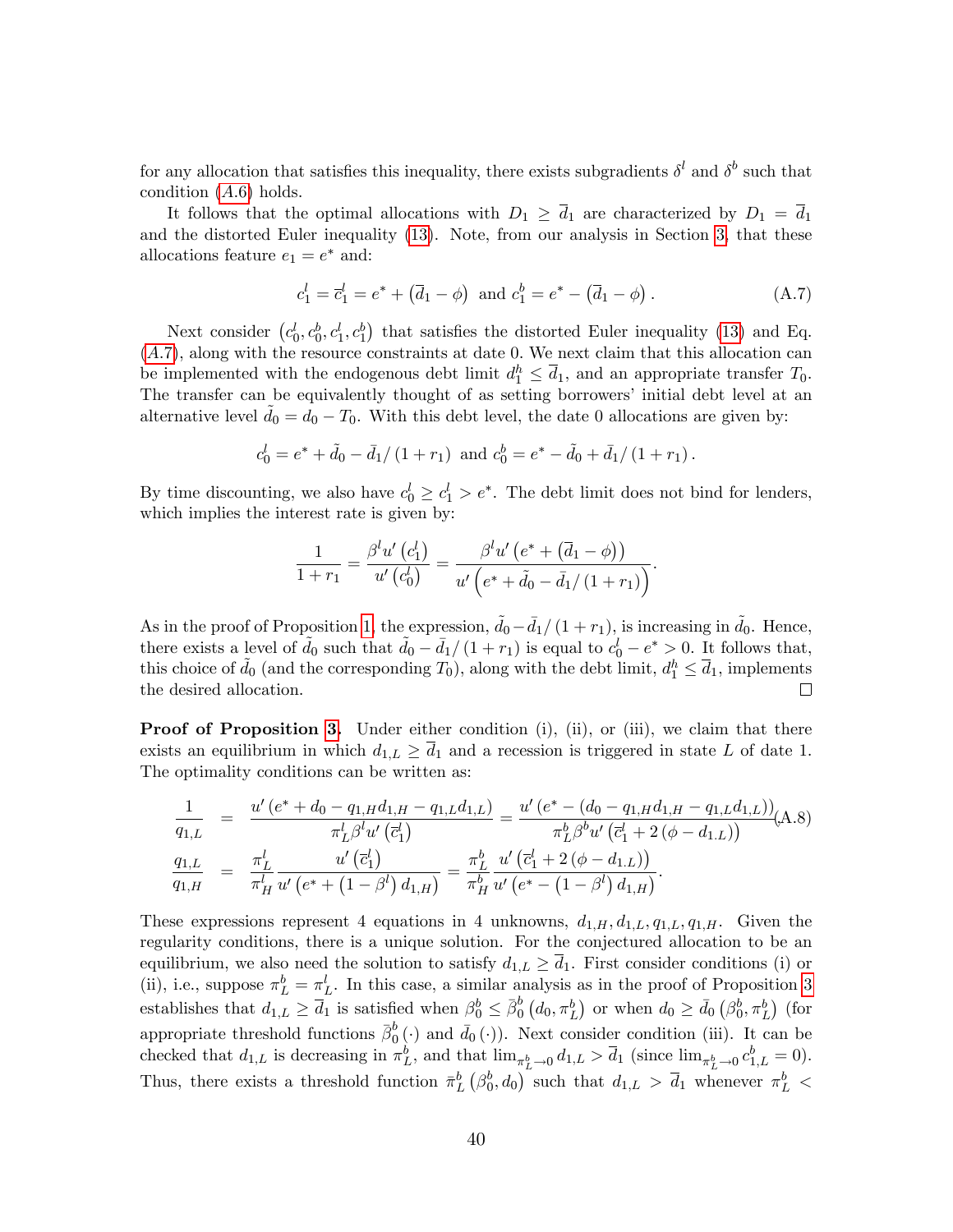$\bar{\pi}_{L}^{b}(\beta_{0}^{b},d_{0}),$  completing the proof.

**Proof of Proposition [4.](#page-25-1)** The proof proceeds similar to the proof of Proposition [2.](#page-19-0) Opti-mality conditions for problem [\(19\)](#page-25-2) imply  $\frac{\beta_0^l \pi_H^l u'(c_{1,H}^l)}{u'(d)}$  $\frac{ \frac{d_H}{d u' \left(c^l_{1, H}\right) }}{u' \left(c^l_{0}\right)} = \frac{\beta^b_0 \pi^b_H u' \left(c^b_{1, H}\right) }{u' \left(c^b_0\right)}$  $\frac{H^{a} (c_{1,H})}{u' (c_0^h)}$  and

<span id="page-42-0"></span>
$$
\frac{\pi_L^l \left[ u' \left( c_{1,L}^l \right) + \delta^l \right]}{\pi_H^l u' \left( c_{1,H}^l \right)} = \frac{\pi_L^l \left[ u' \left( c_{1,L}^b \right) - \delta^b \right]}{\pi_H^l u' \left( c_{1,H}^b \right)},\tag{A.9}
$$

Here,  $\delta^l$  and  $\delta^b$  denote respectively the subgradients of  $V^h$   $(d_1, D_1)$  with respect to the second variable, evaluated at  $d_1 = D_1$ . Conversely, it can be seen that any allocation that satisfies these equations corresponds to a solution to the planner's problem with appropriate Pareto weights. Hence, it suffices to characterize the allocations that satisfy condition  $(A.6)$ .

For the case  $D_{1,L} < d_1$ , applying Lemma [1](#page-17-1) in the numerator of Eq. [\(A.9\)](#page-42-0) makes the condition equivalent to [\(18\)](#page-24-0). For the case  $D_{1,L} > d_1$ , the numerator on the left hand side of Eq. [\(A.9\)](#page-42-0) is zero whereas the right-hand side remains positive, implying that  $D_{1,L} > d_1$  is never optimal. Finally, for the case  $D_{1,L} = d_1$ , it can be seen that condition  $(A.9)$  implies the insurance inequality [\(20\)](#page-25-0). Conversely, given the inequality in [\(20\)](#page-25-0), there exists subgradient such that the condition  $(A.9)$  holds. This completes the characterization of the solution to problem [\(19\)](#page-25-2). As in the proof Proposition [2,](#page-19-0) it can also be seen that the allocation can be implemented with a mandatory insurance requirement,  $d_{1,L}^h \leq \bar{d}_1$  combined with an appropriate initial transfer  $T_0$ , completing the proof.

We next establish the following lemma, which will be useful to prove Proposition [5.](#page-28-1)

<span id="page-42-1"></span>**Lemma 2.** Consider a strictly increasing and strictly concave function  $u(\cdot)$  such that  $-u''(x)/u'(x)$  is a weakly decreasing function of x. Then,

$$
\frac{d}{dx}\left(\frac{u'(x+y)}{u'(x-y)}\right) \ge 0 \text{ and } \frac{d}{dy}\left(\frac{u'(x+y)}{u'(x-y)}\right) < 0,
$$

for each  $x, y \in \mathbb{R}_+$ .

#### Proof of Lemma [2.](#page-42-1) Note that

$$
\frac{d}{dx}\left(\frac{u'(x+y)}{u'(x-y)}\right) = \frac{u'(x+y)}{u'(x-y)}\left(\frac{u''(x+y)}{u'(x+y)} - \frac{u''(x-y)}{u'(x-y)}\right) \ge 0,
$$

where the inequality follows since  $-u''(x)/u'(x)$  is weakly decreasing in x. We also have:

$$
\frac{d}{dy}\left(\frac{u'(x+y)}{u'(x-y)}\right) = \frac{u''(x+y) u'(x-y) + u'(x+y) u''(x-y)}{u'(x-y)^2} < 0,
$$

where the inequality follows since  $u(\cdot)$  is strictly concave.

 $\Box$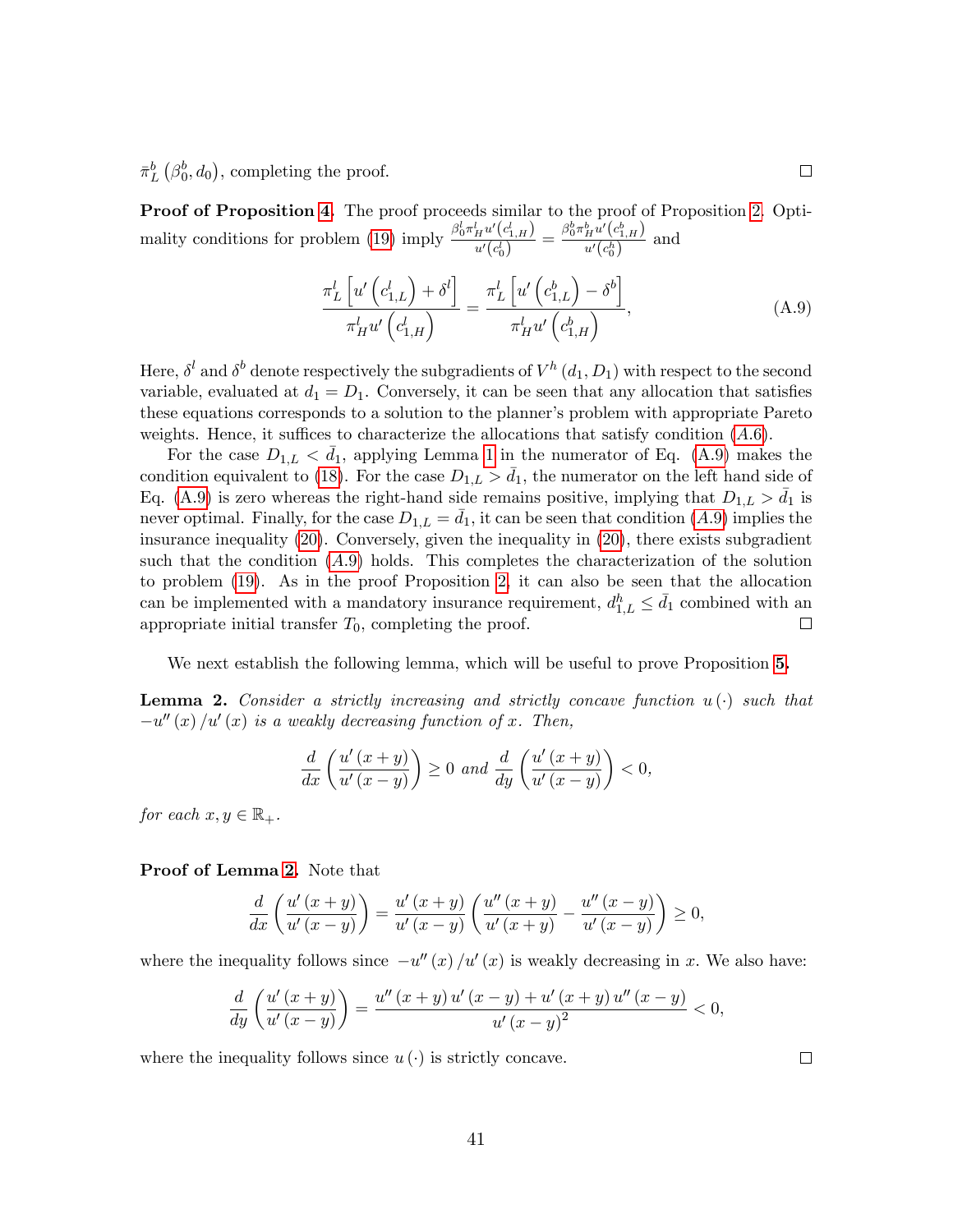**Proof of Proposition [5.](#page-28-1)** Let  $d_1(r_1)$  and  $e_0(r_1)$  denote the solution to Eqs. [\(21\)](#page-27-2). It is also useful to define  $y\left(\underline{r}_1\right) = d_0 - \frac{d_1(\underline{r}_1)}{1+\underline{r}_1}$  $\frac{I_1(\underline{r}_1)}{1+\underline{r}_1}$ , which corresponds to lenders' consumption at date 0 in excess of their net income. Note that, by assumption, we have  $y(\underline{r}_1) > 0$ .

We first show that  $e'_0(\underline{r}_1) < 0$ . Suppose, to reach a contradiction,  $e'_0(\underline{r}_1) \geq 0$ . Note that lenders' Euler equation implies [cf. Eq.  $(21)$ ]:

$$
\frac{1}{1+\underline{r}_1}u'(e_0(\underline{r}_1)+y(\underline{r}_1))=\beta^l u'\left(\overline{c}_1^l\right).
$$
\n(A.10)

Since  $e'_0(\underline{r}_1) \geq 0$ , this expression implies  $y'(\underline{r}_1) < 0$ . Using the definition of  $y(\cdot)$ , this further implies  $d'_1(\underline{r}_1) > 0$ . Next consider borrowers' Euler equation [cf. Eq. [\(21\)](#page-27-2)]:

$$
\frac{1}{1+\underline{r}_1} = \frac{\beta^{b} u' \left(\overline{c}_1^l - 2 (d_1 (\underline{r}_1) - \phi)\right)}{u' (e_0 (\underline{r}_1) - y (\underline{r}_1))}.
$$

The left hand side is strictly decreasing in  $\underline{r}_1$ . However, since  $e'_0(\underline{r}_1) \geq 0, y'(\underline{r}_1) < 0$  and  $d_1'(\underline{r}_1) > 0$ , the right hand side is strictly increasing in  $\underline{r}_1$ . This yields a contradiction and proves  $e'_0(\underline{r}_1) < 0$ .

We next establish that  $d'_1(\underline{r}_1) > 0$ . Suppose, to reach a contradiction,  $d'_1(\underline{r}_1) \leq 0$ . Using the definition of  $y(\cdot)$ , this further implies  $y'(r_1) > 0$ . Combining lenders' and borrowers' Euler equations, we also have [cf. Eq. [\(21\)](#page-27-2)]:

$$
\frac{\beta^l}{\beta^b} \frac{u'\left(\overline{c}_1^l\right)}{u'\left(\overline{c}_1^l - 2\left(d_1\left(\underline{r}_1\right) - \phi\right)\right)} = \frac{u'\left(e_0\left(\underline{r}_1\right) + y\left(\underline{r}_1\right)\right)}{u'\left(e_0\left(\underline{r}_1\right) - y\left(\underline{r}_1\right)\right)}.
$$

The left hand side is weakly increasing in  $\underline{r}_1$  since  $d'_1(\underline{r}_1) \leq 0$ . However, since  $e'_0(\underline{r}_1) < 0$ and  $y'(\underline{r}_1) > 0$ , Lemma [2](#page-42-1) implies the right hand side is strictly decreasing in  $\underline{r}_1$ . This yields a contradiction and shows  $d_1'(r_1) \leq 0$ , completing the proof. □

#### <span id="page-43-0"></span>A.3 Extension with heterogeneous borrowers

This section completes the characterization of the model with two types of borrowers  $\{b_{high}, b_{low}\}$  described in Section [4.3.](#page-21-0) We first describe the equilibrium and then analyze its efficiency properties.

As described in the main text, at date 0 all borrowers choose the same debt level,  $d_1$ . Consider the equilibrium starting date 1. As before, there is a threshold debt level  $d_1$ , characterized in Eq.  $(A.15)$  $(A.15)$  below, above which the equilibrium features a liquidity trap with  $r_2 = 0$  and  $e_1 \leq e^*$ . Suppose  $d_1 \geq \bar{d}_1$ , then type  $b_{high}$  borrowers are forced into deleveraging. Thus, their outstanding debt for the next date is  $d_2 = \phi$  and their consumption is given by:

$$
c_1^{b_{high}} = e_1 - d_1 + \phi
$$
 and  $c_2^{b_{high}} = e^* - \phi (1 - \beta)$ .

In contrast, type  $b_{low}$  borrowers choose their consumption and outstanding debt according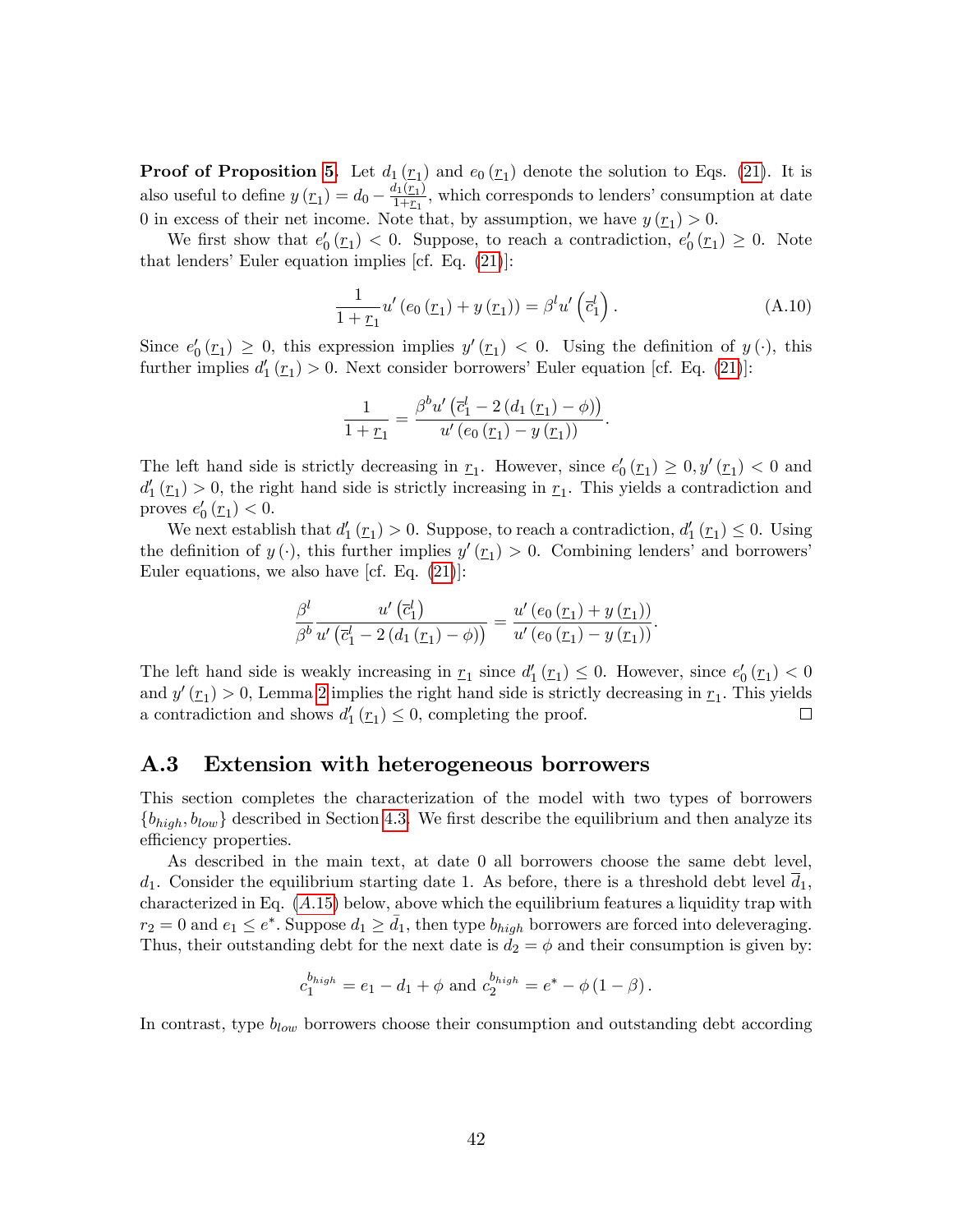to the Euler equation:

<span id="page-44-1"></span>
$$
u'\left(c_1^{b_{low}}\right) = \beta u'\left(c_2^{b_{low}}\right),
$$
  
where  $c_1^{b_{low}} = e_1 - d_1 + d_2^{b_{low}}$  and  $c_2^{b_{low}} = e^* - d_2^{b_{low}} \left(1 - \beta\right).$  (A.11)

As a group, borrowers' total outstanding debt at date 2 is then given by:

<span id="page-44-2"></span>
$$
d_2 = \alpha \phi + (1 - \alpha) d_2^{b_{low}}.
$$
\n(A.12)

As before, lenders choose their consumption and outstanding debt according to the Euler equation:

<span id="page-44-3"></span>where 
$$
c_1^l = e_1 + d_1 - d_2
$$
 and  $c_2^l = e^* + d_2 (1 - \beta)$ .  
\n(A.13)  
\nwhere  $c_1^l = e_1 + d_1 - d_2$  and  $c_2^l = e^* + d_2 (1 - \beta)$ .

Here, the second line uses the debt market clearing condition. The equilibrium triple,  $(e_1, d_2^{b_{low}}, d_2)$ , is found by solving the three equations  $(A.11)$  $(A.11)$ ,  $(A.12)$  $(A.12)$ ,  $(A.13)$  $(A.13)$ . Using log utility, there is a closed form solution given by:

$$
e_1 = \frac{e^*}{\beta} - \frac{\alpha}{2 - \alpha} \left( d_1 - \frac{\phi}{\beta} \right)
$$
  
\n
$$
d_2^{low} = \beta \left( d_1 + \frac{\alpha}{2 - \alpha} \left( d_1 - \frac{\phi}{\beta} \right) \right)
$$
  
\nand 
$$
d_2 = \frac{\alpha}{2 - \alpha} \phi + \frac{1 - \alpha}{2 = \alpha} 2\beta d_1
$$
 (A.14)

The first equation implies Eqs.  $(16)$  in the main text. The same equation also implies there is a liquidity trap with  $e_1 < e^*$  and  $r_2 = 0$  as long as:

<span id="page-44-0"></span>
$$
d_1 > \overline{d}_1 = e^* \left(\frac{1}{\beta} - 1\right) \frac{2 - \alpha}{\alpha} + \frac{\phi}{\beta}.
$$
 (A.15)

Next consider the equilibrium at date 0. As before, we conjecture an equilibrium in which the net income is at its efficient level,  $e_0 = e^*$ . Since households are unconstrained, both of their Euler equations hold:

$$
\frac{1}{1+r_1} = \frac{\beta^l u'\left(c_1^l\right)}{u'\left(c_0^l\right)} = \frac{\beta^b E_0\left[u'\left(c_1^b\right)\right]}{u'\left(c_0^b\right)}.
$$

Here, the expectation is taken over borrowers' types at date 1, that is,

$$
E_0\left[u'\left(c_1^b\right)\right] = \alpha u'\left(c_1^{b_{high}}\right) + (1-\alpha) u'\left(c_1^{b_{low}}\right).
$$

In view of our characterization starting date 1, the Euler equations represent two equations in two unknowns,  $(r_1, d_1)$ , which has a solution. As before, there is a deleveraging-induced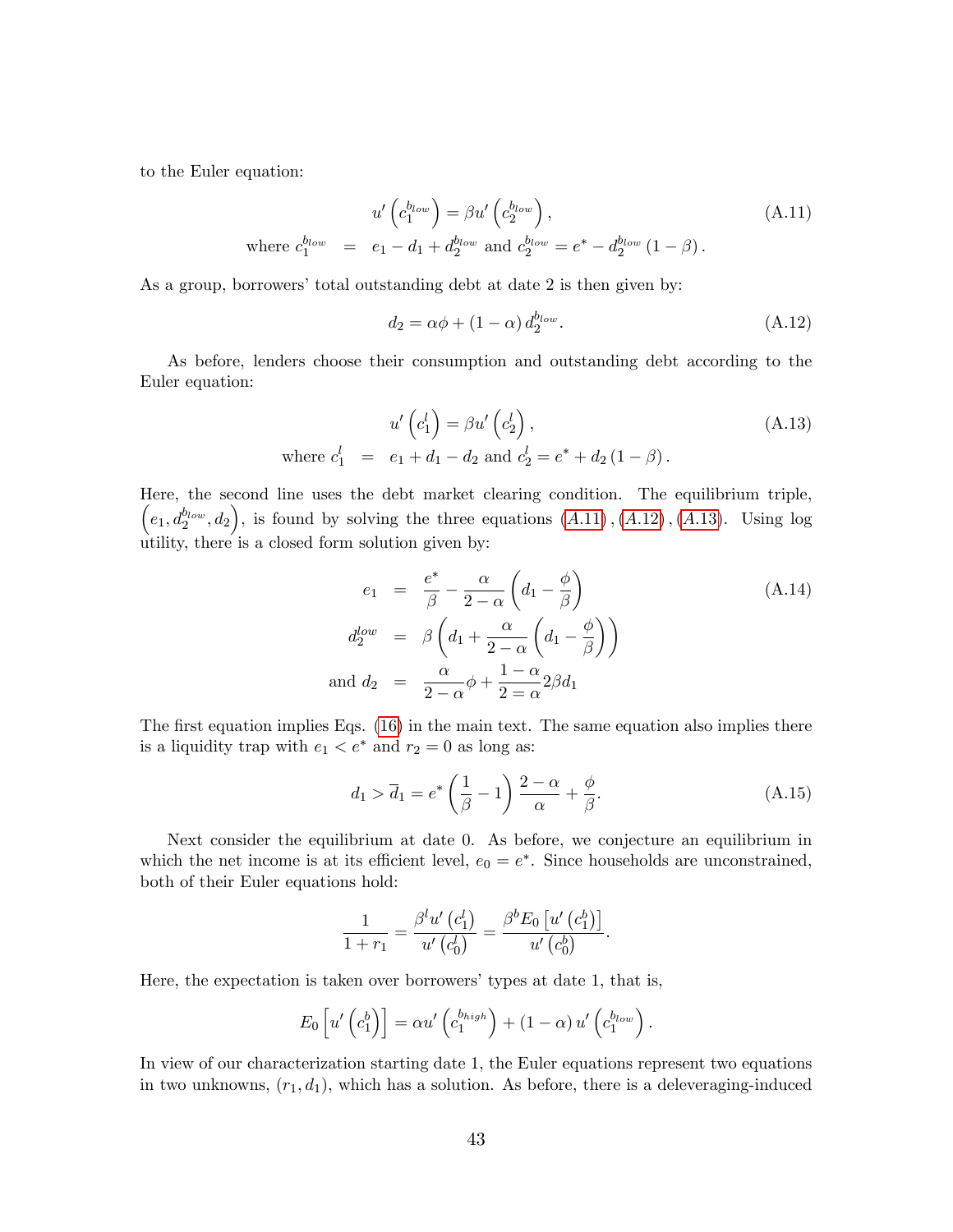recession at date 1, that is,  $d_1 > \overline{d}_1$ , as long as borrower is sufficiently impatient or sufficiently indebted at date 0.

We next analyze the efficiency of this equilibrium. As in the main text, let  $V^h(d_1; D_1)$ denote the expected utility of a household of type h at date 1 but before the realization of borrowers' type at date 1. With this notation, the aggregate demand externalities (for the region  $D_1 > d_1$ ) are given by:

<span id="page-45-1"></span>
$$
\frac{\partial V^l}{\partial D_1} = \frac{\partial e_1}{\partial D_1} u' \left( c_1^l \right) = -\frac{\alpha}{2 - \alpha} u' \left( c_1^l \right), \qquad (A.16)
$$
\n
$$
\text{and } \frac{\partial V^b}{\partial D_1} = \frac{\partial e_1}{\partial D_1} E_0 \left[ u' \left( c_1^b \right) \right] = -\frac{\alpha}{2 - \alpha} E_0 \left[ u' \left( c_1^b \right) \right].
$$

The constrained planning problem is then still given by  $(12)$ . Using Eq.  $(A.16)$  $(A.16)$ , the first order condition in this case is given by:

$$
\frac{\beta^l u'\left(c_1^l\right)}{u'\left(c_0^l\right)} = \frac{\beta^b E_0\left[u'\left(c_1^b\right)\right]}{\left(1-\alpha\right)u'\left(c_0^b\right)} \text{ for each } D_1 > \overline{d}_1.
$$

Plugging in the value of  $\alpha$ , this leads to Eq. [\(17\)](#page-22-1). This equation can also be used to obtain an analogue of the main result, Proposition [2](#page-19-0) for this case.

#### <span id="page-45-0"></span>A.4 Extension with fire sales

This section completes the characterization of the model with Öre sales described in Section [7.](#page-30-0) To characterize the condition  $p_2 \cdot \partial MRS/\partial p_1 < 1$  in more detail, note that

$$
\frac{\partial MRS}{\partial p_1} = \frac{-\left(1-\beta\right)\phi u''\left(c_2^b\right)\left[\left(1-\phi\right)u'\left(c_1^b\right) - 2\phi\beta u'\left(c_2^b\right)\right] - \left(1-\phi\right)\phi u''\left(c_1^b\right)u'\left(c_2^b\right)}{\left[\left(1-\phi\right)u'\left(c_1^b\right) + \phi\beta u'\left(c_2^b\right)\right]^2}
$$

If we approximate  $\beta \approx 1$ , all but the last term disappear from the numerator. Furthermore, we approximate  $u'(c_1^b) \approx \beta u'(c_2^b)$  which holds exactly in the neighborhood of where the constraint becomes binding. This simplifies the expression in the denominator. Taken together,

$$
\frac{\partial MRS}{\partial p_1} \approx -\frac{\phi\left(1-\phi\right)u''\left(c_1^b\right)}{u'\left(c_1^b\right)} = \frac{\phi\left(1-\phi\right)}{\sigma c_1^b} < \frac{1}{p_2} \quad \text{or} \quad \phi\left(1-\phi\right) < \sigma \frac{c_1^b}{p_2}
$$

where  $\sigma$  is the intertemporal elasticity of substitution. In short, the solution to equation  $(24)$  is unique and well-defined if the leverage parameter is sufficiently small compared to the consumption/asset price ratio. If the condition was violated, an infinitesimal increase at date 1 consumption would lead to a discrete upward jump in the asset price and relax the constraint by more than necessary to finance the marginal increase in consumption. This would violate the assumption that the equilibrium exhibits a binding borrowing constraint. Observe also that this is a common type of condition in models of financial amplification to guarantee uniqueness (see e.g. Lorenzoni, 2008; Jeanne and Korinek, 2010b).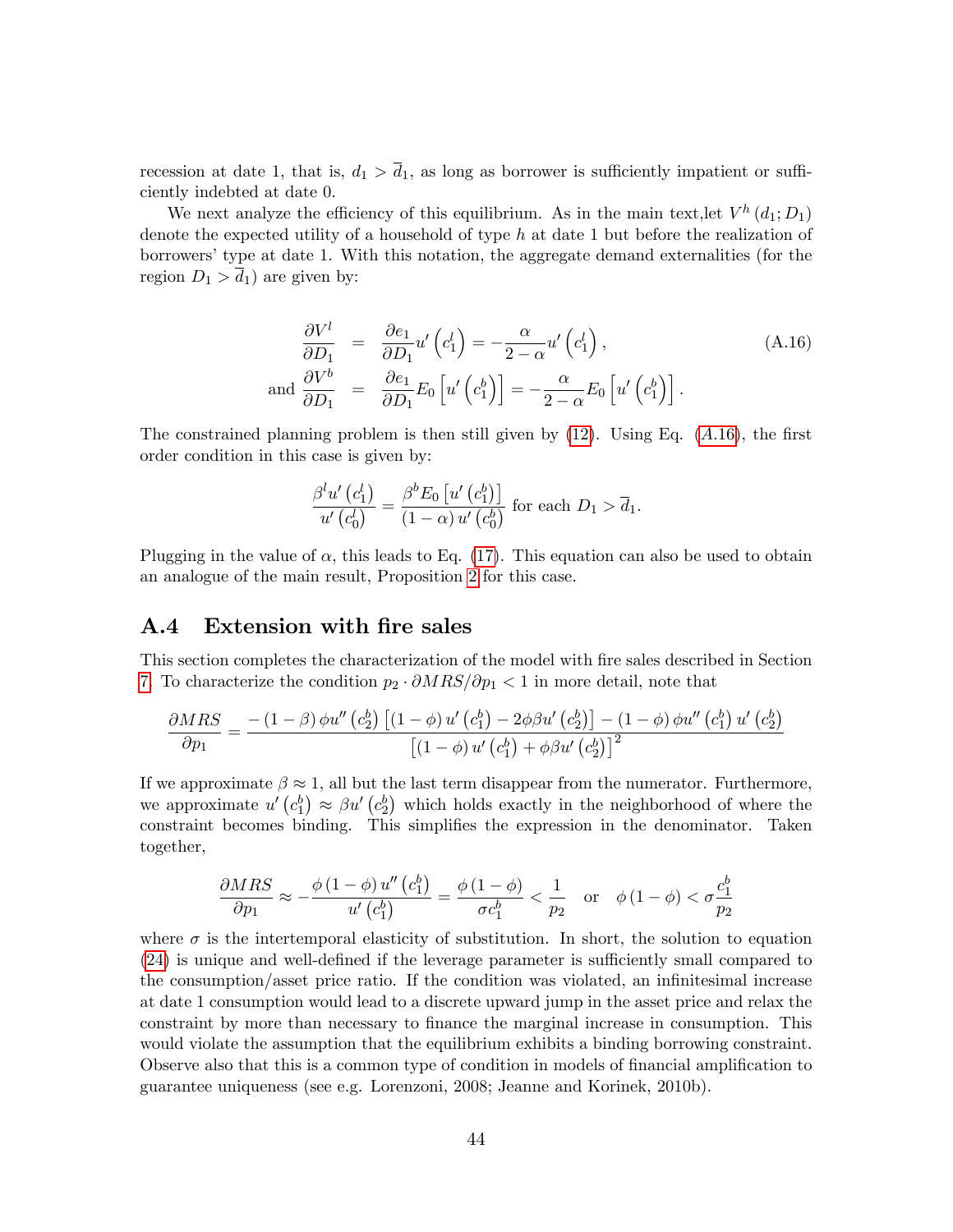### <span id="page-46-0"></span>A.5 Extension with separable preferences (Online appendix)

This section describes and analyzes a version of the baseline model in which households have separable preferences. We first characterize the equilibrium. We then characterize the constrained efficient allocations and establish the inefficiency of equilibrium—generalizing the main result, Proposition [2,](#page-19-0) to this case.

Consider the same model as in the main text with two differences. First, households preferences are given by  $u(c)-v(n)$ , where  $u(\cdot)$  and  $v(\cdot)$  satisfy the standard assumptions. Second, suppose type h households hold all of the shares of firms in which they work (and none of the shares of other firms) so their equilibrium income is always given by  $n_1^h$ . The latter assumption is made only for simplicity and can be relaxed at the expense of additional notation.

As before, consider first dates  $t \geq 2$ , at which the level of consumer debt is constant at the maximum permissible level  $d_t = \phi$  and borrowers pay lenders a constant amount of interest  $\left(1-\frac{1}{1+r_{t+1}}\right)\phi = \left(1-\beta^l\right)\phi$  at every date. Households labor supply is given by:

$$
u'\left(n^{l*}+\left(1-\beta^{l}\right)\phi\right)=v'\left(n^{l*}\right), \text{ and } u'\left(n^{b*}+\left(1-\beta^{l}\right)\phi\right)=v'\left(n^{b*}\right),\right
$$

with  $n^{l*} < n^{b*}$  (since  $c^{l*} > c^{b*}$ ).

Now consider date 1. As in the main text, there is a threshold,  $\overline{d}_1$ , such that  $r_2 \leq 0$  only if  $d_1 \geq \overline{d}_1$ . To characterize this threshold, consider lenders' Euler equation at zero interest rate,  $v'(\overline{n}_1^l) = \beta^l v' (n_1^{l*})$ , which pins down their labor supply,  $\overline{n}_1^l$ . Their intratemporal optimality condition,  $u'(\overline{n}_1^l + \overline{d}_1 - \phi) = \beta^l v' (n_1^{l*}),$  then pins down  $\overline{d}_1$ .

The equilibrium when  $d_1 < \overline{d_1}$  is standard and characterized by the variables,  $(r_2 > 0, n_1^l, n_1^b)$ , that satisfy:

$$
u'\left(n_1^b - d_1 + \frac{\phi}{1+r_2}\right) = v'\left(n_1^b\right)
$$
  
and 
$$
u'\left(n_1^l + d_1 - \frac{\phi}{1+r_2}\right) = v'\left(n_1^l\right) = \beta^l\left(1+r_2\right)v'\left(n_1^{l*}\right).
$$

For comparison with below, it is useful to note that  $\frac{\partial r_2}{\partial d_1} < 0$ ,  $\frac{\partial n_1^l}{\partial d_1} \in (-1,0)$  and  $\frac{\partial n_2^b}{\partial d_1} \in (0,1)$ . In particular, an increase in debt leads to a reduction in the interest rate, a decrease in lenders' labor supply and an increase in borrowers' labor supply (through a wealth effect). Note also that agents' labor supply responses are less than one-for-one (as usual).

The equilibrium when  $d_1 > d_1$  features the liquidity trap. In this case,  $r_2 = 0$  and thus lenders' Euler equation can be written as:

$$
u'\left(n_1^l + d_1 - \phi\right) = \beta^l u'\left(n^{l*} + \left(1 - \beta^l\right)\phi\right).
$$

This implies

$$
n_1^l(d_1) = \overline{n}_1^l + \overline{d}_1 - d_1,
$$

which is the analogue of Eq.  $(8)$  in the main text. In particular, lenders' employment and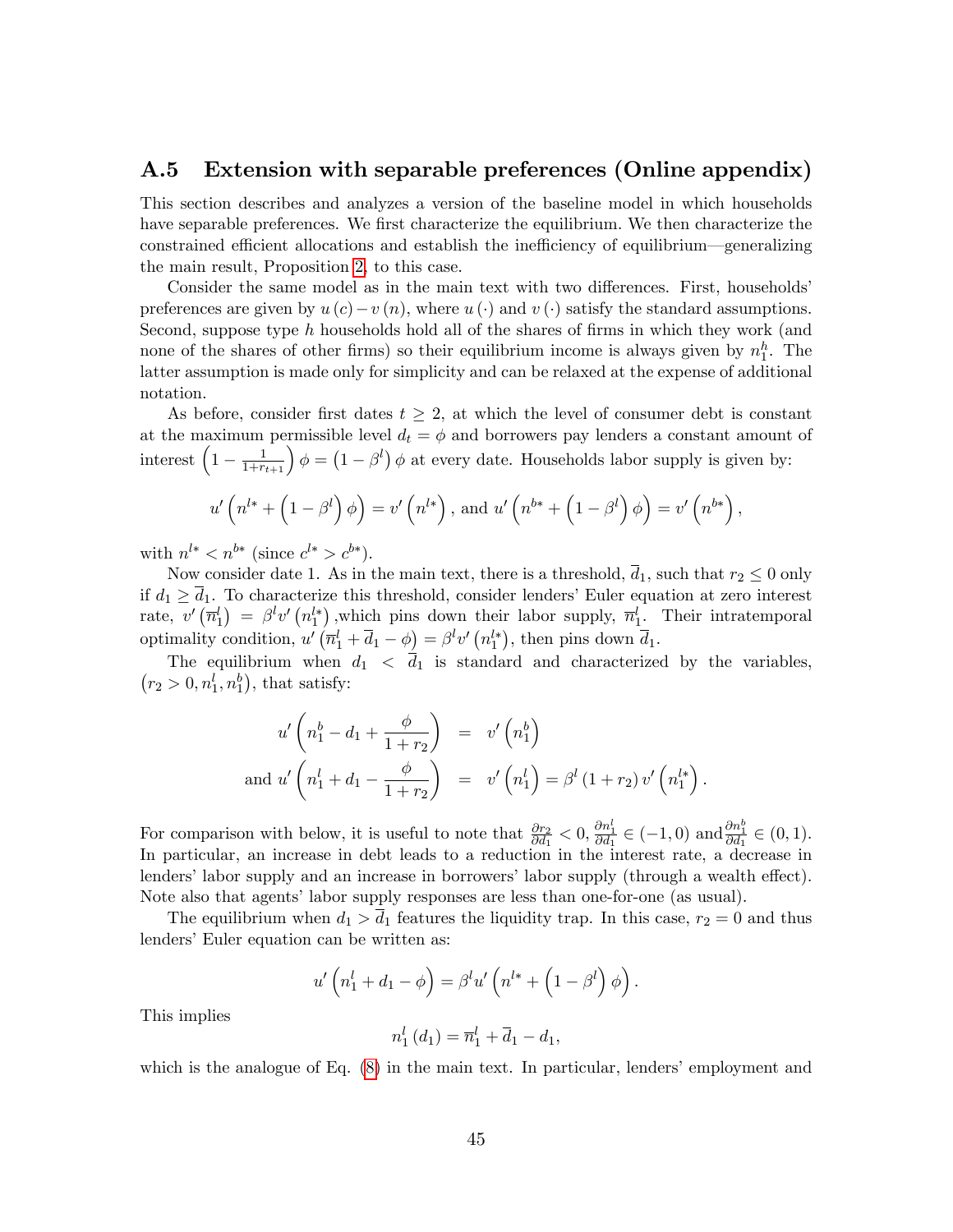output decreases one-to-one with leverage as in the main text:  $\frac{\partial n_1^l}{\partial d_1} = -1$ . The equilibrium wage is given by:

$$
w_1(d_1) = \frac{v'\left(n_1^l\right)}{u'\left(n_1^l + d_1 - \phi\right)} = \frac{v'\left(n_1^l\right)}{\beta^l v'\left(n^{l*}\right)} = \frac{v'\left(n_1^l\right)}{v'\left(\overline{n}_1^l\right)} < 1.
$$

The last inequality implies the labor wedge is strictly positive

$$
\tau_1 = 1 - w_1(d_1) > 0.
$$

That is, when  $d_1 > d_1$ , the economy experiences a demand driven recession. Note also that the elasticity of the wage with respect to leverage is given by  $\frac{\partial w_1/\partial d_1}{w_1/d_1} = \frac{-1}{\eta^l} \frac{d_1}{n_1^l}$  $\frac{a_1}{n_1^l}$ , where  $\eta^l=\frac{v''(n_1^l)n_1^l}{\omega'(n_1^l)}$  $\frac{\binom{n_1}{n_1}}{v'\binom{n_1^1}{n_1}}$  is the Frish elasticity of lenders' labor supply. This expression illustrates that the wage response is influenced by two factors: The size of debt relative to output and the Frish elasticity.

Borrowersílabor supply (and consumption) is then determined by their intratemporal condition,  $v'(n_1^b) = w_1(d_1) u'(n_1^b - (d_1 - \phi))$ . Implicitly differentiating, and using the expression for the wage response, we obtain:

$$
\frac{\partial n_1^b}{\partial d_1} \frac{\left(v''\left(n_1^b\right) - u''\left(c_1^b\right)\right) c_1^b}{w_1 u'\left(c_1^b\right)} = -\frac{1}{\eta^l} \frac{c_1^b}{n_1^l} + \frac{1}{\theta^b},
$$

where  $\theta^{b} = 1/\left(\frac{-u''(c_{1}^{b})c_{1}^{b}}{u'(c_{1}^{b})}\right)$ is defined as lenders' intertemporal elasticity of consumption.<sup>[10](#page-47-0)</sup> This expression also implies  $\frac{\partial n_1^b(d_1)}{\partial d_1}$  $\frac{\partial h_1^b(d_1)}{\partial d_1}$  < 1, which when combined with  $\frac{\partial n_1^l}{\partial d_1}$  = -1 implies:

<span id="page-47-1"></span>
$$
\frac{\partial n_1^l}{\partial d_1} + \frac{\partial n_1^b}{\partial d_1} < 1. \tag{A.17}
$$

In particular, the total employment is decreasing in leverage regardless of the parameters.

Date 0 equilibrium is then characterized by Euler equations [\(9\)](#page-16-1). Under conditions similar to those in Proposition [1](#page-16-2), the equilibrium features  $d_1 > \overline{d}_1$  and an anticipated recession.

We next analyze the efficiency properties of this equilibrium. First let  $V^h\left( d_1,D_1\right)$  denote the utility of a household of type  $h$  conditional on entering date 1 with an individual level

<span id="page-47-0"></span> $10$ Hence, the sign of borrowers' labor supply response to leverage is in general ambiguous. On the one hand, greater leverage lowers borrowers' consumption and increases their marginal utility, which in turn induces them to work more: this is captured by the second term. On the other hand, greater leverage lowers aggregate demand and wages, which in turn induces borrowers to work less: this is captured by the first term. The net effect is likely to be negative if the labor elasticity,  $\eta^l$ , is low relative to the intertemporal elasticity,  $\theta^b$  (given  $\frac{c_1^b}{n_1^l}$  is likely to be close to 1).